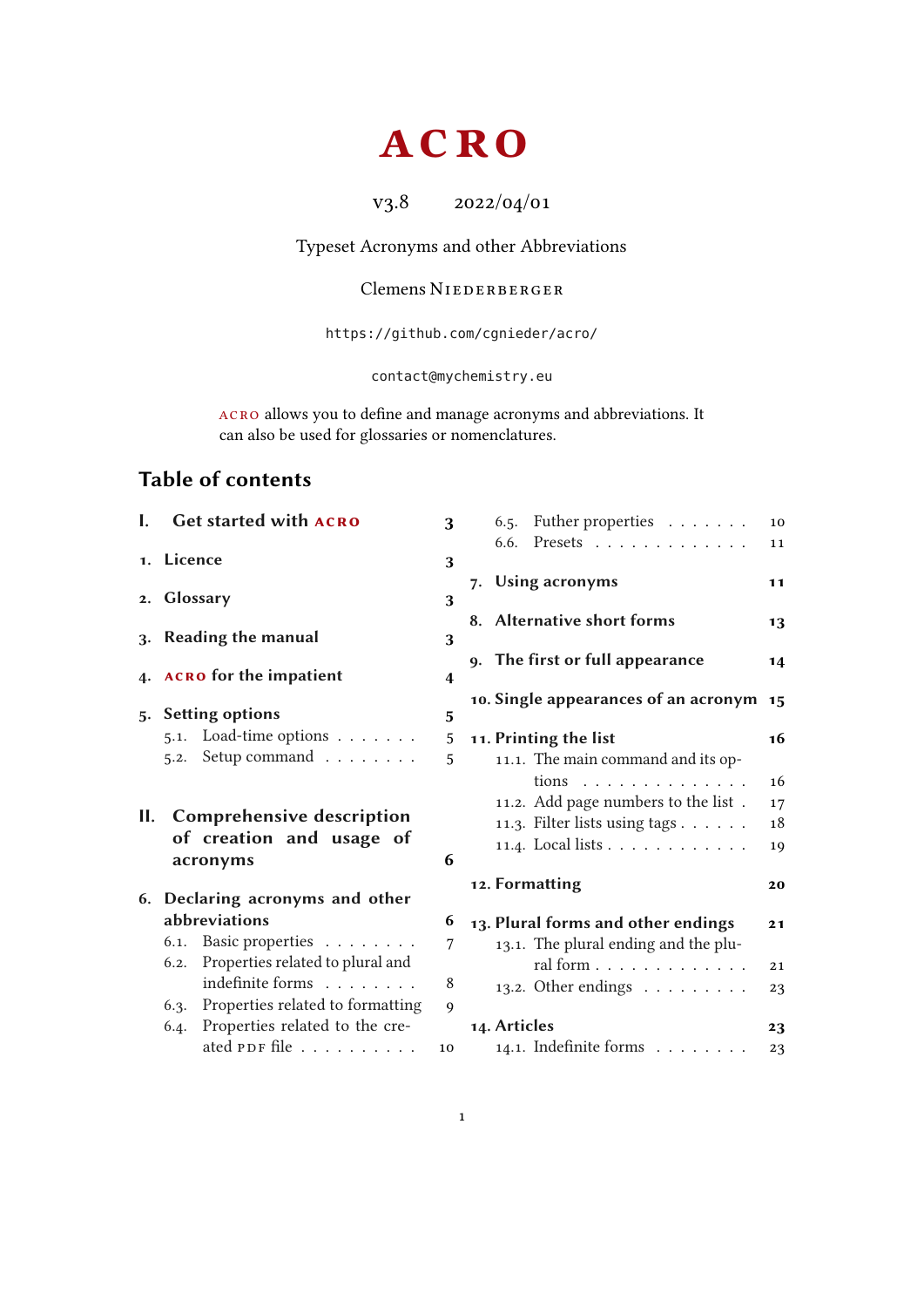| 14.2. Other articles $\ldots \ldots \ldots$         | 24       | 25.1.3. Heading templates                                         | 39             |
|-----------------------------------------------------|----------|-------------------------------------------------------------------|----------------|
| 15. Foreign language acronyms                       | 24       | 25.2. Defining new templates<br>25.3. Commands to be used in tem- | 40             |
| 16. Uppercasing                                     | 26       | plate definitions<br>25.3.1. Commands for com-                    | 41             |
| 17. Citing and indexing                             | 27       | mon uses $\ldots \ldots$                                          | 4 <sub>1</sub> |
| 17.1. Citing                                        | 27       | 25.3.2. Commands for usage<br>in acronym templates                | 4 <sup>2</sup> |
| 17.2. Indexing                                      | 28       | 25.3.3. Commands for usage                                        |                |
| 18. Barriers                                        | 29       | in list templates                                                 | 4 <sup>2</sup> |
|                                                     |          | 25.4. New acronym templates                                       | 43             |
| 19. Trailing tokens                                 | 30       | 25.5. New list templates $\ldots \ldots$                          | 44             |
| 19.1. What is it about?                             | 30       | 25.6. New heading templates                                       | 46             |
| 19.2. How does it work? $\ldots$                    | 31       |                                                                   |                |
|                                                     |          | 26. Endings                                                       | 46             |
| 20. Using or resetting acronyms                     | 32       | 27. Articles                                                      |                |
| 21. Bookmarks, backlinks and acces-                 |          |                                                                   | 47             |
| sibility support                                    | 32       | 28. Translations                                                  | 48             |
| 21.1. Backlinks                                     | 32       |                                                                   |                |
| 21.2. Bookmarks                                     | 33       | 29. Properties                                                    | 49             |
| 21.3. PDF comments                                  | 33       |                                                                   |                |
| 21.4. Accessibility support                         | 34       | 30. Own acronym commands                                          | 50             |
|                                                     |          | 30.1. Background                                                  | 50             |
| 22. Localisation                                    | 35       | 30.2. Create commands for posses-                                 |                |
| 23. Patches                                         | 36       | sive endings $\dots \dots \dots$                                  | 51             |
|                                                     |          | 31. Own ACRO style files                                          | 52             |
|                                                     |          |                                                                   |                |
| <b>III.</b> Extending ACRO                          | 37       |                                                                   |                |
| 24. Background                                      | 37       | IV. Appendix                                                      | 54             |
| 24.1. Templates                                     | 37       | A. Examples                                                       |                |
| 24.2. Objects                                       | 38       |                                                                   | 54             |
|                                                     |          | <b>B.</b> Acronyms                                                | 58             |
| 25. Templates                                       | 38       |                                                                   |                |
|                                                     |          |                                                                   |                |
| 25.1. Pre-defined templates                         | 38       | C. References                                                     |                |
| 25.1.1. Acronym templates<br>25.1.2. List templates | 38<br>39 | D. Index                                                          | 59<br>60       |

|                  | 25.3. Commands to be used in tem- |                                          |    |
|------------------|-----------------------------------|------------------------------------------|----|
|                  | plate definitions                 |                                          |    |
|                  |                                   | 25.3.1. Commands for com-                |    |
|                  |                                   | mon uses $\dots \dots$                   | 41 |
|                  |                                   | 25.3.2. Commands for usage               |    |
|                  |                                   | in acronym templates                     | 42 |
|                  |                                   | 25.3.3. Commands for usage               |    |
|                  |                                   | in list templates                        | 42 |
|                  |                                   | 25.4. New acronym templates              | 43 |
|                  |                                   | 25.5. New list templates $\ldots \ldots$ | 44 |
|                  |                                   | 25.6. New heading templates              | 46 |
| 26. Endings      |                                   |                                          | 46 |
|                  |                                   |                                          |    |
| 27. Articles     |                                   |                                          | 47 |
|                  |                                   |                                          |    |
| 28. Translations |                                   |                                          | 48 |
| 29. Properties   |                                   |                                          | 49 |
|                  |                                   | 30. Own acronym commands                 | 50 |
|                  |                                   | 30.1. Background                         | 50 |
|                  |                                   | 30.2. Create commands for posses-        |    |
|                  |                                   | sive endings                             | 51 |
|                  |                                   | 31. Own ACRO style files                 | 52 |
| IV. Appendix     |                                   |                                          | 54 |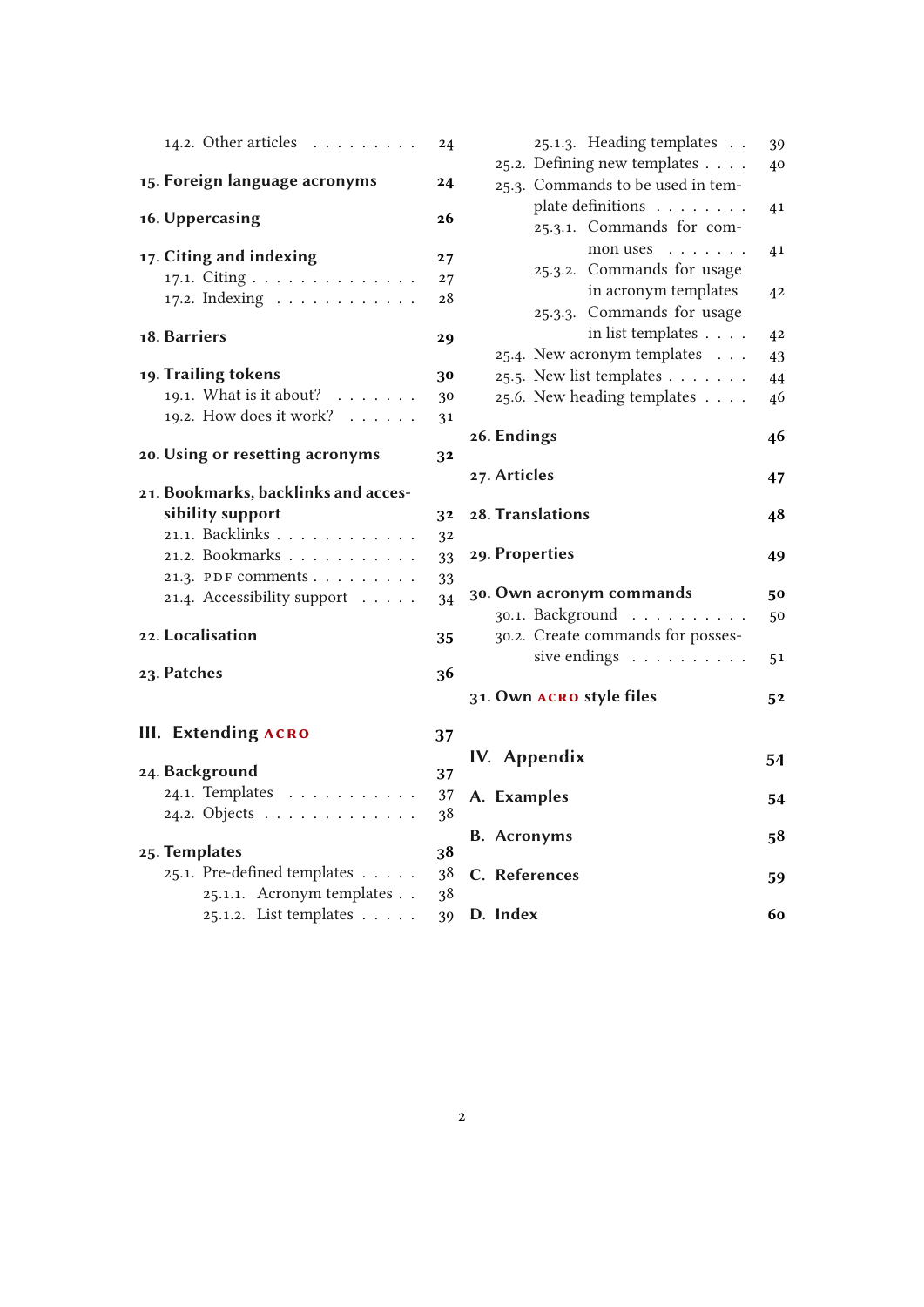# <span id="page-2-4"></span><span id="page-2-0"></span>Part I. Get started with ACRO

### <span id="page-2-1"></span>1. Licence

Permission is granted to copy, distribute and/or modify this software under the terms of the LaTeX Project Public License [\(LPPL\)](#page-57-2), version 1.3c or later ([http://www.latex-project.org/](http://www.latex-project.org/lppl.txt) [lppl.txt](http://www.latex-project.org/lppl.txt)). The software has the status "maintained."

### <span id="page-2-2"></span>2. Glossary

This manual repeatedly uses a number of terms which are explained in this section.

- articles Articles are prefixes to acronyms, usually separated with a blank. Different types of articles are mutually exclusive.
- endings Endings are postfixes to acronyms, usually not separated from the acronym. Different types of endings are mutually exclusive.
- load-time option A load-time option is a package option of ACRO which must be set as option to \usepackage[\\timesable 3] {acro}.
- **module** A module is something like a superordinate category for options. There are several such modules like list or pages for example. Options belonging to a module typically influence certain objects. For instance options belonging to the pages influence how page numbers in the list of acronyms are handled.
- option An option is a package option of  $ACRO$  which must set with  $\a$ csetup. It cannot be set as option to \usepackage. Options usually also can be set in the optional argument of  $\lambda$  ac and friends.
- property A property is an option to the second argument of the *\DeclareAcroym* command. They are options of an individual acronym if you will.
- template A template determines how different objects of  $ACRO$  are printed. This includes the acronyms themselves but also for example the list of acronyms as a whole.

translations Localisation strings which can be modified.

### <span id="page-2-3"></span>3. Reading the manual

This manual uses a certain color code in order to be able to distinguish options, properties and templates visually from each other.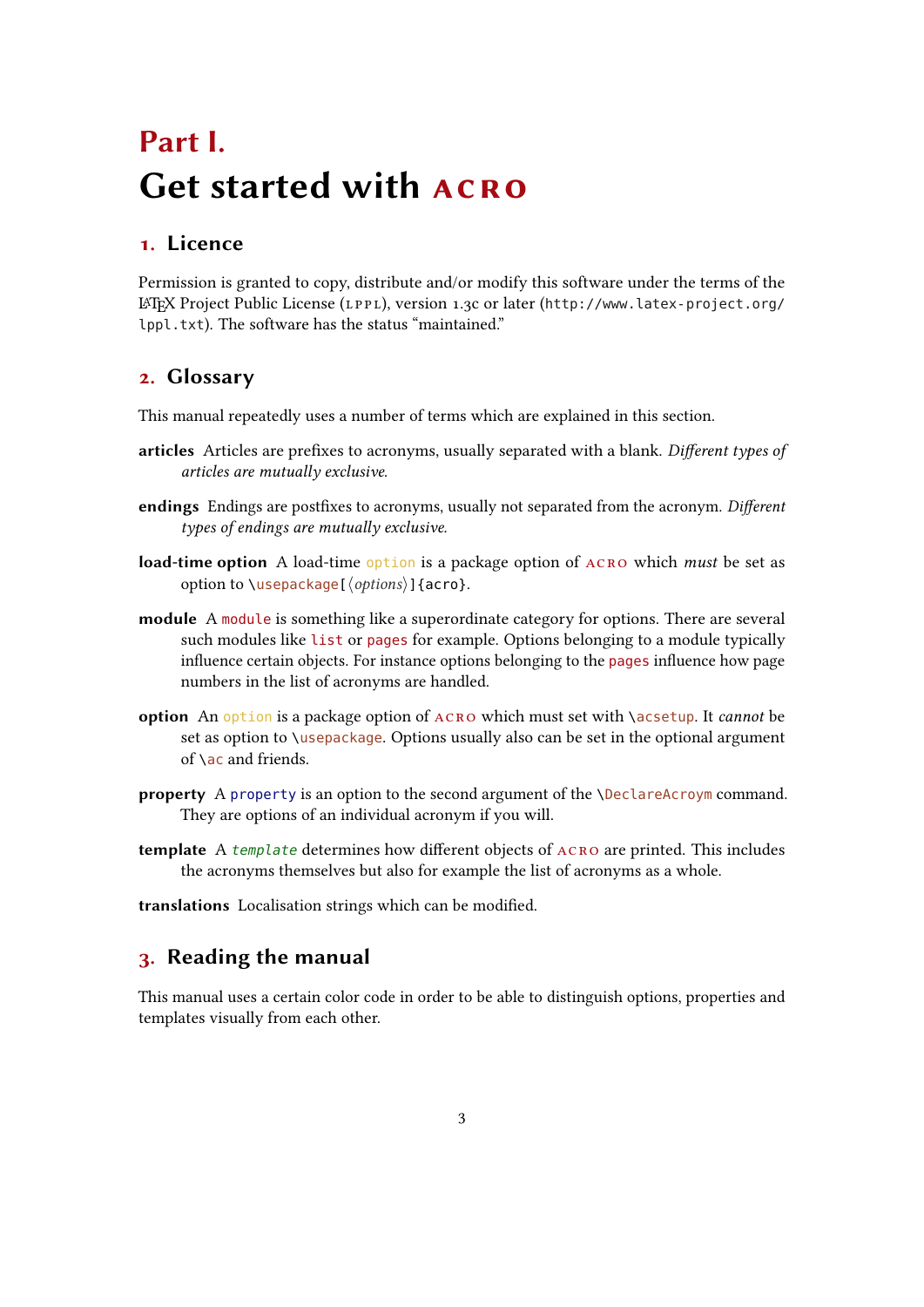```
option = {\langle value \rangle}
```
Options are displayed in yellow. For the description of options a certain nomenclature is used which is explained in section [5.](#page-4-0) Some options belong to module which are displayed in red.

property =  $\{\langle value \rangle\}$ 

In order to distinguish them visually from options properties are displayed in blue. The nomenclature of properties is quite similar to the one of the options so it is not explained explicilty but should be clear by analogy.

template

In order to distinguish them visually from options and properties templates are displayed in green.

### <span id="page-3-0"></span>4. acro for the impatient

Acronyms are defined in the preamble via the command

\DeclareAcronym{⟨id⟩}{⟨properties⟩}

where  $\langle id \rangle$  is a unique string to identify the acronym and  $\langle properties \rangle$  is a key/value list of acronym properties. These include:

short = { $\langle text \rangle$ } (required) The short form of the acronym. This property is required: an acronym must have a short form.

 $long = \{\langle text \rangle\}$  (required)

!

The long form of the acronym. This property is required: an acronym must have a description.

In its simplest form an acronym needs a short and a long form. Please note that both properties must be set.

In the document acronyms are used with these commands:

```
\{id\} \Ac{\{id\}}
```
 $\langle$ ac prints the acronym  $\langle id \rangle$ , the first time with full description and every subsequent use only the abbreviated form.  $\Delta c$  does the same but uppercases the first letter – this may be needed at the beginning of a sentence.

 $\text{Res}\{\langle id \rangle\}$  \Acs $\{\langle id \rangle\}$ 

 $\langle \cdot \rangle$  \acs prints the short form of the acronym  $\langle id \rangle$ .  $\langle \cdot \rangle$  Acs does the same but uppercases the first letter.

 $\{c1\}\{id\} \ \ \ \ \ \$ 

\acl prints the long form of the acronym  $\langle id \rangle$ . \Acl does the same but uppercases the first letter.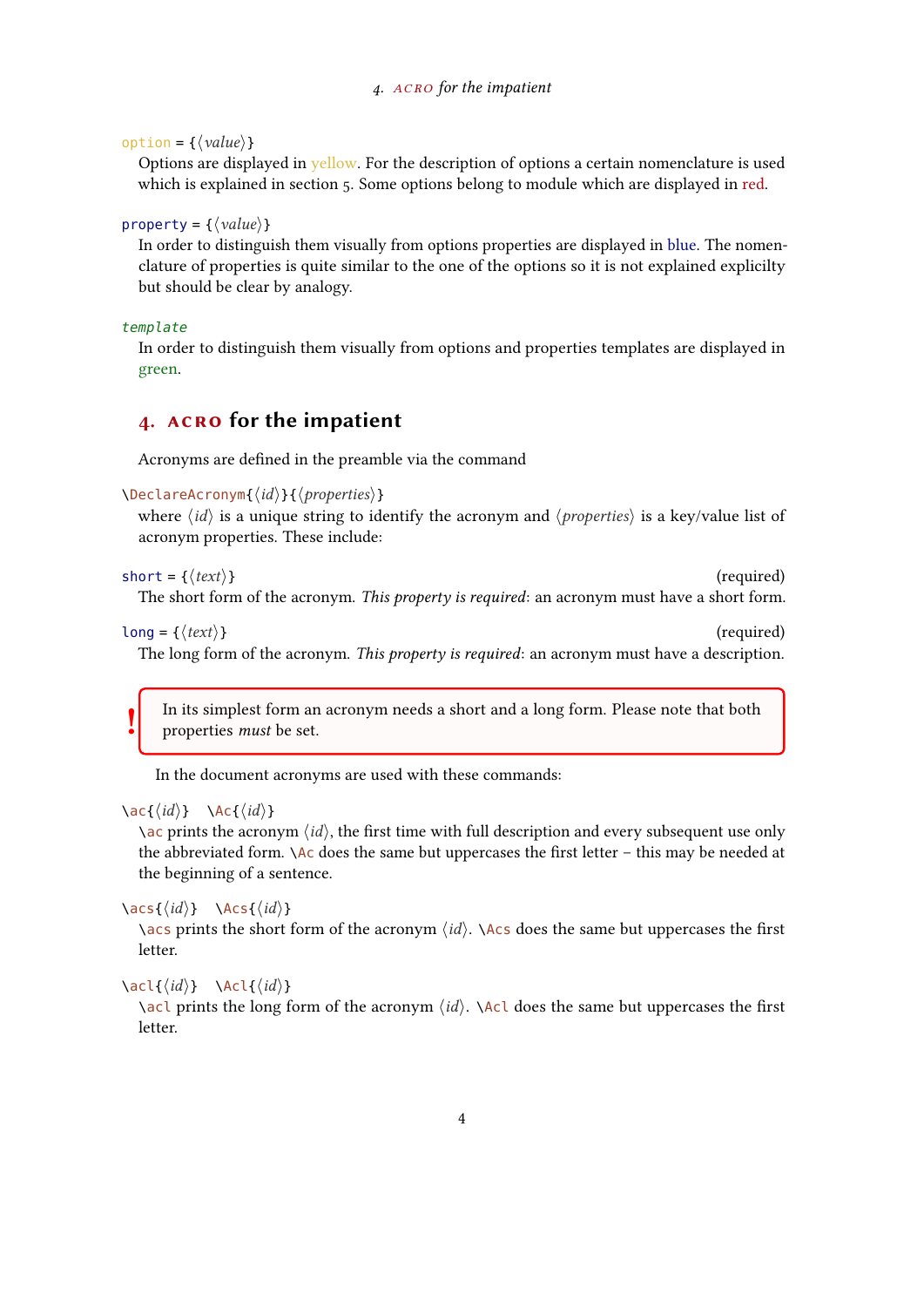#### <span id="page-4-3"></span> $\setminus \text{act}\{\langle id \rangle\}$  \Acf $\{\langle id \rangle\}$

 $\setminus$  acf prints the full form of the acronym  $\langle id \rangle$ .  $\setminus$  Acf does the same but uppercases the first letter. Let's say you defined [CD](#page-57-3) as follows:

```
1 \DeclareAcronym{cd}{
2 short = CD,
   long = compact disc4 }
```
Then the usage is

```
1 \begin{tabular}{ll}
2 first & \ac{cd} \\
3 second & \ac{cd} \\
4 long & \acl{cd} \ \ \ \ \ \short \& \acs{cd} \\
  full & \acf{cd}
_7 \text{ }\text{+} \end{tabular}
```

```
(CD)
second CD
long compact disc
short CD
full compact disc (CD)
```
### <span id="page-4-0"></span>5. Setting options

#### <span id="page-4-1"></span>5.1. Load-time options

acro knows only a small set of load-time options which can be used as argument to \usepackage:

upgrade = true|false Initial: false When this option is used ACRO tries to give as much helpful and meaningful warning or error messages when a deprecated or removed command, property, or option is used. This is especially useful if you are upgrading from version 2.

You can still use version 2 by specifying using one of the following options:

```
1 \usepackage{acro}[=v2]
2 \usepackage{acro}[=version2]
```
#### <span id="page-4-2"></span>5.2. Setup command

All options of  $ACRO$  that have *not* been mentioned in section  $5.1$  have to be set up either with this command

\acsetup{⟨options⟩}

or as option to other commands. If the latter is possible then it is described when the corresponding commands are explained. Options usually follow a key/value syntax and are always described in the following way: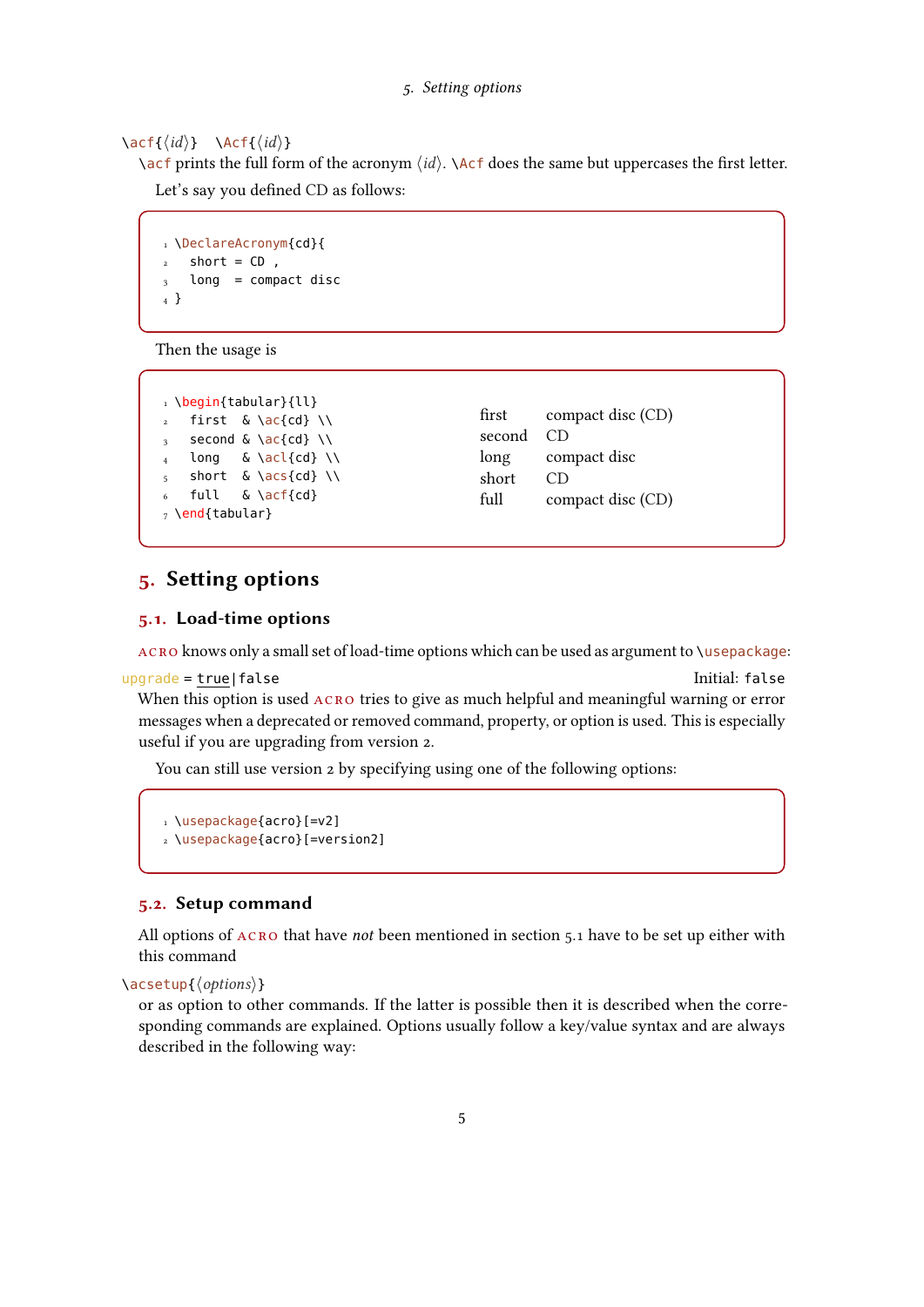option

An option without a value. Those options are very rare if there are any.

```
option = {⟨value⟩} Initial: preset
 An option where a value can be given. The pre-set value is given to the right.
```

```
option = choiceA|choiceB|choiceC Initial: choiceB
```
An option with a determined set of choices. The underlined value is chosen if the option is given without value.

option = true|false

A boolean option with the only choices true and false.

#### module/option

An option at a deeper level belonging to the module module.

All of the above is probably clear from an example (using real options):

```
1 \acsetup{
\frac{2}{3} make-links = true , \frac{8}{3} boolean<br>\frac{3}{3} index , \frac{2}{3}_3 index ,
4 format = \emph, \frac{1}{4} format = \emph, \frac{1}{4} s standard
5 list / local , % boolean option of the list module
6 list / display = all % choice option of the list module
7 }
```
# <span id="page-5-0"></span>Part II. Comprehensive description of creation and usage of acronyms

### <span id="page-5-1"></span>6. Declaring acronyms and other abbreviations

All acronyms have to be declared in the preamble with the following command in order to be used in the document. Any usage of an acronym which has not been declared leads to an error message.

#### \DeclareAcronym{⟨id⟩}{⟨list of properties⟩}

The basic command for declaring an acronym where  $\langle id \rangle$  is a unique string identifying the acronym. Per default this is case sensitive which means id is different from ID, for example.

The command understands a number of properties which are listed in the following sections. This is a comprehensive overview over the existing properties. Many properties are also explained in more detail in later sections of this manual.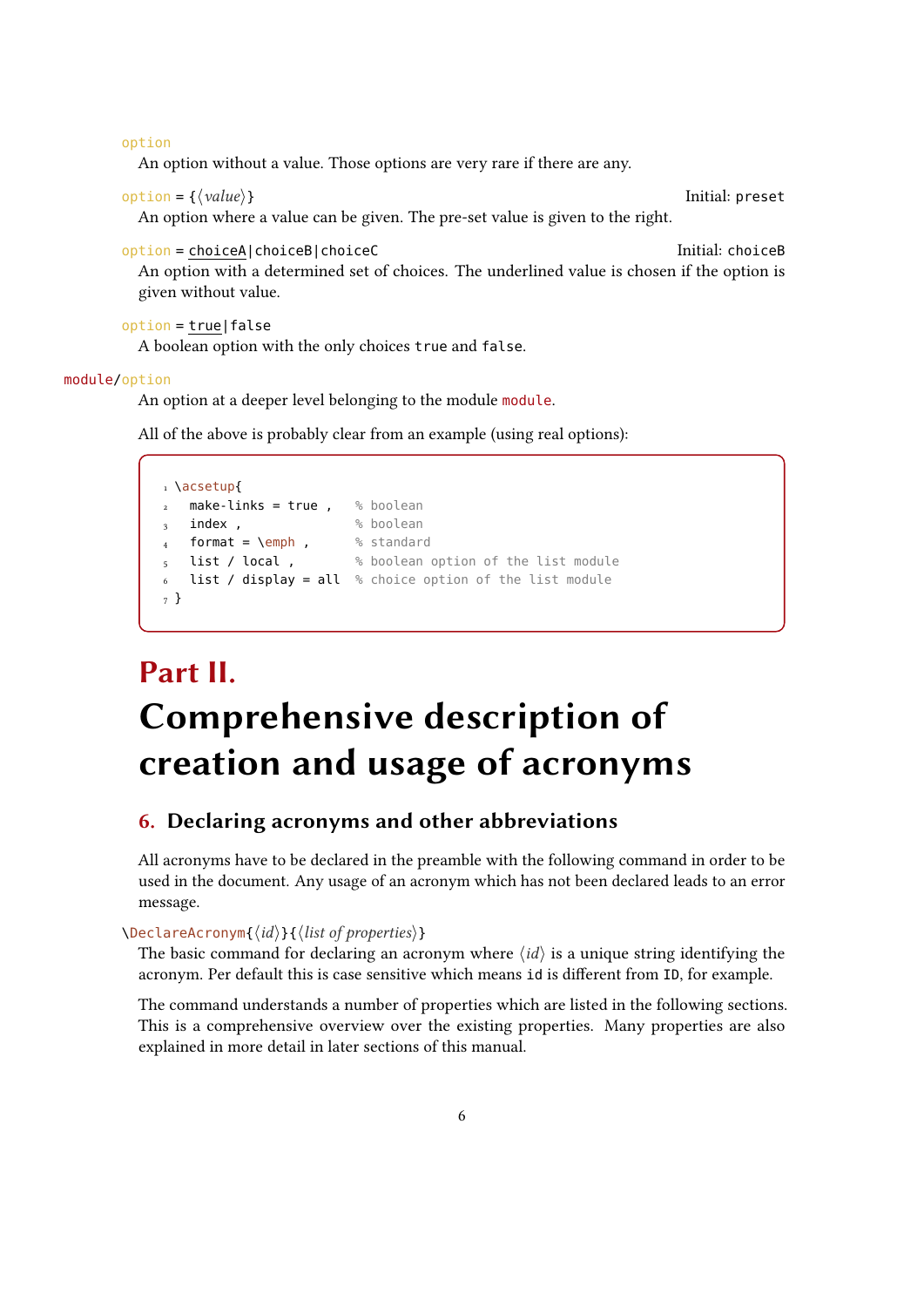```
case-sensitive = true|false Initial: true Initial: true
```
When this is set you can write the [ID](#page-57-4) of the acronym upper- or lower- or mixed case and it is recognized by ACRO as the same. This might be useful when the acronym appears in the page header, for example.

```
case-insensitive = true|false Initial: false
```
The inverse of the option case-sensitive.

since v<sub>3</sub>.6 (2022/01/04)

!

In its simplest form an acronym needs a short and a long form. Please note that both properties must be set.

#### <span id="page-6-0"></span>6.1. Basic properties

| short = { $\langle text \rangle$ }                                                                                                                                           | (required)                   |
|------------------------------------------------------------------------------------------------------------------------------------------------------------------------------|------------------------------|
| The short form of the acronym. This property is required: an acronym must have a short form.                                                                                 |                              |
| Maybe you mostly have simple acronyms where the 1D and short form are the same. In that<br>case you can use                                                                  |                              |
| $use-id-as-short = true false$<br>to use the ID of the acronym as short form. For more complicated cases this would still allow<br>you to set the short form.                | Initial: false               |
| long = { $\langle text \rangle$ }<br>The long form of the acronym. This property is required: an acronym must have a description.                                            | (required)                   |
| alt = { $\langle text \rangle$ }<br>Alternative short form.                                                                                                                  | (initially empty)            |
| $ext{ra} = \{\langle text \rangle\}$<br>Extra information to be added in the list of acronyms.                                                                               | (initially empty)            |
| foreign = $\{\langle long\ form\ in\ foreign\ language\rangle\}$<br>Can be useful when dealing with acronyms in foreign languages, see section 15 on page 24 for<br>details. | (initially empty)            |
| long-post = { $\langle text \rangle$ }<br>$\langle text \rangle$ is appended to the long form of the acronym in the text but not in the list of acronyms.                    | (initially empty)            |
| $post = \{\langle text \rangle\}$<br>$\langle text \rangle$ is appended to the acronym in the text but not in the list of acronyms.                                          | (initially empty)            |
| single = { $\langle text \rangle$ }<br>If provided $\langle text \rangle$ will be used instead of the long form if the acronym is only used a single time                    | if unused then equal to long |

and the option single has been set, see section [10 on page 15.](#page-14-0)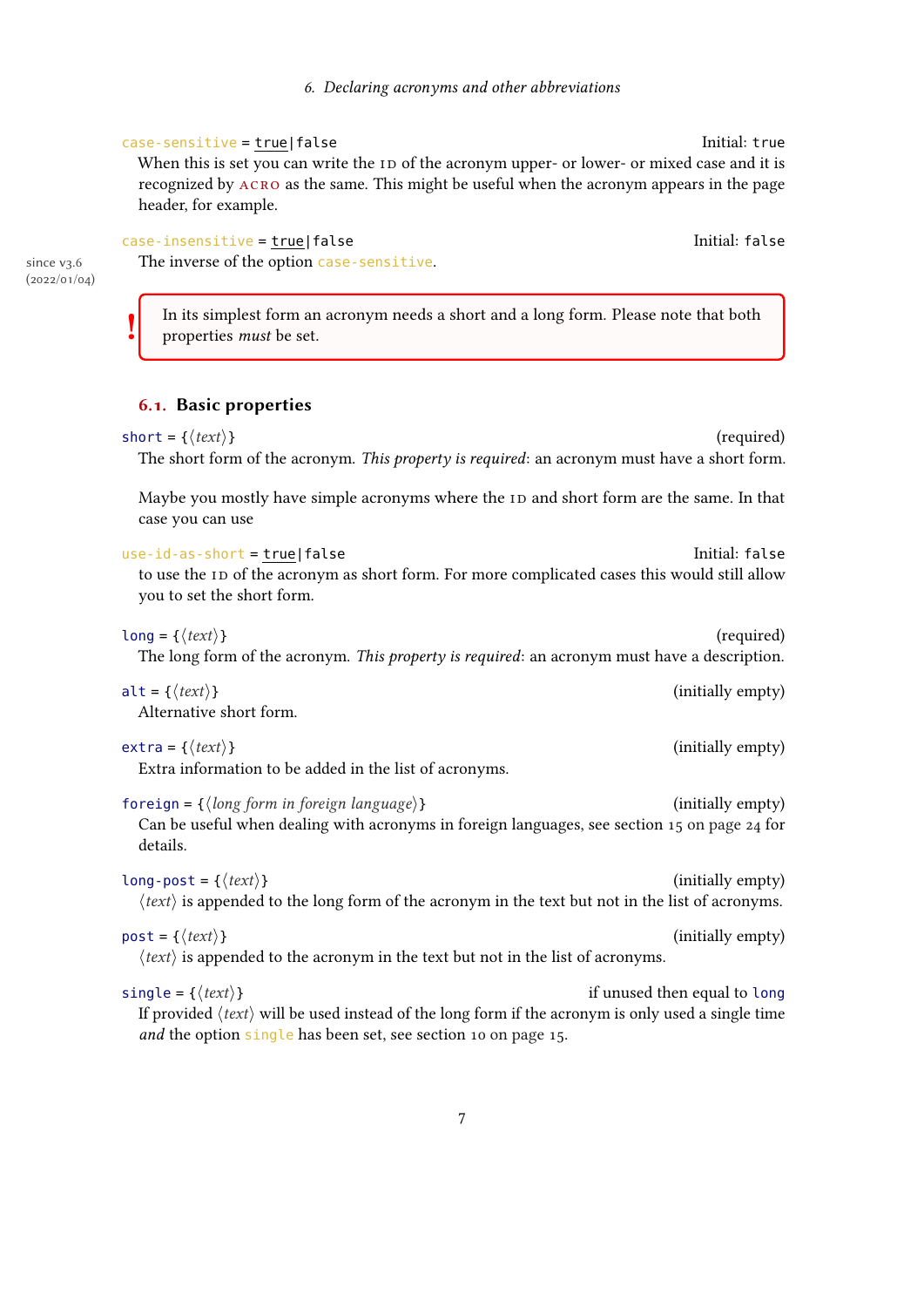<span id="page-7-1"></span><span id="page-7-0"></span>

| sort = { $\langle text \rangle$ }<br>If used the acronym will be sorted according to this property instead of its short form.                                                                                                                                                                                                     | if unused then equal to short |
|-----------------------------------------------------------------------------------------------------------------------------------------------------------------------------------------------------------------------------------------------------------------------------------------------------------------------------------|-------------------------------|
| $tag = \langle \langle \textit{csv list} \rangle \rangle$<br>The tag(s) of an acronym.                                                                                                                                                                                                                                            | (initially empty)             |
| cite = $\left[\langle$ <i>(prenote</i> ) $\left[\langle$ <i>(postnote</i> ) $\left[\langle$ <i>(citation keys</i> ) $\right]\right\}$<br>A citation that is printed to the acronym according to an option explained later.                                                                                                        | (initially empty)             |
| before-citation = { $\langle text \rangle$ }<br>$\langle text \rangle$ is prepended to the citation of the acronym when and where the citation is printed.                                                                                                                                                                        | (initially empty)             |
| index = { $\langle text \rangle$ }<br>This property allows to overwrite the automatic index entry with an arbitrary one. See sec-<br>tion 17.2 on page 28 for details.                                                                                                                                                            | (initially empty)             |
| index-sort = { $\langle text \rangle$ }<br>If you use the option index every occurrence of an acronym is recorded to the index and sorted<br>by its short form or (if set) by the value of the sort property. This property allows to set an<br>individual sorting option for the index. See section 17.2 on page 28 for details. | if unused then equal to sort  |
| $index-cmd = {\langle index\ command \rangle}$<br>This sets the indexing command for the acronym. If unused then the command set by the<br>corresponding option is used. See section 17.2 on page 28 for details.                                                                                                                 | (initially empty)             |
| 6.2. Properties related to plural and indefinite forms                                                                                                                                                                                                                                                                            |                               |
| short-plural = { $\langle text \rangle$ }<br>The plural ending appended to the short form.                                                                                                                                                                                                                                        | Initial: s                    |
| short-plural-form = { $\langle text \rangle$ }<br>The plural short form of the acronym; replaces the short form when used instead of appending<br>the plural ending.                                                                                                                                                              | (initially empty)             |
| long-plural = { $\langle text \rangle$ }<br>The plural ending appended to the long form.                                                                                                                                                                                                                                          | Initial: s                    |
| long-plural-form = { $\langle text \rangle$ }<br>Plural long form of the acronym; replaces the long form when used instead of appending the<br>plural ending.                                                                                                                                                                     | (initially empty)             |
| alt-plural = { $\langle text \rangle$ }<br>The plural ending appended to the alternative form.                                                                                                                                                                                                                                    | Initial: s                    |
| alt-plural-form = { $\langle text \rangle$ }<br>The plural alternative form of the acronym; replaces the alternative form when used instead of<br>appending the plural ending.                                                                                                                                                    | (initially empty)             |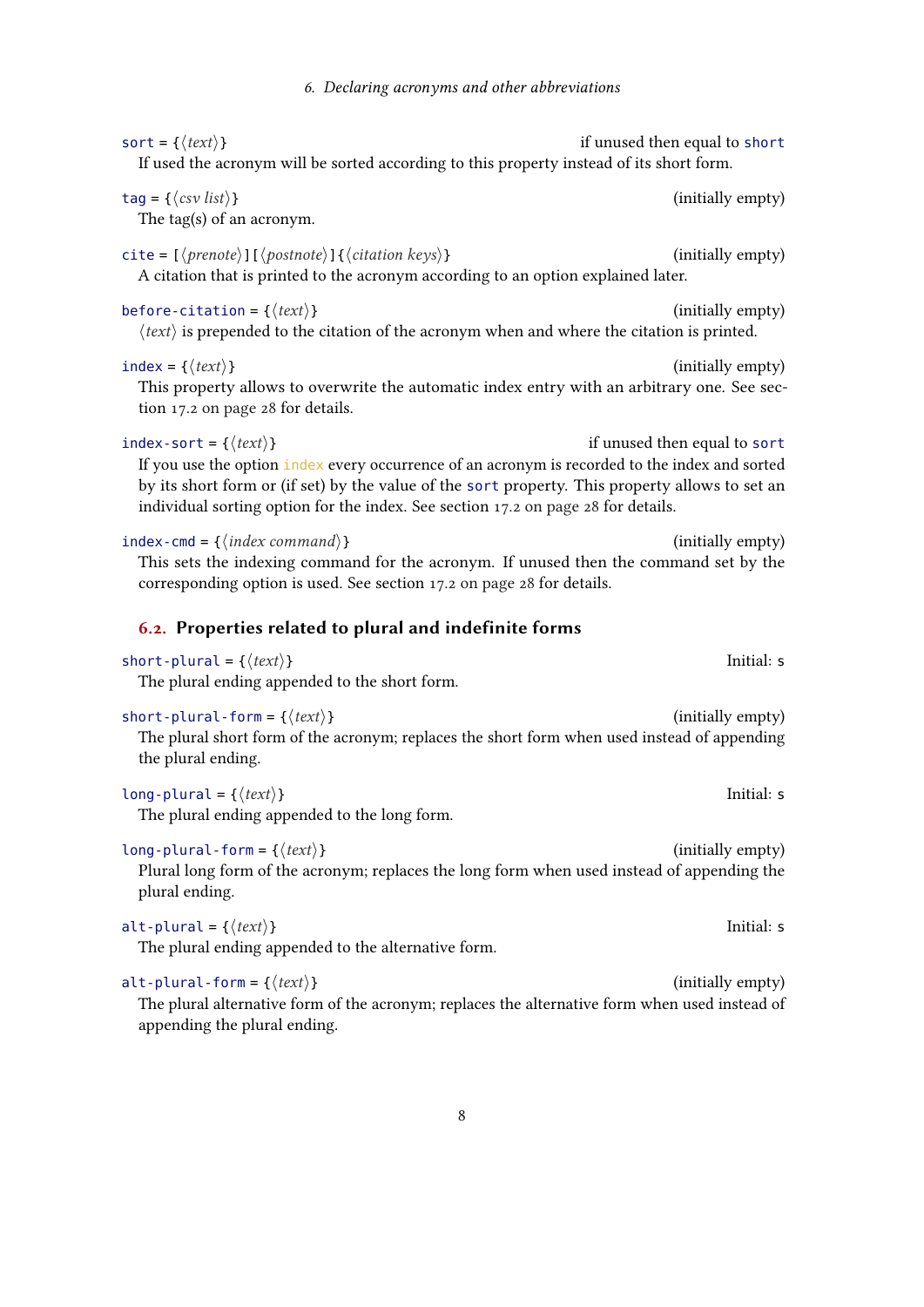6. Declaring acronyms and other abbreviations

<span id="page-8-1"></span><span id="page-8-0"></span>

| Initial: s<br>foreign-plural = { $\langle text \rangle$ }<br>The plural ending appended to the foreign form.                                                                                                                       |
|------------------------------------------------------------------------------------------------------------------------------------------------------------------------------------------------------------------------------------|
| foreign-plural-form = { $\langle text \rangle$ }<br>(initially empty)<br>Plural foreign form of the acronym; replaces the foreign form when used instead of appending<br>the plural ending.                                        |
| short-indefinite = { $\langle text \rangle$ }<br>Initial: a<br>Indefinite article for the short form.                                                                                                                              |
| Initial: a<br>long-indefinite = { $\langle text \rangle$ }<br>Indefinite article for the long form.                                                                                                                                |
| alt-indefinite = { $\langle text \rangle$ }<br>Initial: a<br>Indefinite article for the alternative form.                                                                                                                          |
| 6.3. Properties related to formatting                                                                                                                                                                                              |
| format = { $\langle code \rangle$ }<br>(initially empty)<br>The format used for both short and long form of the acronym.                                                                                                           |
| short-format = { $\langle code \rangle$ }<br>if unused then equal to format<br>The format used for the short form of the acronym.                                                                                                  |
| long-format = { $\langle code \rangle$ }<br>if unused then equal to format<br>The format used for the long form of the acronym.                                                                                                    |
| first-long-format = { $\langle code \rangle$ }<br>if unused then equal to long-format<br>The format used for the first appearance of the long form of the acronym.                                                                 |
| alt-format = { $\langle code \rangle$ }<br>if unused then equal to short-format<br>The format used for the alternative form of the acronym. If this is not given the short format<br>will be used.                                 |
| extra-format = { $\langle code \rangle$ }<br>(initially empty)<br>The format used for the additional information of the acronym.                                                                                                   |
| foreign-format = { $\langle code \rangle$ }<br>(initially empty)<br>The format used for the foreign form of the acronym.                                                                                                           |
| list-format = $\{\langle code \rangle\}$<br>if unused then equal to long-format<br>The format used for the long form of the acronym in the list if the list template supports it. All<br>pre-defined list templates do support it. |
| (initially empty)<br>first-style = long-short short-long short long footnote<br>The style of the first appearance of the acronym, see also section 9 on page 14.                                                                   |
| (initially empty)<br>subsequent-style = long-short short-long short long footnote<br>The style of the appearance of the acronym after the first time.                                                                              |

since v3.4  $(2020/12/25)$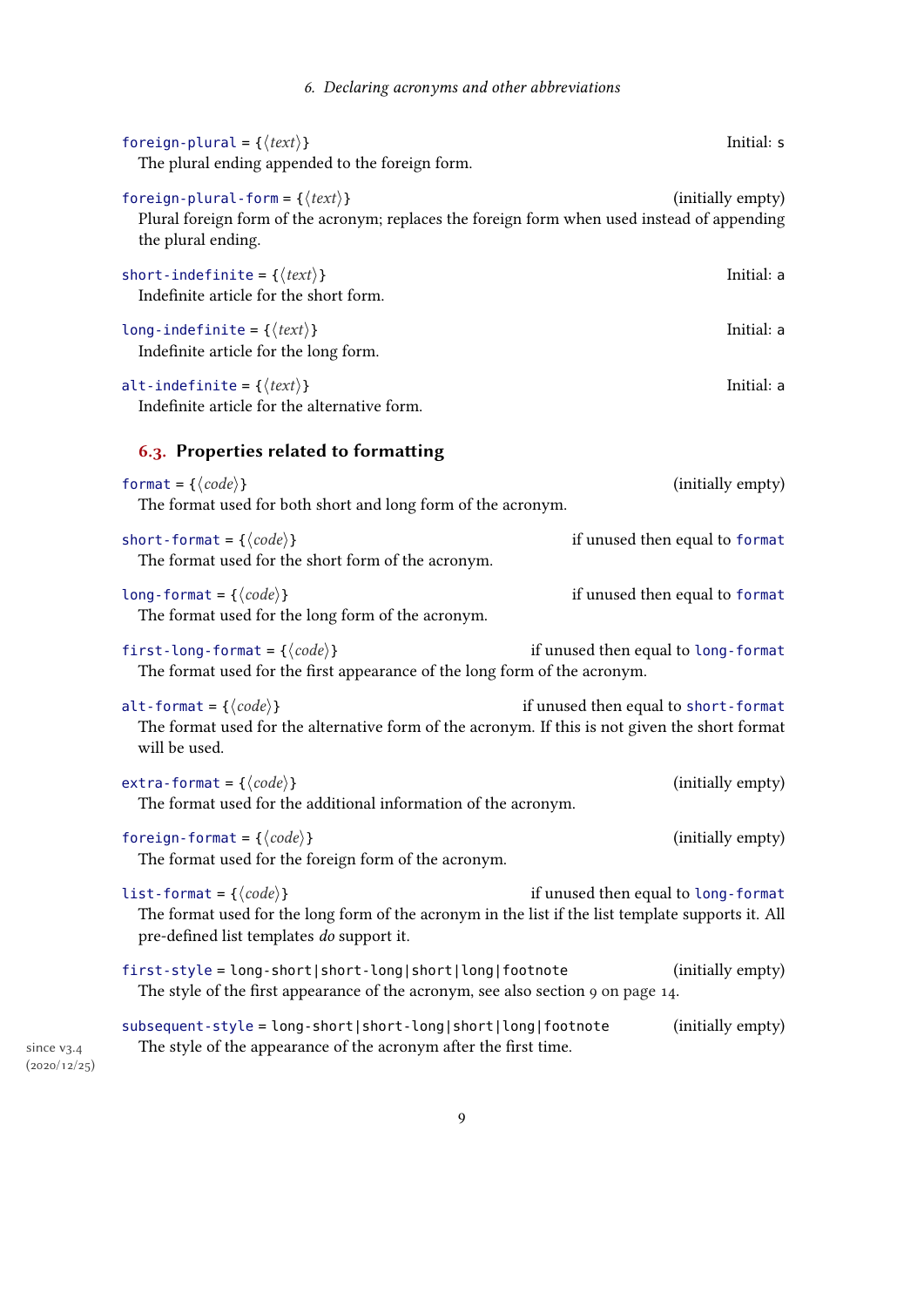<span id="page-9-2"></span>single-style = long-short|short-long|short|long|footnote (initially empty) The style of a single appearance of the acronym, see also section [10 on page 15.](#page-14-0)

#### <span id="page-9-0"></span>6.4. Properties related to the created PDF file

### pdfstring =  $\{\langle pdfstring \rangle\}$  if unused then equal to short Used as [PDF](#page-57-0) string replacement in bookmarks when used together with the hyperref [\[ORT21\]](#page-58-1) or the bookmark package [\[Obe20\]](#page-58-2).

pdfcomment = { $\langle text \rangle$ }

Sets a tooltip description for an acronym. For actually getting tooltips you also need an appropriate setting of the options pdfcomment/cmd and pdfcomment/use, see also section [21.3](#page-32-1) [on page 33.](#page-32-1)

short-acc =  $\{\langle text \rangle\}$  if unused then equal to short Sets the ActualText property as presented by the accsupp package for the short form of the acronym.

 $long - acc = \{\langle text \rangle\}$  if unused then equal to long Sets the ActualText property as presented by the accsupp package for the long form of the acronym.

alt-acc =  $\{\langle text \rangle\}$  if unused then equal to alt Sets the ActualText property as presented by the accsupp package for the alternative short form of the acronym.

foreign-acc =  $\{\langle text \rangle\}$  if unused then equal to foreign Sets the ActualText property as presented by the accsupp package for the foreign form of the acronym.

 $\text{extra} - \text{acc} = \{\langle \text{text}\rangle\}$  if unused then equal to extra Sets the ActualText property as presented by the accsupp package for the extra information of the acronym.

single-acc = { $\{text{text}\}$ } Sets the ActualText property as presented by the accsupp package for a single appearance of the acronym.

list-acc = { $\langle text \rangle$ } Sets the ActualText property as presented by the accsupp package for the appearance in the list of acronyms.

### <span id="page-9-1"></span>6.5. Futher properties

 $list = \{(text)\}$ If specified this will be written in the list as description instead of the long form if the corresponding list template supports it.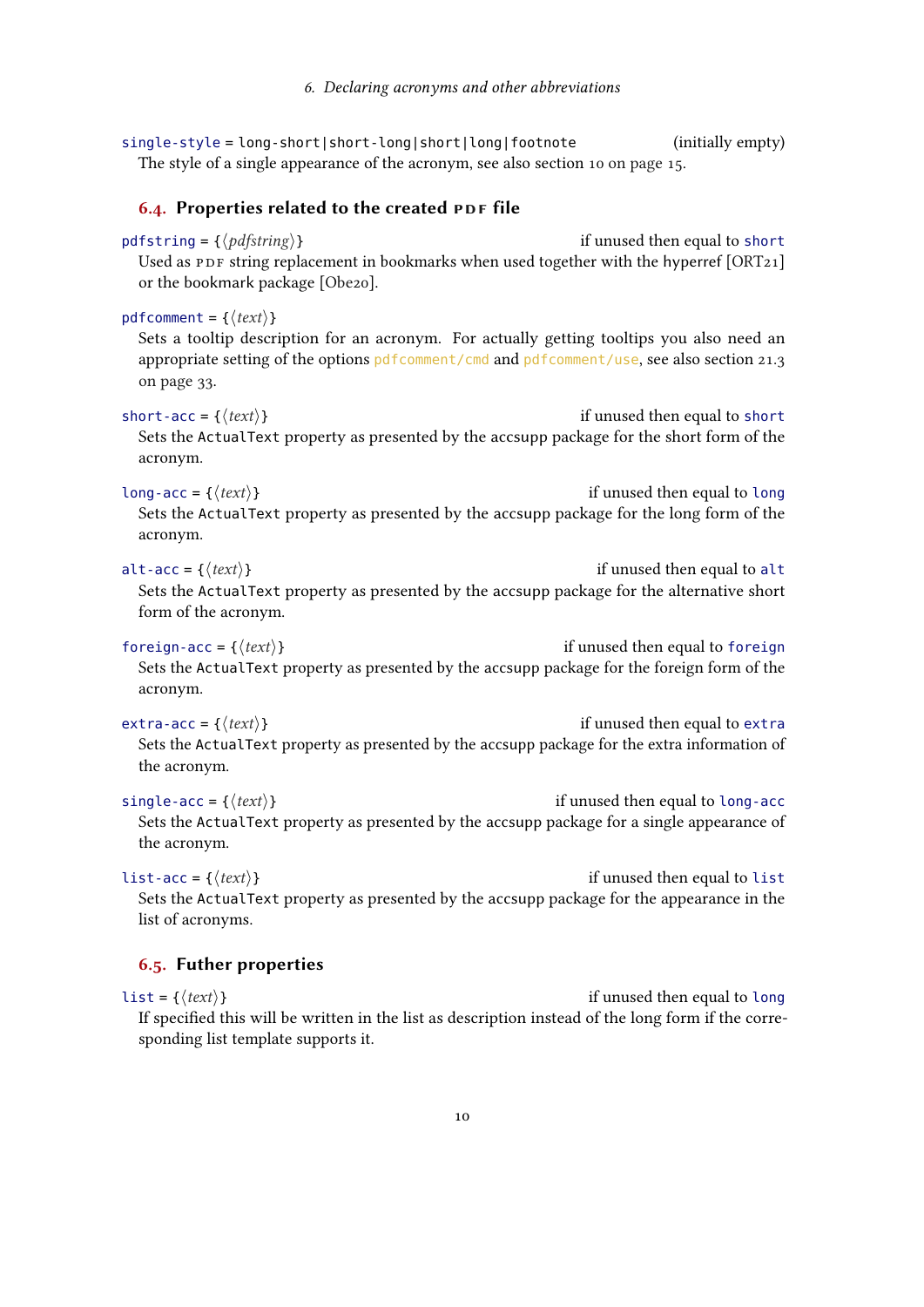#### 7. Using acronyms

<span id="page-10-2"></span>

|                              | foreign-babel = $\{\langle \text{language} \rangle\}$<br>The babel [Bra22] or polyglossia [Cha21] language of the foreign form. This language is used<br>to wrap the entry with \foreignlanguage{\language}} if either babel or polyglossia is loaded.<br>You'll need to take care that the corresponding language is loaded by babel or polyglossia. | (initially empty) |
|------------------------------|-------------------------------------------------------------------------------------------------------------------------------------------------------------------------------------------------------------------------------------------------------------------------------------------------------------------------------------------------------|-------------------|
|                              | foreign-locale = ${\langle \text{language}\rangle}$<br>The language name that is output when the option $locale/display$ is used. If this property is<br>not set then the appropriate value might be derived from foreign-babel. See section 15 on<br>page 24 for details.                                                                            | (initially empty) |
| since $v3.5$<br>(2021/01/16) | $\text{present} = \{\langle set \ name \rangle\}$<br>Enables to load a set of properties that has been defined earlier with \NewAcroPreset, see<br>section 6.6.                                                                                                                                                                                       | (initially empty) |
| since v <sub>3</sub> .5      | uselist = $\{\langle \text{csv} \text{ list of } \text{acronym } \text{ids} \rangle\}$<br>If this property is given and all acronyms specified in this property have been used before the<br>first time the current acronym is used it behaves as if it has been used before.                                                                         | (initially empty) |
|                              | 6.6. Presets                                                                                                                                                                                                                                                                                                                                          |                   |
| since v <sub>3</sub> .5      | Sometimes it can be useful to have different kinds of acronyms or abbreviations or similar which<br>share a common set of properties. Such sets can be defined with these commands:                                                                                                                                                                   |                   |
|                              | $\text{NewAcroPresent}(\text{set name})$ } { $\langle \text{csv} \text{ list of properties} \rangle$ }<br>Defines the property set $\langle set \text{ name} \rangle$ . Any valid property can be set in $\langle \text{csv} \rangle$ list of properties).                                                                                            |                   |
|                              | $\Re$ \RenewAcroPreset{ $\langle set \ name \rangle$ }{ $\langle \text{csv} \ list \ of \ properties \rangle$ }<br>Redefines the property set $\langle set \ name \rangle$ .                                                                                                                                                                          |                   |
|                              | $\text{NDeclareAcroPresent}(\text{set name})$ }{ $\langle \text{csv list of properties} \rangle$ }                                                                                                                                                                                                                                                    |                   |

<span id="page-10-0"></span>Defines or redefines the property set  $\langle set \; name \rangle$  without checking.

### <span id="page-10-1"></span>7. Using acronyms

There are a number of commands to use acronyms with. Their names always follow the same pattern which should make their usage intuitive immediately.

All of these commands have a starred form which means "don't count this as usage". All of these commands also have an optional argument that allows to set options for that usage only.

\acrocommand\*[⟨options⟩]{⟨id⟩}

This is the general syntax of all of the commands listed below. The star and the optional argument is left way for the sake of readability. A command  $\frac{1}{\sqrt{2}}$  acrocommand does not actually exist.

\ac{ $\{id\}$ } \Ac{ $\{id\}$ } \acp{ $\{id\}$ } \Acp{ $\{id\}$ } \iac{ $\{id\}$ } \Iac{ $\{id\}$ }

 $\alpha$  prints the acronym  $\langle id \rangle$ , the first time with full description and every subsequent use only the abbreviated form.  $\Delta c$  does the same but uppercases the first letter – this may be needed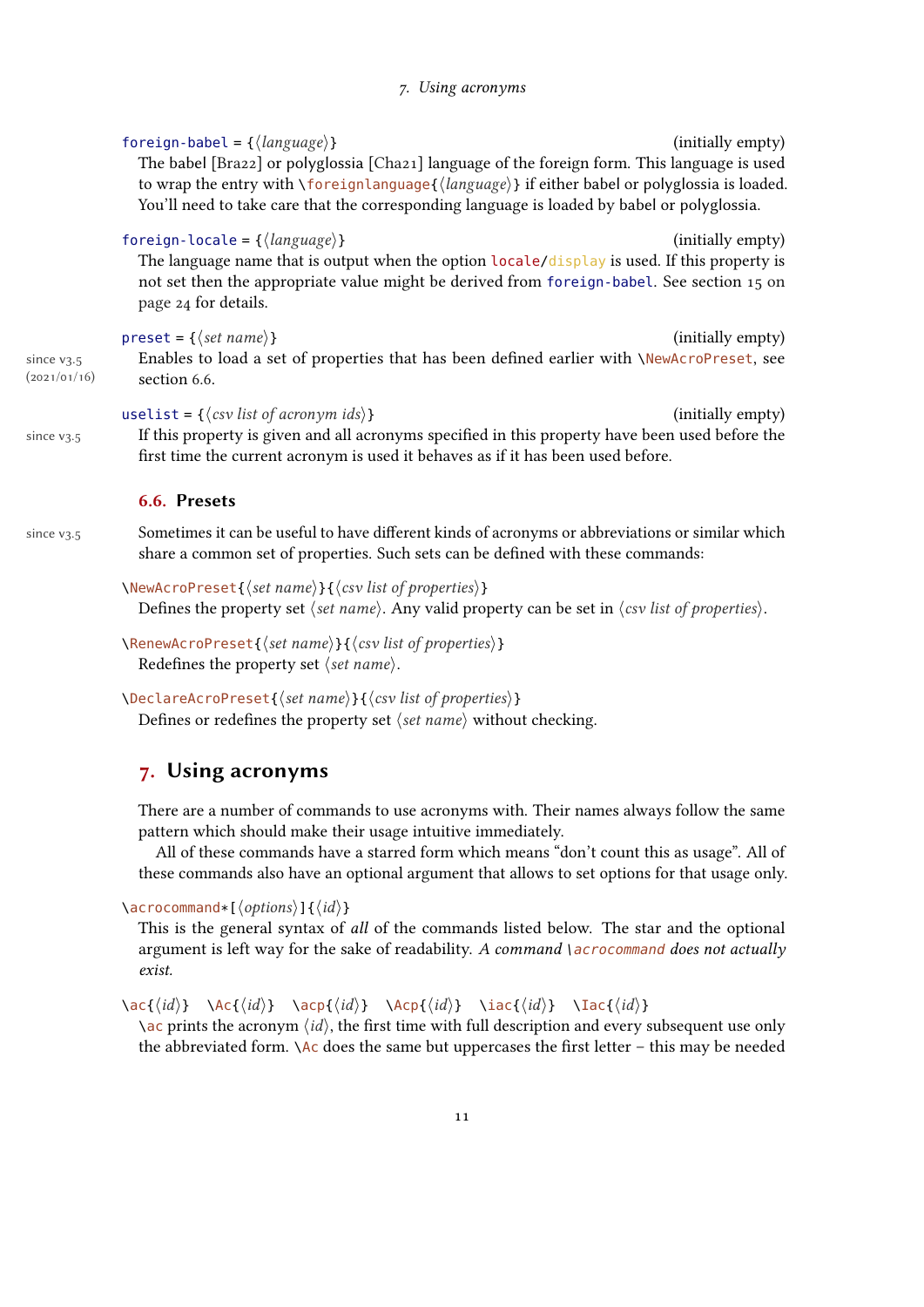<span id="page-11-0"></span>at the beginning of a sentence. The commands  $\a$ rep and  $\A$ cp, resp., print the corresponding plural forms. The commands  $\langle$  i.e. and  $\langle$  I.a., resp., print indefinite forms.

\acs{ $\{id\}$  \Acs{ $\{id\}$  \acsp{ $\{id\}$  \Acsp{ $\{id\}$  \iacs{ $\{id\}$  \Iacs{ $\{id\}$ } \acs prints the short form of the acronym  $\langle id \rangle$ . \Acs does the same but uppercases the first letter. The commands  $\a$ csp and  $\A$ csp, resp., print the corresponding plural forms. The commands \iacs and \Iacs, resp., print indefinite forms.

\acl{ $\langle id \rangle$ } \Acl{ $\langle id \rangle$ } \aclp{ $\langle id \rangle$ } \iacl{ $\langle id \rangle$ } \Iacl{ $\langle id \rangle$ } \acl prints the long form of the acronym  $\langle id \rangle$ . \Acl does the same but uppercases the first letter. The commands  $\a{clp}$  and  $\Ac{lp}$ , resp., print the corresponding plural forms. The commands \iacl and \Iacl, resp., print indefinite forms.

- \aca{⟨id⟩} \Aca{⟨id⟩} \acap{⟨id⟩} \Acap{⟨id⟩} \iaca{⟨id⟩} \Iaca{⟨id⟩}  $\alpha$  prints the alternative short form of the acronym  $\langle id \rangle$ .  $\alpha$  does the same but uppercases the first letter. The commands  $\a$ cap and  $\Acap$ , resp., print the corresponding plural forms. The commands \iaca and \Iaca, resp., print indefinite forms.
- \acf{ $\{id\}$  \Acf{ $\{id\}$  \acfp{ $\{id\}$  \Acfp{ $\{id\}$  \iacf{ $\{id\}$  \Iacf{ $\{id\}$ }  $\setminus$  acf prints the full form of the acronym  $\langle id \rangle$ .  $\setminus$ Acf does the same but uppercases the first letter. The commands  $\a{cfp}$  and  $\A{cfp}$ , resp., print the corresponding plural forms. The commands \iacf and \Iacf, resp., print indefinite forms.

The usage should be clear. Let's assume you have defined an acronym [UFO](#page-58-5) like this:

```
1 \DeclareAcronym{ufo}{
2 short = UFO,
3 long = unidentified flying object,
4 foreign = unbekanntes Flugobjekt,
5 foreign-plural-form = unbekannte Flugobjekte,
6 foreign-babel = ngerman,
  long\timesindefinite = an
8 }
```
The typical outputs look like this:

```
_1 \setminus \text{ac} \{ \text{ufo} \} \setminus \setminus_2 \setminusiac{ufo} \setminus_3 \text{li} \text{al} \text{ufo} \\
_4 \Iacf{ufo} \\
_5 \setminus \textsf{acfp}\{\textsf{ufo}\}unidentified flying object (unbekanntes Flugobjekt, UFO)
a UFO
an unidentified flying object
```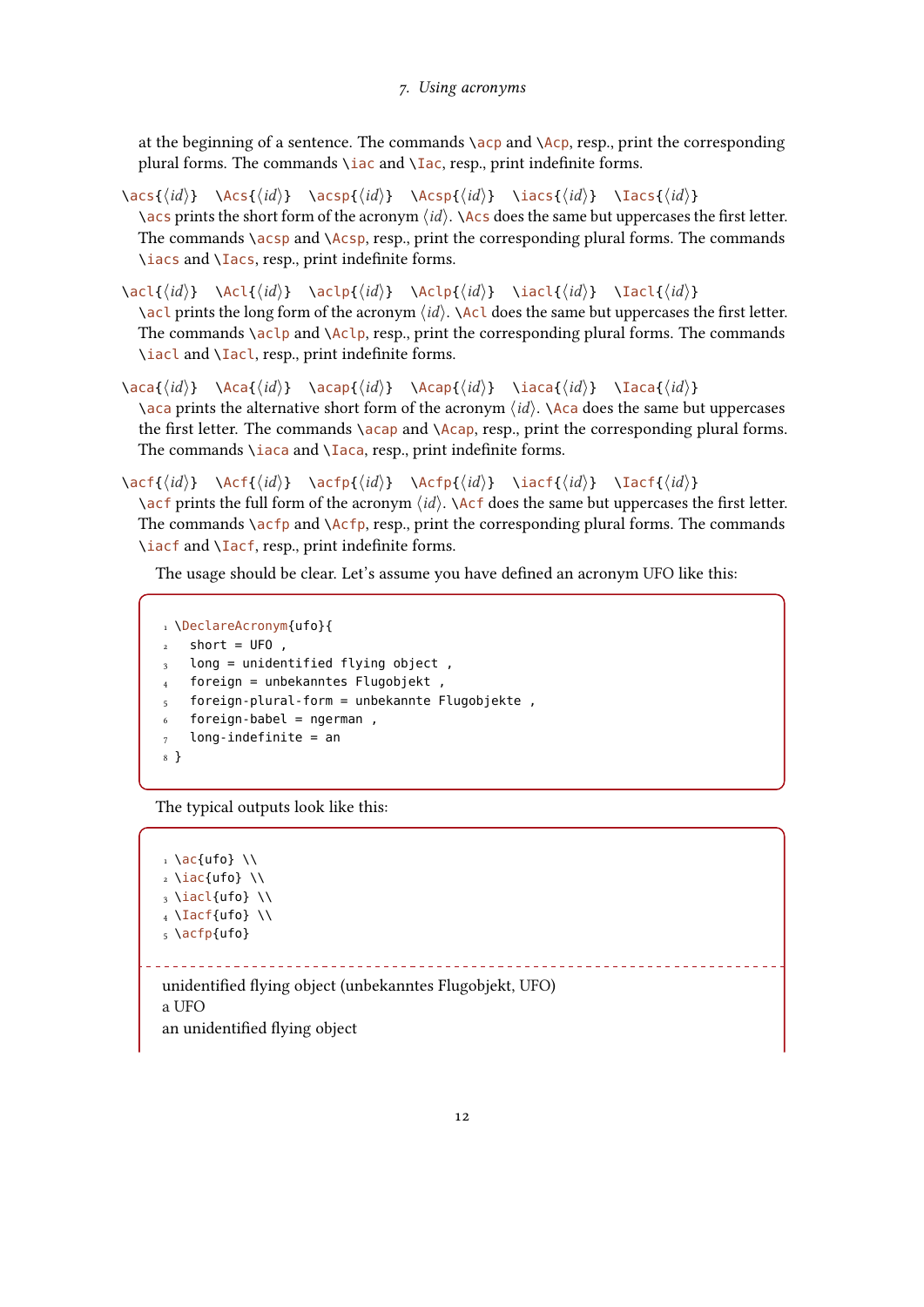<span id="page-12-1"></span>An unidentified flying object (unbekanntes Flugobjekt, [UFO\)](#page-58-5) unidentified flying objects (unbekannte Flugobjekte, [UFOs\)](#page-58-5)

In a number of contexts all acronym commands act as if their starred form is used: in the table of contents, in the list of figures, and in the list of tables. The same is true for floats and the measuring phase of common table environments like tabularx or ltxtable.

## <span id="page-12-0"></span>8. Alternative short forms

Sometimes expressions have two different short forms. And example might be [JPEG](#page-57-5) which also often is [JPG.](#page-57-5) This is what the property alt is there for.

alt = { $\langle text \rangle$ }

!

Alternative short form.

Let's define [JPEG:](#page-57-5)

```
1 \DeclareAcronym{ipq}{
2 short = JPEG,
3 sort = jpeg,
_4 alt = JPG ,
   long = Joint Photographic Experts Group
6 }
```
And let's see how to use it:

```
_1 \setminusac{jpg} \\
_2 \setminusac{jpg} \\
3 \ \text{ac}{ipq}
Joint Photographic Experts Group (JPEG or JPG)
JPEG
JPG
```
As you can see the full form shows both short forms of the acronym. This could be changed by altering the template for the full form, see section [25 on page 38](#page-37-1) and section [9 on the next](#page-13-0) [page.](#page-13-0) The alternative form is also printed in the list of acronyms, see section [A on page 58.](#page-57-1) This can also be changed by altering the template for the list, again see section [25.](#page-37-1)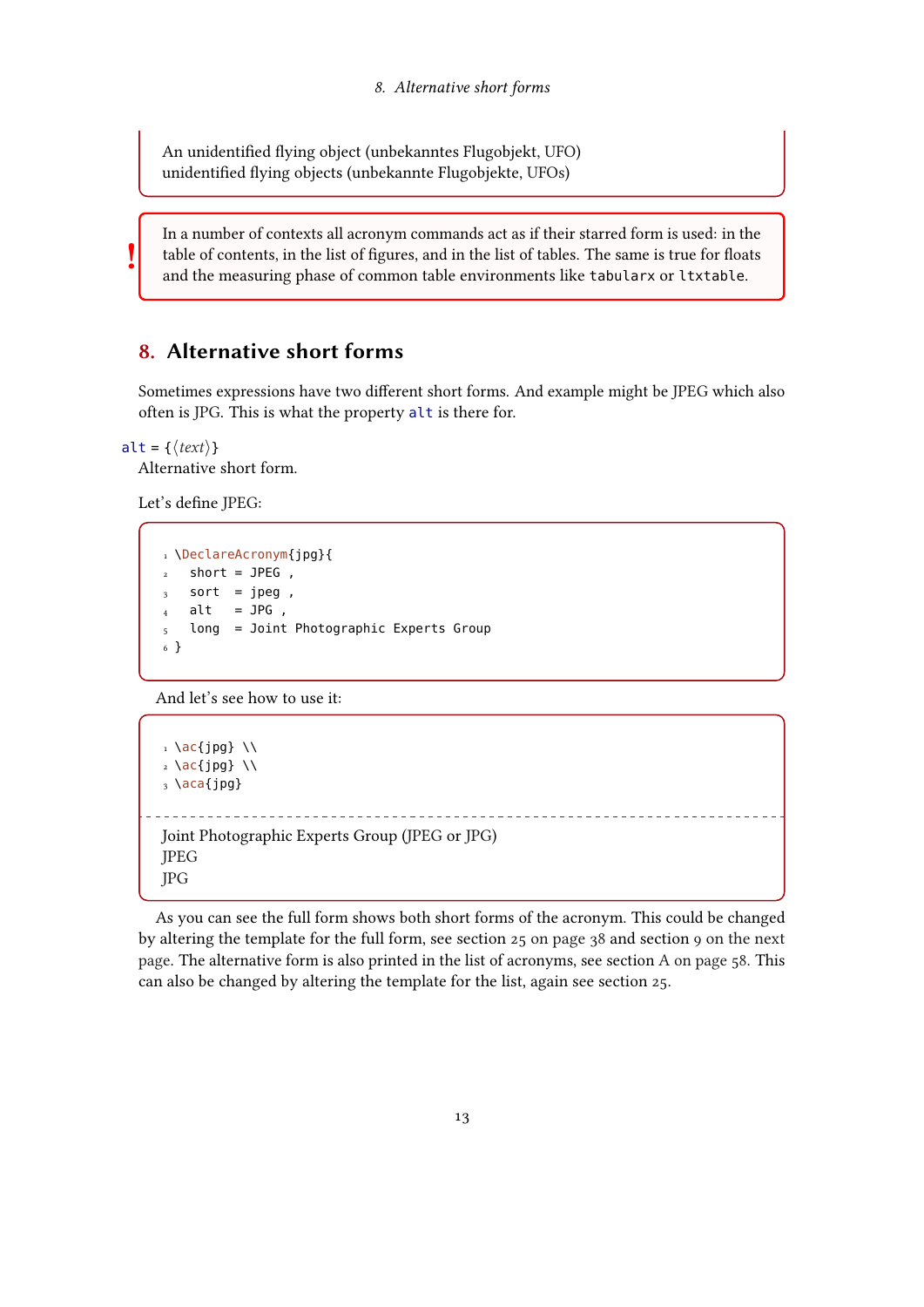### <span id="page-13-3"></span><span id="page-13-0"></span>9. The first or full appearance

If an acronym is used for the first time with  $\a$ c (after any number of usages with the starred forms of the usage commands listed in section  $7$  on page 11) or if an acronym is used \acf, then the first or full appearance of the acronym is printed.<sup>1</sup>

The first or full appearance of an acronym is determined by this option:

first-style = long-short|short-long|short|long|footnote Initial: long-short The style of the first appearance of the acronym. This options sets the appearance for all acronyms. Available options in reality are the names of all defined templates of the type acronym. All pre-defined templates can be found in section [25.1 on page 38.](#page-37-2)

subsequent-style = long-short|short-long|short|long|footnote Initial: short since v3.4 The style of the appearance of the acronym after the first time. This options sets the appearance for all acronyms. Available options in reality are the names of all defined templates of the type acronym. All pre-defined templates can be found in section [25.1 on page 38.](#page-37-2)

> It might be desirable to set the first appearance of an acronym individually. This is possible by setting the corresponding property:

first-style = long-short|short-long|short|long|footnote (initially empty) The style of the first appearance of the acronym.

Let's again look at an example:

|                                                                                                                                                             | compact disc (CD)                    |
|-------------------------------------------------------------------------------------------------------------------------------------------------------------|--------------------------------------|
| $\frac{1}{1}$ \acf[first-style=long-short]{cd} \\<br>$\frac{1}{2} \ \text{acf}$ [first-style=short-long]{cd} \\                                             | CD (compact disc)<br>CD <sup>a</sup> |
| $_3 \setminus \text{acf}$ [first-style=footnote]{cd} \\<br>$_4 \setminus \text{acf}$ [first-style=long]{cd} \\<br>$\frac{1}{5}$ \acf[first-style=short]{cd} | compact disc<br>CD                   |
|                                                                                                                                                             | <i>a</i> . compact disc              |

<span id="page-13-2"></span>This also demonstrates the use of the optional argument.

An example of an abbreviation that should have long as first appearance might be "[etc.](#page-57-6)", defined like this

```
1 \DeclareAcronym{etc}{
2 short = etc\acdot,
3 long = et cetera,
   format = \text{texti},
  5 first-style = long ,
   plane =7 }
```
<span id="page-13-1"></span>1. This usually requires at least two LATEX runs until it is stable.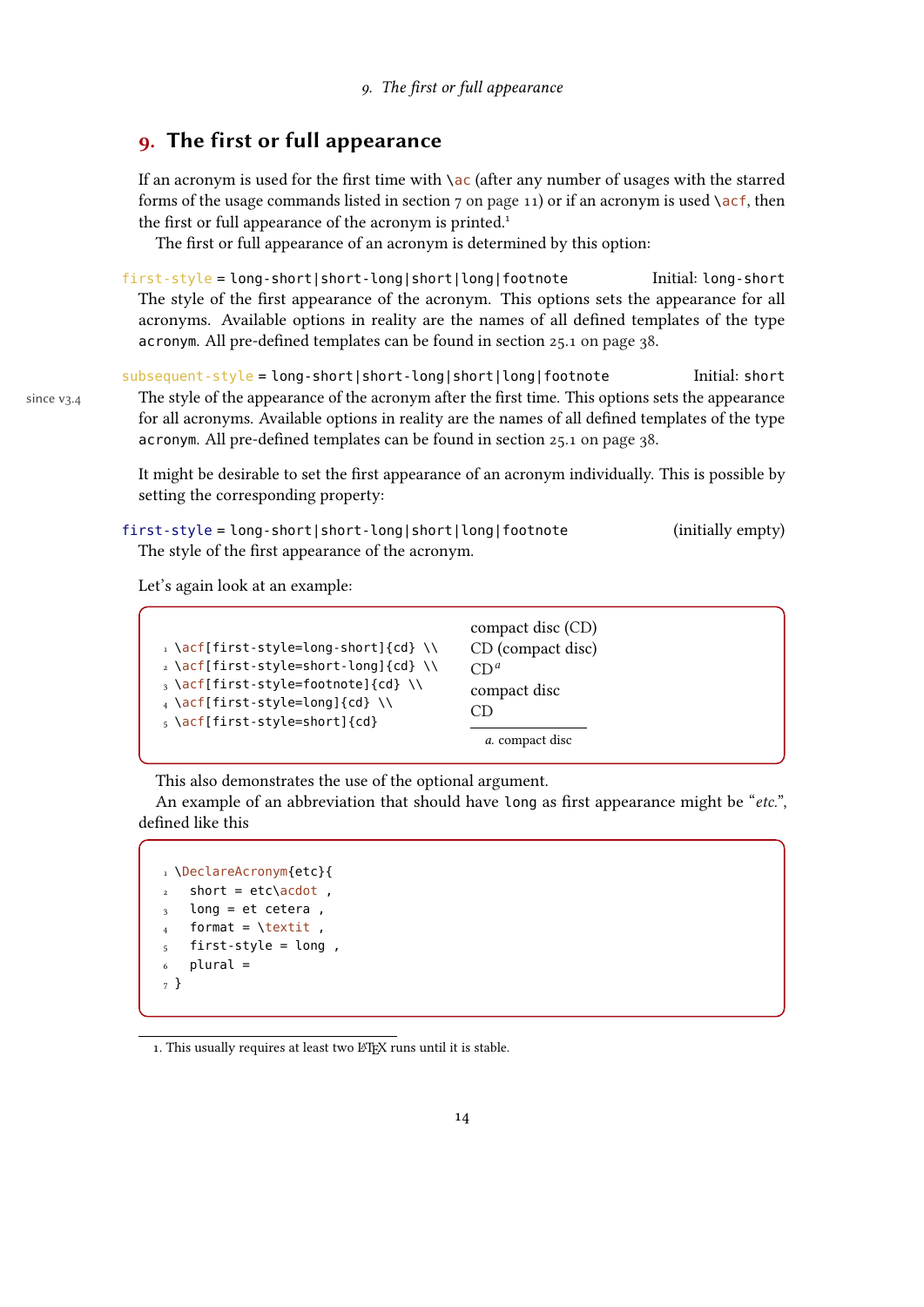<span id="page-14-3"></span>and output like this:

```
\alphaetc.etc.
```
The command \acdot is explained in section [19 on page 30.](#page-29-0) Basically it checks if a dot follows and outputs a dot if not.

### <span id="page-14-0"></span>10. Single appearances of an acronym

If an acronym is used only once (not counting usages with the starred forms of the usage commands listed in section  $7$  on page 11), then the single appearance of the acronym is printed.<sup>2</sup>

The single appearance of an acronym is determined by this option:

```
single = true|false|\langle number \rangleThis option determines whether a single appearance of an acronym counts as usage. It might be
  desirable in such cases that an acronym is simply printed as long form and not added to the list
  of acronym. This is what this option does. With \langle number \rangle the minimal number of usages can
  be given that needs to be exceeded. single = \{1\} is the same as single = \{true\}.
```
single-style = long-short|short-long|short|long|footnote Initial: long The style of the single appearance of an acronym. Can be used to determine how a single appearance is printed if the option single has been set. This option sets the appearance for all acronyms. Available options in reality are the names of all defined templates of the type acronym. All pre-defined templates can be found in section [25.1 on page 38.](#page-37-2)

If you like you can also set the single appearance of an acronym individually:

single =  $\{\langle text \rangle\}$  (initially empty) If provided  $\langle text \rangle$  will be used instead of whatever template ("style") has been set for the single appearance if the acronym is only used a single time *and* the option single has been set.<sup>3</sup>

single-style = long-short|short-long|short|long|footnote (initially empty) The style of the single appearance of the acronym.

Let's again look at an example. The acronym [PNG](#page-57-7) is defined as follows:

```
1 \DeclareAcronym{png}{
2 short = PNG,
3 long = Portable Network Graphics,
  4 first-style = short-long ,
  5 single-style = short
6 }
```
<span id="page-14-1"></span>2. This usually requires at least two LATEX runs until it is stable.

<span id="page-14-2"></span>3. Actually the template single is used which typesets the single property.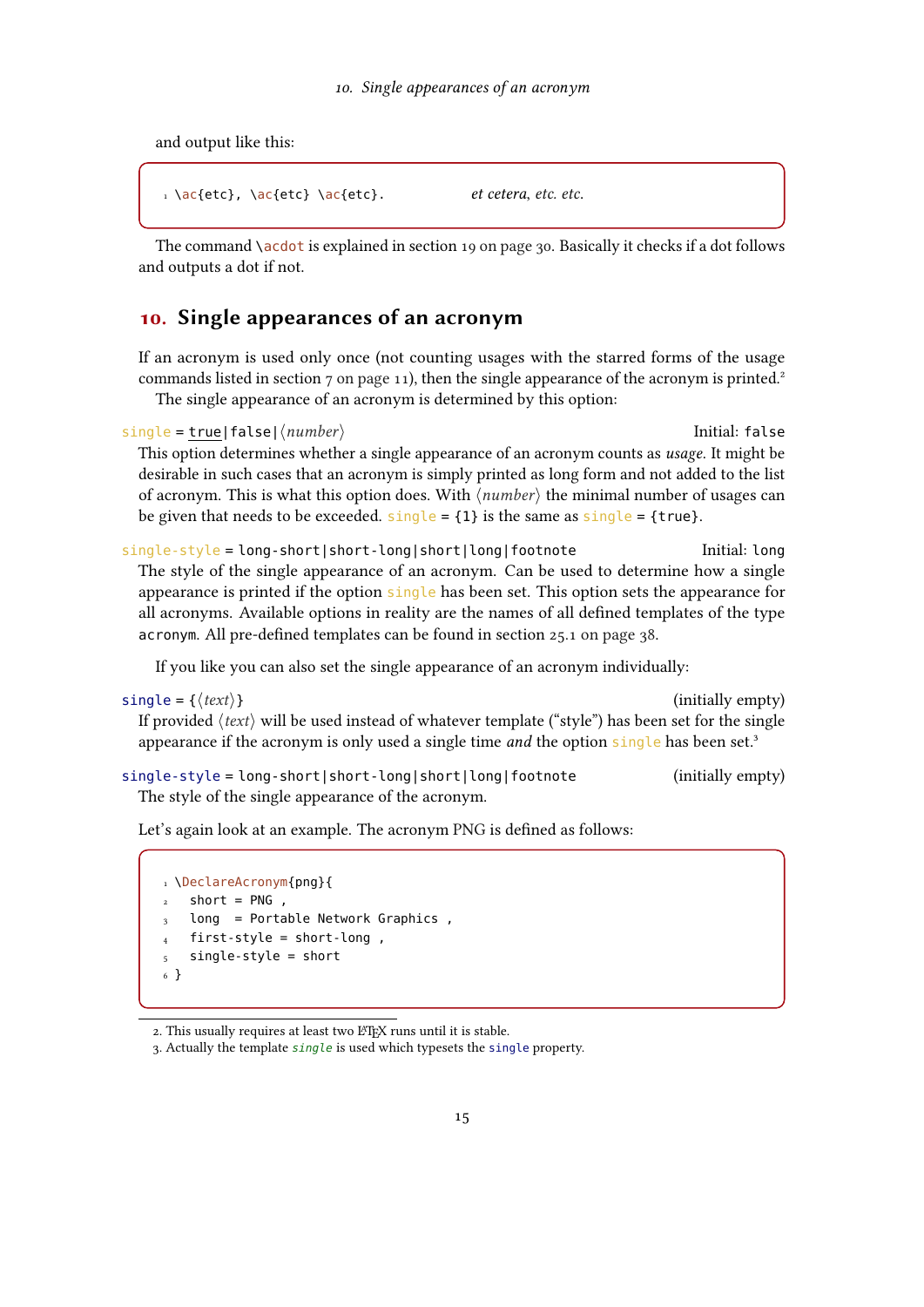<span id="page-15-3"></span>And it is used only once in this manual<sup>4</sup>:

| ı <b>\ac{png}</b> | <b>PNG</b> |
|-------------------|------------|
|                   |            |

Please be aware that \acf would still print the full form, of course.

## <span id="page-15-0"></span>11. Printing the list

#### <span id="page-15-1"></span>11.1. The main command and its options

The main idea is simple: just place

```
\printacronyms[⟨options⟩]
```
where you want the list to appear. It may require several (most times two) LATEX runs for it to stabilize so look out for any warnings from ACRO requiring to re-run.

The options controlling the list are these:

| list/template = description tabular longtable supertabular tabularray[hitfaltolescription          |
|----------------------------------------------------------------------------------------------------|
| Choose the template to create the list with. See more on this in sections $25$ on page 38 and A on |
| page 54.                                                                                           |

| $list/sort = true   false$                                                                                                           | Initial: true     |
|--------------------------------------------------------------------------------------------------------------------------------------|-------------------|
| Decide whether to sort the list of acronyms alphabetically or to print it in order of definition.                                    |                   |
| $list/display = all used$                                                                                                            | Initial: used     |
| Decide whether to print only the acronyms actually used in the document or all acronyms<br>which have been declared in the preamble. |                   |
| $list/exclude = {\langle \cos v \text{ list of tags} \rangle}$                                                                       | (initially empty) |
| Set a list of tags to exclude from the list. Only acronyms not belonging to one of these tags will                                   |                   |
| be included.                                                                                                                         |                   |

 $list/include = {\langle \cos \theta \rangle}$  (initially empty) Set a list of tags to include in the list. Only acronyms belonging to one of these tags will be included.

#### list/add = true|false (initially empty)

since v<sub>3.4</sub> Set a list of tags to include in the list. These acronyms will be included in any case.

#### list/heading = none|section|section\*|chapter|chapter\*

Choose the heading template for the list of acronyms.

This only has an effect if the list template supports it. All pre-defined templates do support it.

<span id="page-15-2"></span><sup>4.</sup> You will find it in the list of acronyms in section [A](#page-57-1) nonetheless as this document does list/display = {all}.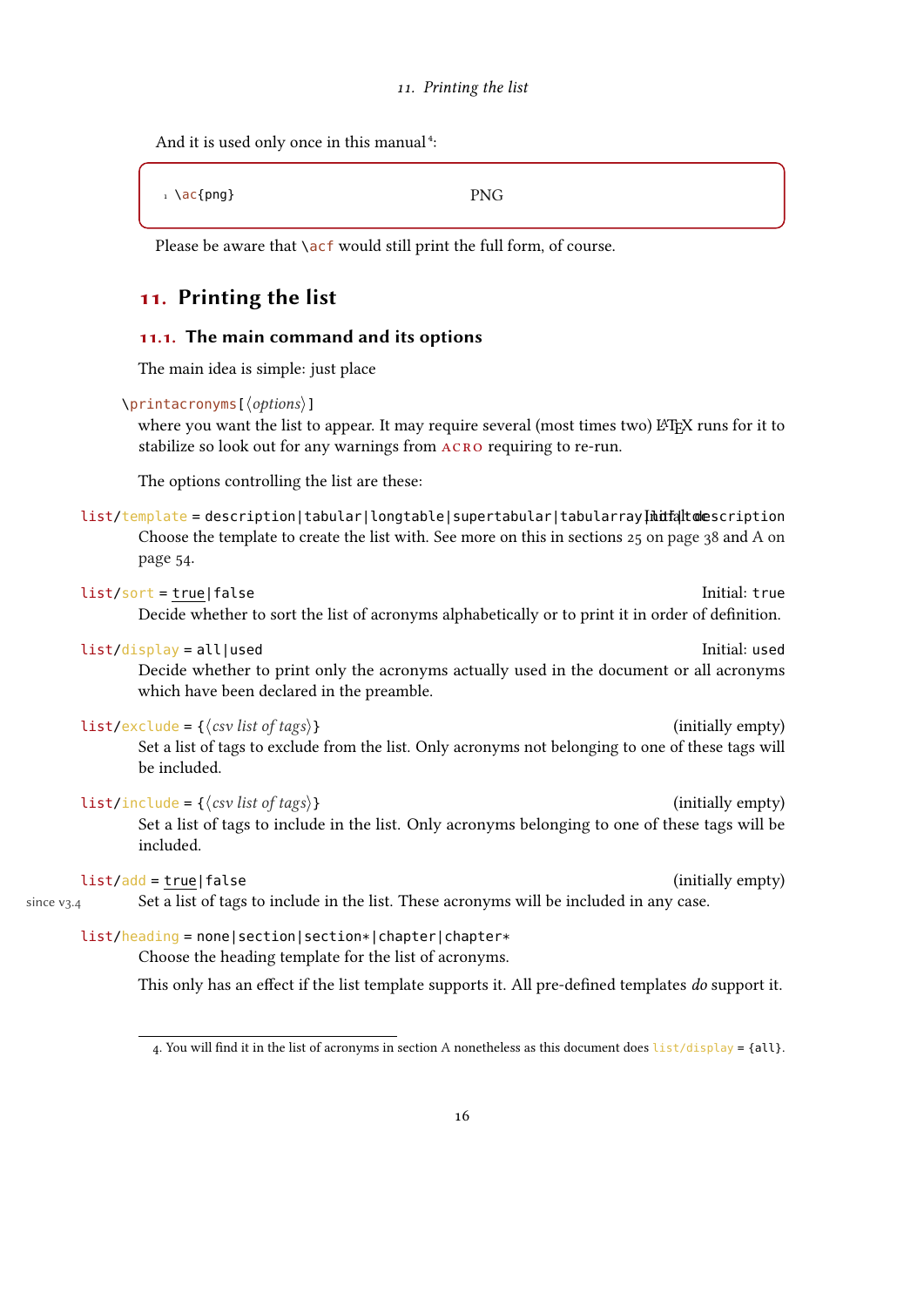#### 17

#### 11. Printing the list

#### <span id="page-16-1"></span>list/name = { $\text{'text'}$ } Initial: \acrotranslate{list-name} Overwrites the text which is used in the heading.

This only has an effect if the list template supports heading templates and the heading templates support it. All pre-defined heading templates do support this.

#### $list/preample = {\langle \text{text} \rangle}$  (initially empty)

Set a preamble to be placed between heading and actual list.

This only has an effect if the list template supports it. All pre-defined templates do support it.

#### list/locale/display = true|false Initial: false

This options determines whether the language of the foreign form is printed or not.

This only has an effect if the list template supports foreign forms. All pre-defined templates do support them.

All these options can be set with \acsetup globally or locally as options to \printacronyms. In the latter case omit the leading list:

### 1 \acsetup{list/display=all,list/exclude=units}  $20r$ 3 \printacronyms[display=all,exclude=units]

#### <span id="page-16-0"></span>11.2. Add page numbers to the list

If you want to include the page numbers where the acronyms have been used in the list of acronym you can use these options:

#### pages/display = first|all|none Initial: none Initial: none

Decide whether to include page numbers in the list of acroynms and whether to add the first page or every page. When you choose first and have hyperref loaded you will also get a backlink to that page.

#### pages/seq/use = true|false Initial: true Initial: true

Turns a two-page range into  $\langle num \rangle$  f. (sequens) and a three-page range into  $\langle num \rangle$  ff. (sequentes) when set to true.

#### $p \cdot \text{pages}/\text{seq}/\text{pre} = \{\langle code \rangle\}$  Initial: \,

⟨code⟩ is inserted between the page number and the sequens or sequentes symbol.

#### $pages/seq/threshold = \{\langle num \rangle\}$

The threshold for a page range to be turned into *sequentes*. A page range above the threshold is still typeset as a range:  $\langle num_1 \rangle - \langle num_2 \rangle$ .

#### $pages/fill = {\langle code \rangle}$

This is the code that is placed between acronym description and actual page numbers.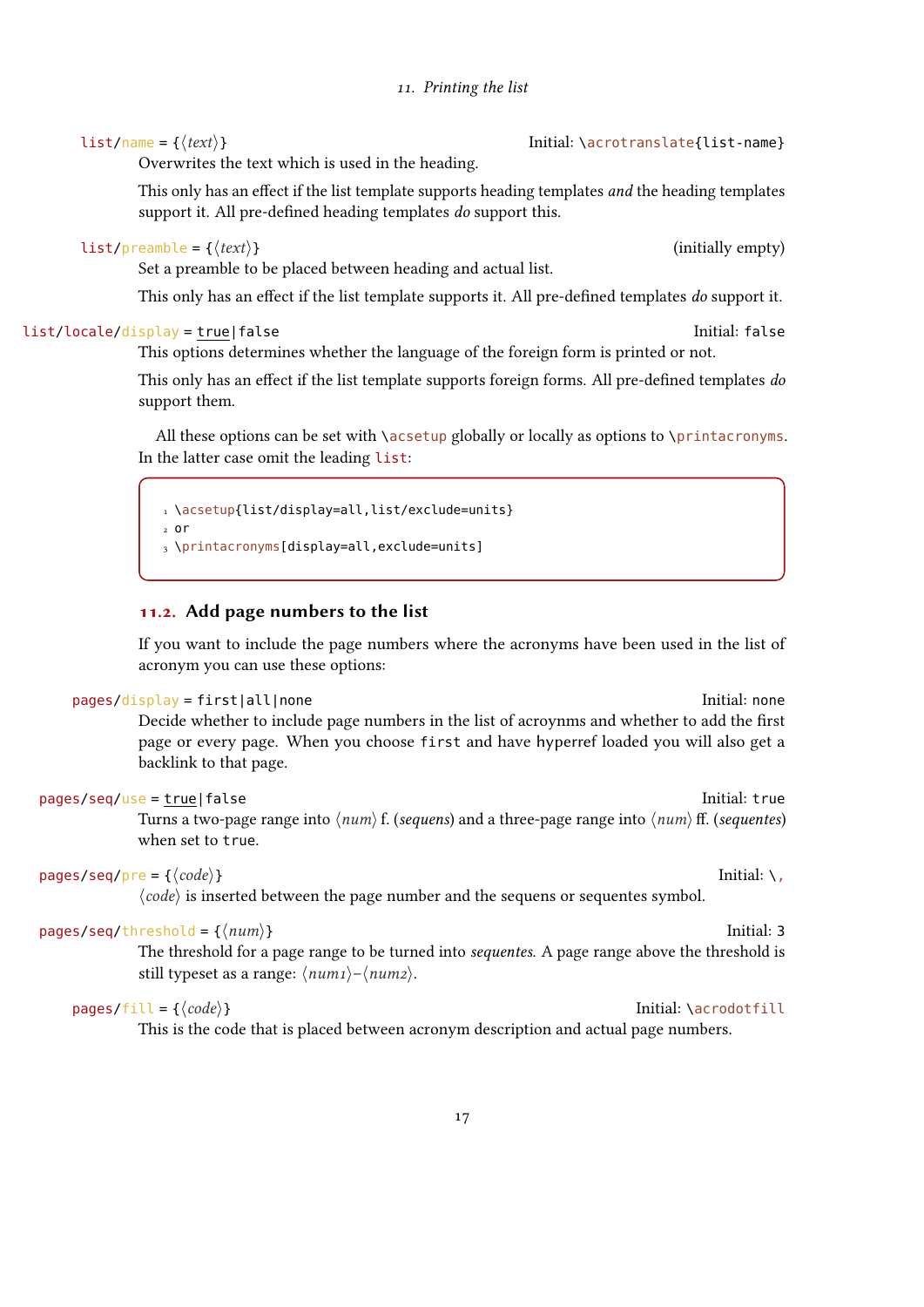#### pages/name = true|false Initial: false

<span id="page-17-1"></span>If set to true the page numbers are preceded with p. or pp.

#### \acrodotfill

since v<sub>3.5</sub> Creates a dotted line like those in the table of contents. If the macro \cftdotfill is defined it is equal to \cftdotfill{\cftdotsep}.

 $\rm s$ ince v $\rm_{3.3}$  Additionally to setting these options with **\acsetup they can be set as options to \printacronyms**:

 $(2020/11/21)$ 

1 \printacronyms[pages={display=all,seq/use=false}]

### <span id="page-17-0"></span>11.3. Filter lists using tags

With the property tag you can assign one or more tags to an acronym. These tags can be used to filter the list of acronyms.

tag = { $\langle \cos \theta \rangle$ } (initially empty)

The tag(s) of an acronym.

 $list/exclude = \{\langle csv \text{ list of tags}\rangle\}$  (initially empty)

Set a list of tags to exclude from the list. Only acronyms not belonging to one of these tags will be included.

 $list/include = {\langle \cos \textit{list of tags} \rangle}$  (initially empty)

Set a list of tags to include in the list. Only acronyms belonging to one of these tags will be included.

Let's look at an example. This manual declares these two acronyms with the tag city:

```
1 \DeclareAcronym{la}{
2 short = LA,
3 long = Los Angeles,
_4 plural = ,
5 tag = city
6 }
7 \DeclareAcronym{ny}{
8 short = NY,
9 long = New York ,
_{10} plural = ,
11 tag = city
12 }
```
We can now use this to either print a list *without* these acronyms by saying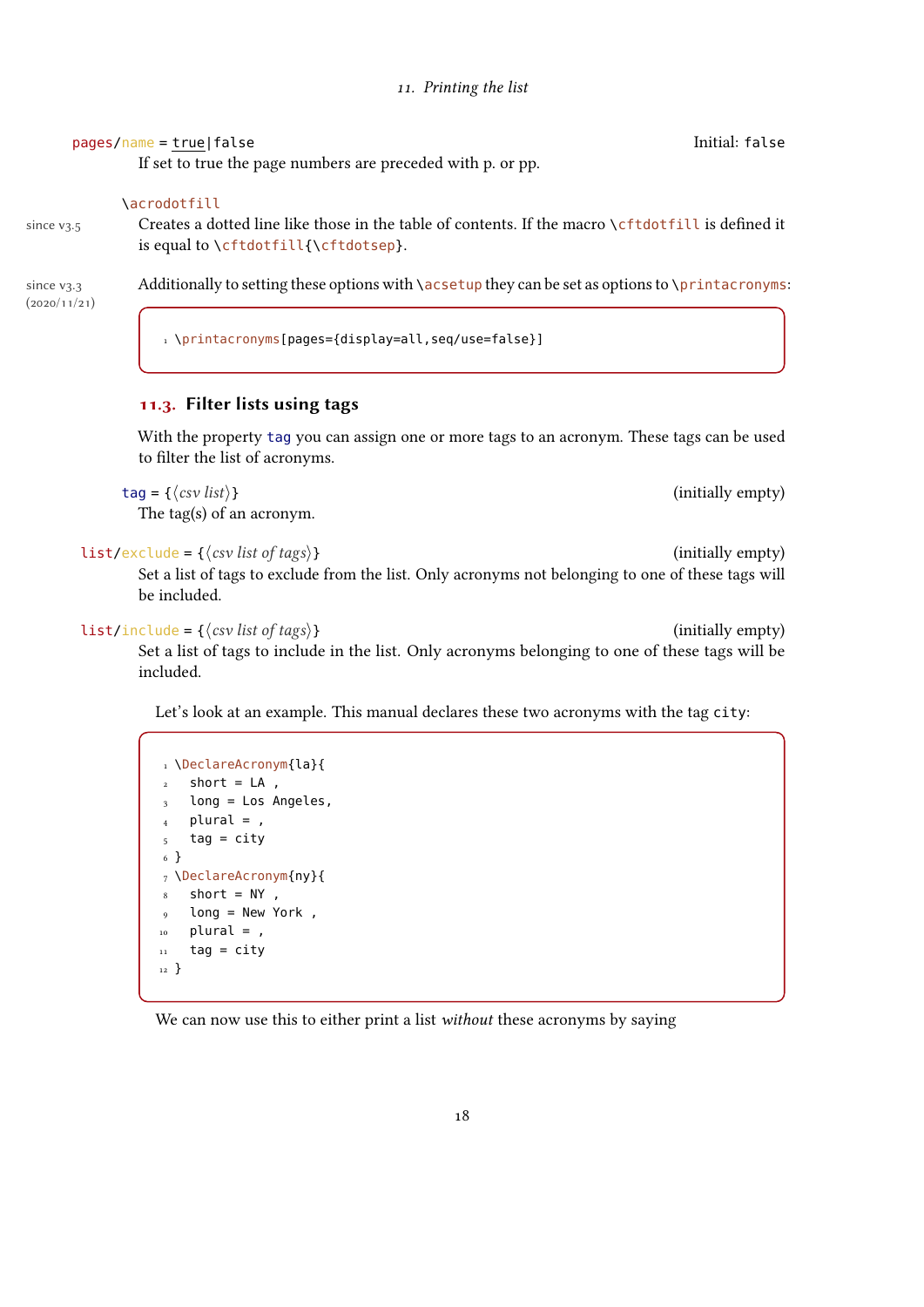```
1 \printacronyms[exclude=city]
```
or print a list with only these acronyms with

1 \printacronyms[include=city,heading=none]

LA Los Angeles

<span id="page-18-1"></span>NY New York . . . . . . . . . . . . . . . . . . . . . . . . . . . . . . . . . . . . . . . . . . . . . . . . . . . . . . . . . . . . . . . . [27](#page-26-2)

If you use both exclude and include and list a tag in both exclude takes precedence over include.

-------------------------

1 \printacronyms[exclude={a,b},include={b,c}]

would only print acronyms with tag c.

#### <span id="page-18-0"></span>11.4. Local lists

Maybe you like a list of acronyms for each chapter in a book which only lists the acronyms used within this chapter. You need to do three things: set

barriers/use = true|false Initial: false Initial: false

!

this option to true, place

#### \acbarrier

before a new chapter starts (this is not necessary for the first chapter), and use \printacronyms with the option

#### $list/local = true | false$

!

or set this option once in the preamble with \acsetup so it is applied to every list.

Please read more on barriers in section [18 on page 29.](#page-28-0)

Please don't use page numbers together with local lists for the time being. If an acronym appears in more than one list both lists would contain the same page numbers anstead of only the ones local to barriers.

For the similar reasons please also don't use make-links together with local lists. This might be resolved on day.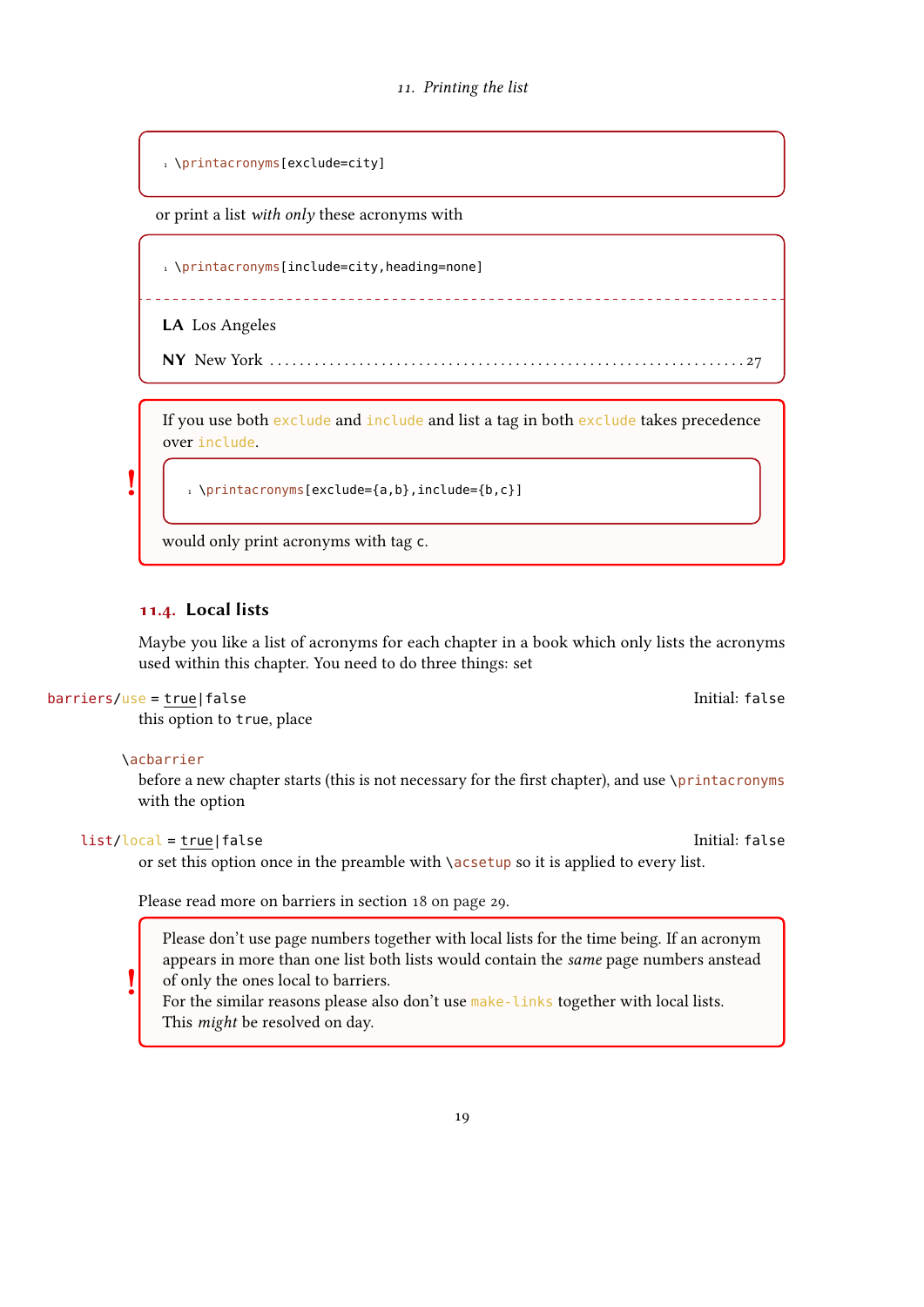## <span id="page-19-1"></span><span id="page-19-0"></span>12. Formatting

acro has a number of options and parameters which can be used to influence the formatting of acronyms.

| format = { $\langle code \rangle$ }<br>Sets the format for both the short and the long form.                                                               | (initially empty)                    |
|------------------------------------------------------------------------------------------------------------------------------------------------------------|--------------------------------------|
| format/short = { $\langle code \rangle$ }<br>Sets the format for the short form.                                                                           | (initially empty)                    |
| format/long = { $\langle code \rangle$ }<br>Sets the format for the long form.                                                                             | (initially empty)                    |
| format/first-long = { $\langle code \rangle$ }<br>Sets the format for the first appearance of the long form.                                               | (initially empty)                    |
| format/alt = { $\langle code \rangle$ }<br>Sets the format for the alternative form.                                                                       | (initially empty)                    |
| format/extra = { $\langle code \rangle$ }<br>Sets the format for the extra information.                                                                    | (initially empty)                    |
| format/foreign = { $\langle code \rangle$ }<br>Sets the format for the foreign form.                                                                       | (initially empty)                    |
| format/list = { $\langle code \rangle$ }<br>Sets the format for the long form in the list form.                                                            | (initially empty)                    |
| While this options influence the formatting of the acronyms globally you can also give each<br>acronym its own formatting individually:                    |                                      |
| format = { $\langle code \rangle$ }<br>The format used for both short and long form of the acronym.                                                        | (initially empty)                    |
| short-format = { $\langle code \rangle$ }<br>The format used for the short form of the acronym.                                                            | if unused then equal to format       |
| long-format = { $\langle code \rangle$ }<br>The format used for the long form of the acronym.                                                              | if unused then equal to format       |
| first-long-format = { $\langle code \rangle$ }<br>The format used for the first appearance of the long form of the acronym.                                | if unused then equal to long-format  |
| alt-format = { $\langle code \rangle$ }<br>The format used for the alternative form of the acronym. If this is not given the short format<br>will be used. | if unused then equal to short-format |
| extra-format = { $\langle code \rangle$ }<br>The format used for the additional information of the acronym.                                                | (initially empty)                    |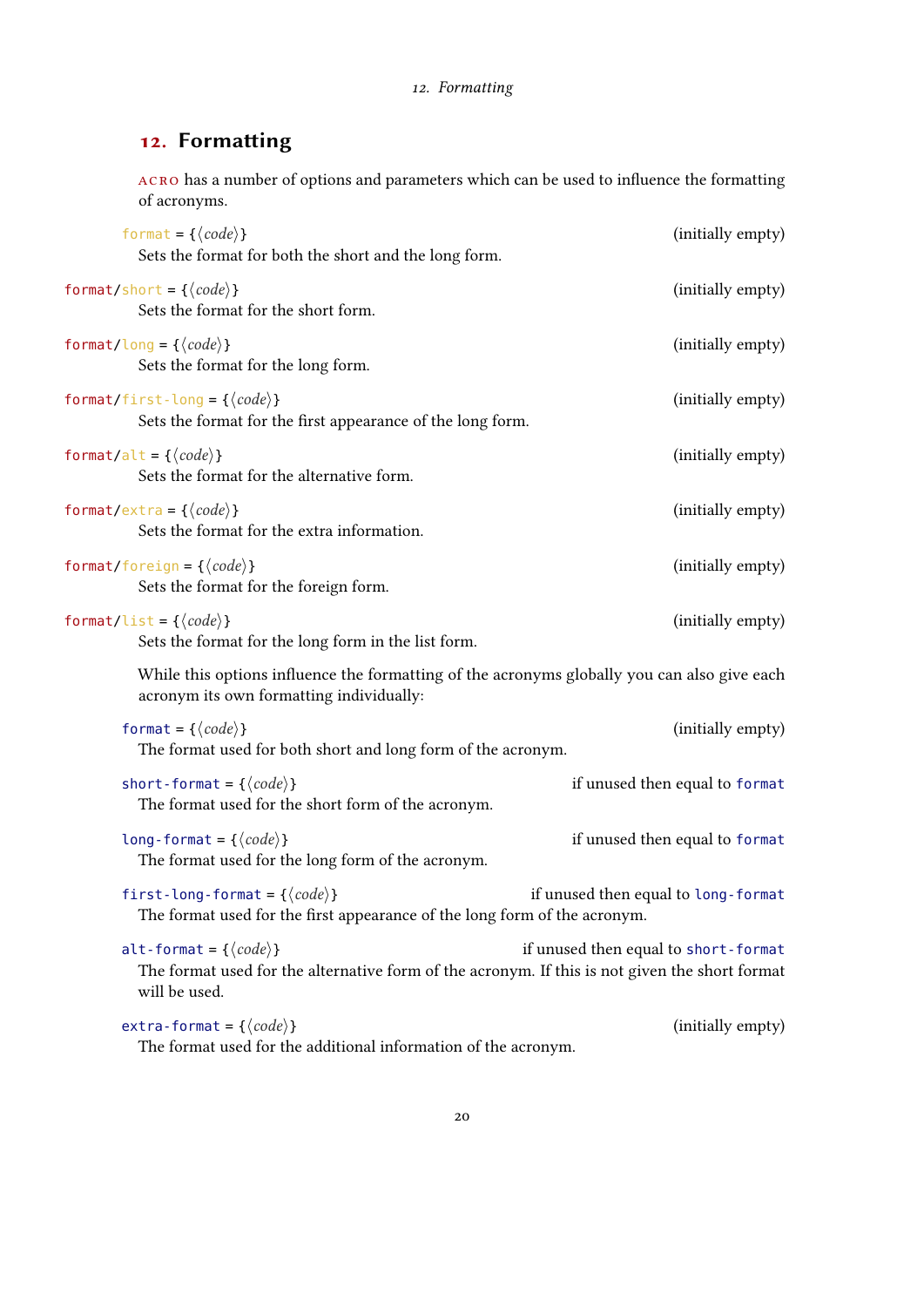<span id="page-20-3"></span>

| foreign-format = { $\langle code \rangle$ }<br>The format used for the foreign form of the acronym.                                                                                                |                                     | (initially empty) |
|----------------------------------------------------------------------------------------------------------------------------------------------------------------------------------------------------|-------------------------------------|-------------------|
| single-format = { $\langle code \rangle$ }<br>The format used for the acronym if the acronym is only used a single time.                                                                           | if unused then equal to long-format |                   |
| list-format = $\{\langle code \rangle\}$<br>The format used for the long form of the acronym in the list if the list template supports it. All<br>pre-defined list templates <i>do</i> support it. | if unused then equal to long-format |                   |
| first-style = long-short short-long short long footnote<br>The style of the first appearance of the acronym, see also section 9 on page 14.                                                        |                                     | (initially empty) |
| single-style = long-short short-long short long footnote<br>The style of a single appearance of the acronym, see also section 10 on page 15.                                                       |                                     | (initially empty) |
| Per default the individual formatting instructions <i>replace</i> the global ones. This can be changed<br>through the option                                                                       |                                     |                   |

format/replace = true|false Initial: true Initial: true

Changed in version v<sub>3</sub>.<sub>3</sub>

With this option active local options will *replace* the global ones.

Let's see an example:

```
1 \DeclareAcronym{pdf}{
2 \t short = pdf.
3 long = Portable Document Format,
4 short-format = \scshape
5 }
```
 $\iota$  \acsetup{format = \itshape}  $2 \ \left\{ pdf \right\} \ \$ 3 \acsetup{format/replace=false}  $_4 \setminus \textsf{act}\{\textsf{pdf}\}$ 

Portable Document Format [\(PDF\)](#page-57-0) Portable Document Format [\(](#page-57-0)PDF)

### <span id="page-20-0"></span>13. Plural forms and other endings

### <span id="page-20-1"></span>13.1. The plural ending and the plural form

Not in all languages plural forms are as easy as always appending an "s". Not even English. Sometimes there's other endings instead.<sup>5</sup> This is why ACRO has quite a number of different

\_\_\_\_\_\_\_\_\_\_\_\_\_\_\_\_\_\_\_\_\_\_\_\_

<span id="page-20-2"></span><sup>5.</sup> German is full of such examples.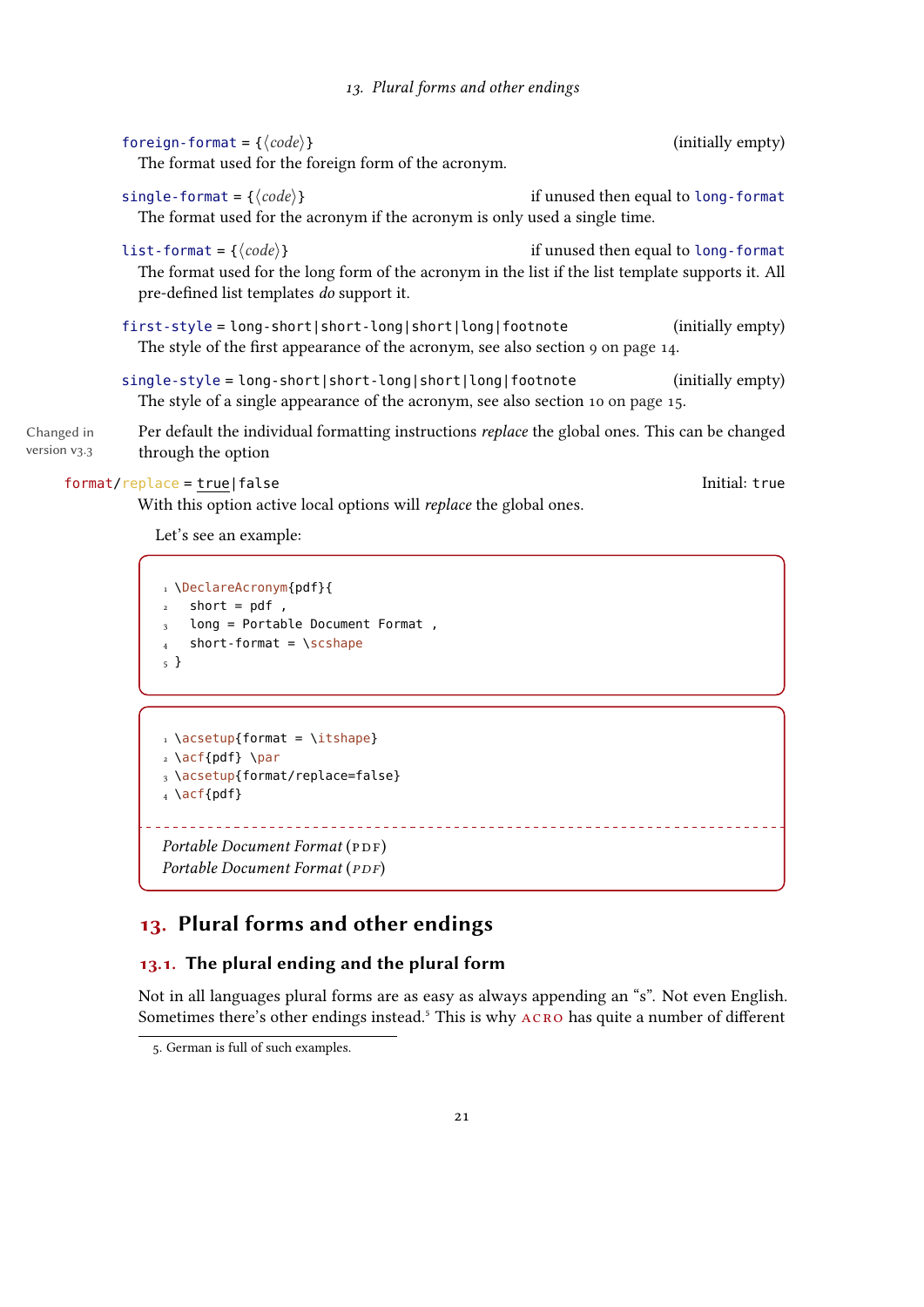<span id="page-21-0"></span>

| properties related to plural forms or endings:                                                                                                                                 |                   |
|--------------------------------------------------------------------------------------------------------------------------------------------------------------------------------|-------------------|
| short-plural = { $\langle text \rangle$ }<br>The plural ending appended to the short form.                                                                                     | Initial: s        |
| short-plural-form = { $\langle text \rangle$ }<br>The plural short form of the acronym; replaces the short form when used instead of appending<br>the plural ending.           | (initially empty) |
| long-plural = { $\langle text \rangle$ }<br>The plural ending appended to the long form.                                                                                       | Initial: s        |
| long-plural-form = { $\langle text \rangle$ }<br>Plural long form of the acronym; replaces the long form when used instead of appending the<br>plural ending.                  | (initially empty) |
| alt-plural = { $\langle text \rangle$ }<br>The plural ending appended to the alternative form.                                                                                 | Initial: s        |
| alt-plural-form = { $\langle text \rangle$ }<br>The plural alternative form of the acronym; replaces the alternative form when used instead of<br>appending the plural ending. | (initially empty) |
| foreign-plural = { $\langle text \rangle$ }<br>The plural ending appended to the foreign form.                                                                                 | Initial: s        |
| foreign-plural-form = { $\langle text \rangle$ }<br>Plural foreign form of the acronym; replaces the foreign form when used instead of appending<br>the plural ending.         | (initially empty) |
| There are two options which allow to change the default values for the whole document:                                                                                         |                   |
| short-plural-ending = { $\langle text \rangle$ }<br>Defines the plural ending for the short forms to be $\langle text \rangle$ .                                               | Initial: s        |
| long-plural-ending = { $\langle text \rangle$ }<br>Defines the plural ending for the long forms to be $\langle text \rangle$ .                                                 | Initial: s        |
| Now let's see two simple examples demonstrating the two different kinds of plural settings:                                                                                    |                   |

```
1 \DeclareAcronym{sw}{
2 short = SW,
3 long = Sammelwerk,
4 long-plural = e
5 }
6 \DeclareAcronym{MP}{
7 short = MP ,
8 long = Member of Parliament ,
```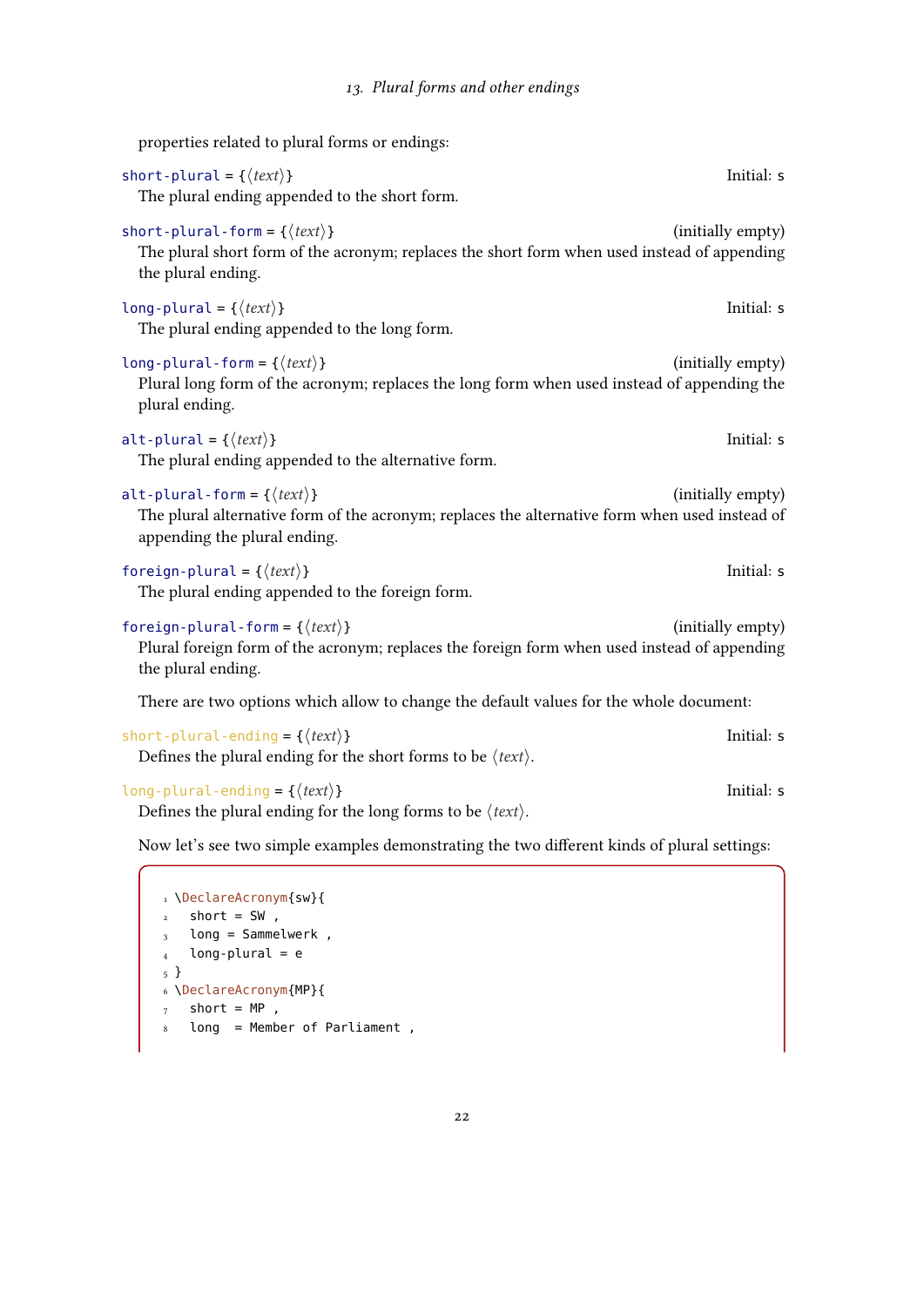```
9 plural-form = Members of Parliament
10 }
```
The first one has another plural ending than the usual "s". The second one has a different plural form altogether because appending an "s" would give a wrong form:

```
1 \acfp{sw} \par
2 \ \left\{MP\right\}Sammelwerke (SWs)
                                              Members of Parliament (MPs)
```
### <span id="page-22-0"></span>13.2. Other endings

Besides plural endings there are other ones like the genitive case, for example. This is why acro generalized the concept. Section [26 on page 46](#page-45-1) explains in detail how to define and use additional endings.

### <span id="page-22-1"></span>14. Articles

### <span id="page-22-2"></span>14.1. Indefinite forms

Indefinite forms can be a problem if the short and the long form of acronyms have different indefinite articles.<sup>6</sup>

|  | <sub>າ</sub> \acreset{ufo}%<br>2 a \ac{ufo} \par<br>βan \ac{ufo}} | a unidentified flying object (unbekanntes<br>Flugobjekt, UFO)<br>an UFO |
|--|-------------------------------------------------------------------|-------------------------------------------------------------------------|
|--|-------------------------------------------------------------------|-------------------------------------------------------------------------|

And what good would it be to use a package like acro if you have to keep track of first and second uses, anyway? This is why [UFO](#page-58-5) should be defined like we did on page [12.](#page-10-1) We then can just use the dedicated commands and let them decide for us:

The commands which also output the indefinite article all start with an "i" and have all been described in section [7 on page 11](#page-10-1) already: \iac, \Iac, \iacs, \Iacs, \iacl, \Iacl, \iaca, \Iaca, \iacf, and \Iacf.

<span id="page-22-3"></span><sup>6.</sup> This may very well be a language specific issue.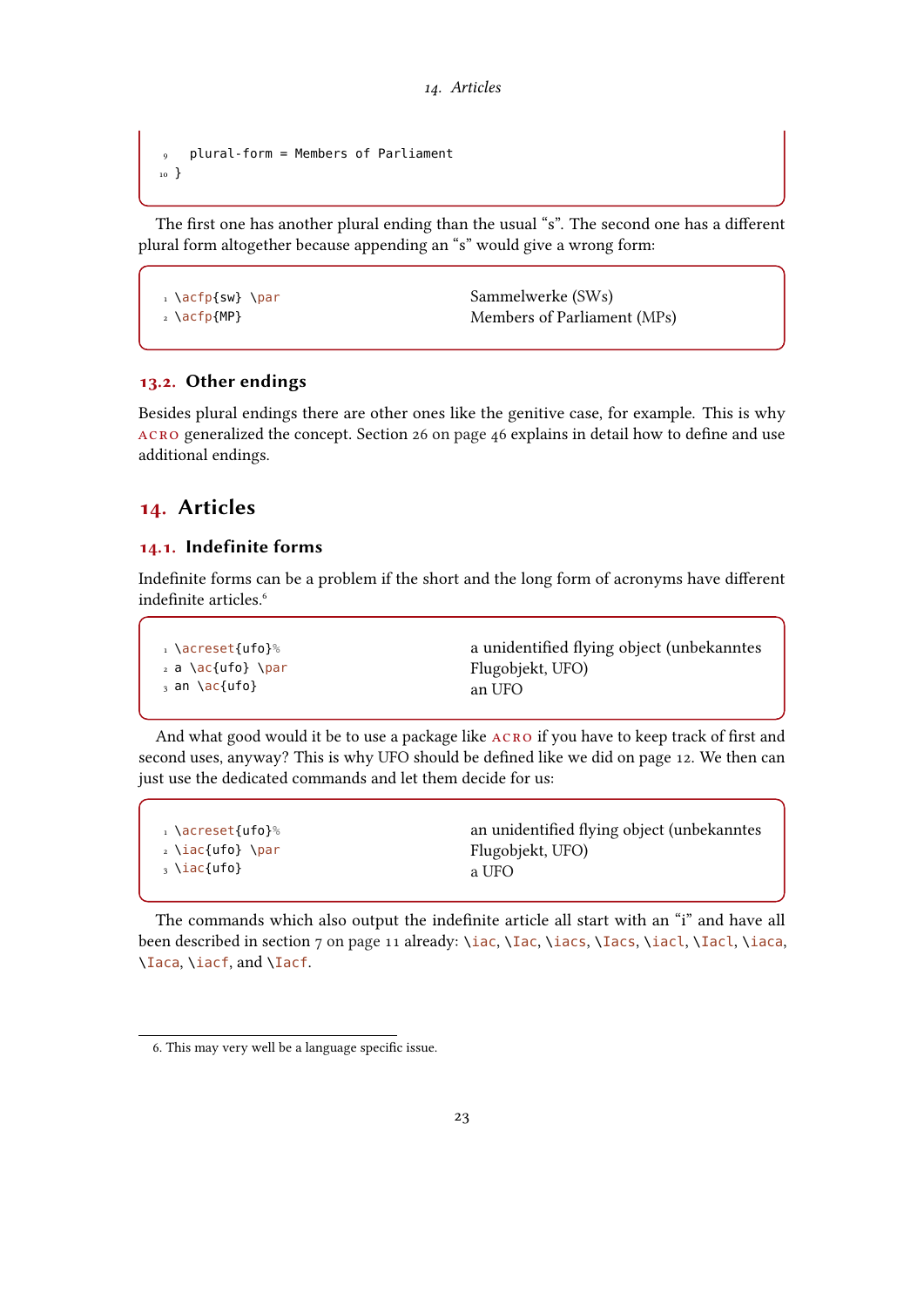#### <span id="page-23-2"></span><span id="page-23-0"></span>14.2. Other articles

There might be cases – most likely depending on your language – when you would like to have other articles behaving similar to the indefinite ones. Section [27](#page-46-0) explains in detail how to define and use additional articles.

### <span id="page-23-1"></span>15. Foreign language acronyms

Sometimes and in some fields more often than in others abbreviations are used that are derived from another language. ACRO provides a number of properties for such cases:

 $f$ oreign = { $\langle long \ form \ in \ foreign \ language\rangle$ } (initially empty) Can be useful when dealing with acronyms in foreign languages, see section [15](#page-23-1) for details. foreign-plural =  $\{\langle text \rangle\}$ The plural ending appended to the foreign form. foreign-plural-form =  $\{\langle text \rangle\}$  (initially empty) Plural foreign form of the acronym; replaces the foreign form when used instead of appending the plural ending. foreign-format =  $\{\langle code \rangle\}$  (initially empty) The format used for the foreign form of the acronym.  $f \circ \text{reign-babel} = \{\langle \text{language} \rangle\}$  (initially empty) The babel or polyglossia language of the foreign form. This language is used to wrap the entry with  $\iota$  foreignlanguage{ $\langle \langle \text{language} \rangle \rangle$  if either babel or polyglossia is loaded. You'll need to take care that the corresponding language is loaded by babel or polyglossia. foreign-locale = { $\langle \text{language} \rangle$ } (initially empty) The language name that is output when the option locale/display is used. If this property is not set then the appropriate value might be derived from foreign-babel. There are also some options: foreign/display = true|false Initial: true Initial: true Initial: true Initial: true Determine whether to hide or display the foreign form. list/foreign/display = true|false Initial: true Initial: true Determine whether to hide or display the foreign form in the list of acronyms. locale/display = true|false Initial: false Initial: false This options determines whether the language of the foreign form is printed or not when the full form of the acronym is printed.

#### list/locale/display = true|false Initial: false

since v3.2  $(2020/05/10)$ 

The same but for the list of acronyms.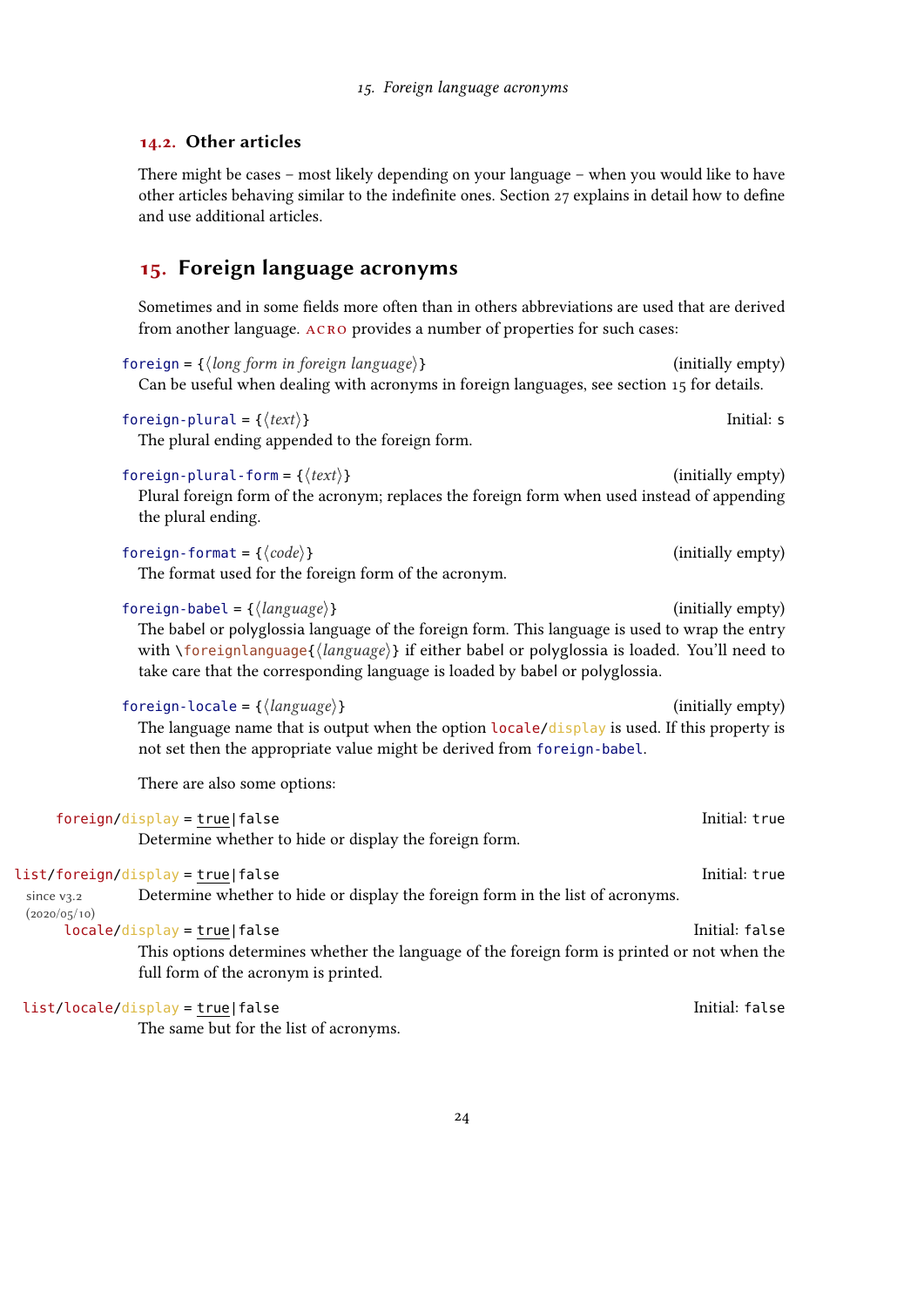locale/format = { $\{code\}$ } Initial: \em\text\_titlecase\_first:n

<span id="page-24-0"></span>Determines how said language is formatted when printed. The last command in  $\langle code \rangle$  may take a mandatory argument.

Let's say you are writing a German document and are using the abbreviation [ECU](#page-57-9) for Steuergerät which stems from the English "Electronic Control Unit". Then you can define it as follows:

```
1 \DeclareAcronym{ecu}{
2 short = ECU,
3 long = Steuergerät,
4 foreign = Electronic Control Unit ,
5 foreign-babel = english,
6 foreign-locale = englisch
7 }
```
Now the abbreviation is introduced so that everyone understands the confusion:

```
_1 \setminus ac {ecu} \par
2 \acsetup{locale/display,locale/format=\emph}
_3 \setminus \textsf{accf}\{\textsf{ecu}\}<u> 222222222222</u>
Steuergerät (Electronic Control Unit, ECU)
Steuergerät (englisch: Electronic Control Unit, ECU)
```
The property foreign-babel is used for ensuring correct hyphenation as long as you use babel or polyglossia and load the corresponding language, too. If you are writing your document in English then acro is able to deduce the language used for the "locale" field by itself:

```
1 \DeclareAcronym{eg}{
2 short = e.g\acdot,
3 long = for example,
4 foreign = exempli gratia,
5 foreign-babel = latin,
6 short-format = \text{texti}foreign.format = \text{textit}8 }
```

```
1 \acsetup{locale/display,first-style=short-long}
2 \ \text{acf{eg}}
```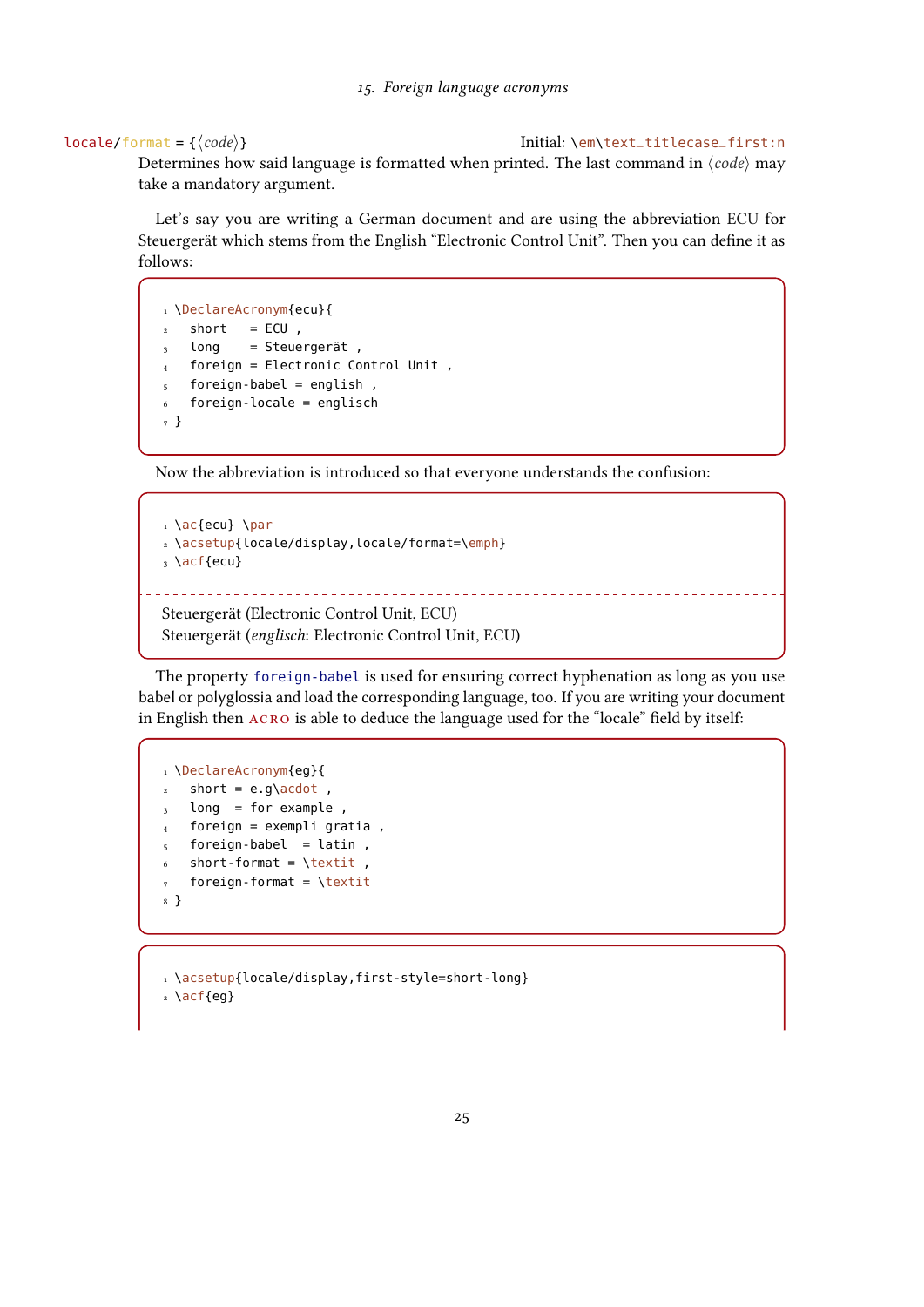<span id="page-25-1"></span>[e.g.](#page-57-10) (Latin: exempli gratia, for example)

### <span id="page-25-0"></span>16. Uppercasing

Depending on the kind of abbreviations you have and depending on their definition and maybe also depending on your language the long and sometimes also the short forms need to start with an uppercase letter at the beginning of a sentence while it starts with a lowercase letter otherwise.

For this acro provides uppercase versions for all predefined acronym commands listed in section [7.](#page-10-1) The usage is self-explaining:

```
1 There was \iacl{ufo} hovering \dots \par
2 \Aclp{ufo} were hovering \dots
                There was an unidentified flying object hovering ...
Unidentified flying objects were hovering ...
```
If you defined them with uppercase letters to begin with then these commands have no effect, of course.

```
1 \DeclareAcronym{ufo}{
2 short = UFO,
3 long = Unidentified Flying Object
4 }
```
There are a number of options to control the uppercasing behavior:

#### uppercase/first

The default setting. Converts the first letter to uppercase.

#### uppercase/title

This is just a synonym of first.

#### uppercase/all

Converts all letters to uppercase.

#### uppercase/none

Converts all letters to lowercase

#### uppercase/cmd =  $\{\langle command \rangle\}$

All of the above options just choose the right command using this option internally. This means you can choose a different behavior altogether by setting this option to something else. For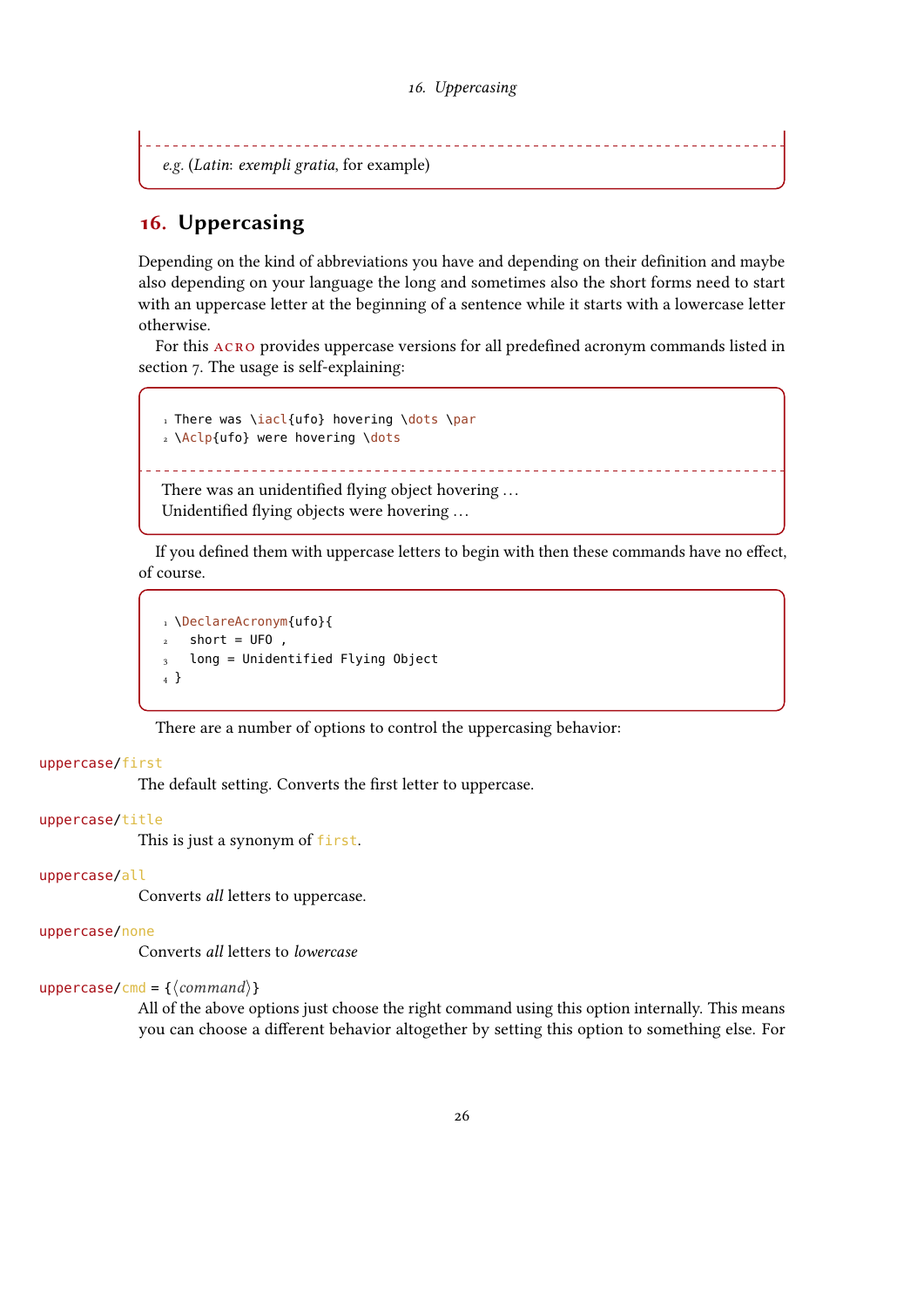<span id="page-26-2"></span>example you could use \capitalisewords from the package mfirstuc [\[Tal21\]](#page-58-7). The command needs to have one mandatory argument.

There may be reasons to exclude short forms from being uppercased. This can be controlled by this option:

```
uppercase/short = true | false
```
It allows you to disable the mechanism for the short and alt properties.

## <span id="page-26-0"></span>17. Citing and indexing

### <span id="page-26-1"></span>17.1. Citing

Acronyms can be given cite keys. This makes it possible to add a citation reference automatically when the acronym is used for the first time.

Let's see an example first. [NY](#page-18-1) has been defined like this:

```
1 \DeclareAcronym{ny}{
2 short = NY,
3 long = New York,
_4 plural = ,
5 tag = city,
  cite = NewYork
7 }
```
The property cite will now trigger ACRO to input \cite{NewYork} after the acronym:

 $1 \ \text{GeV}$  New York [\(NY\)](#page-18-1) [\[Wik20\]](#page-59-1)

Depending on the citation style (and probably other factors, too) it might be desirable to add the citation rather inside the parentheses together with the short form of the acronym and even cited with a different command. For cases like these acro offers a number of options:

#### cite/cmd = { $\{citation \, command\}$ }

Choose the command with which citations ar printed.

#### $cite/group = true | false$

Decide whether to group citations with the short form in the parentheses. The template must support this. ACRO's pre-defined templates do support it.

#### cite/display = first|all|none Initial: first Initial: first

Decide whether to output the citation in the first/full usage only or always or never.

Arbitrary code directly output before the citation.

cite/pre = { $\{text\}$ }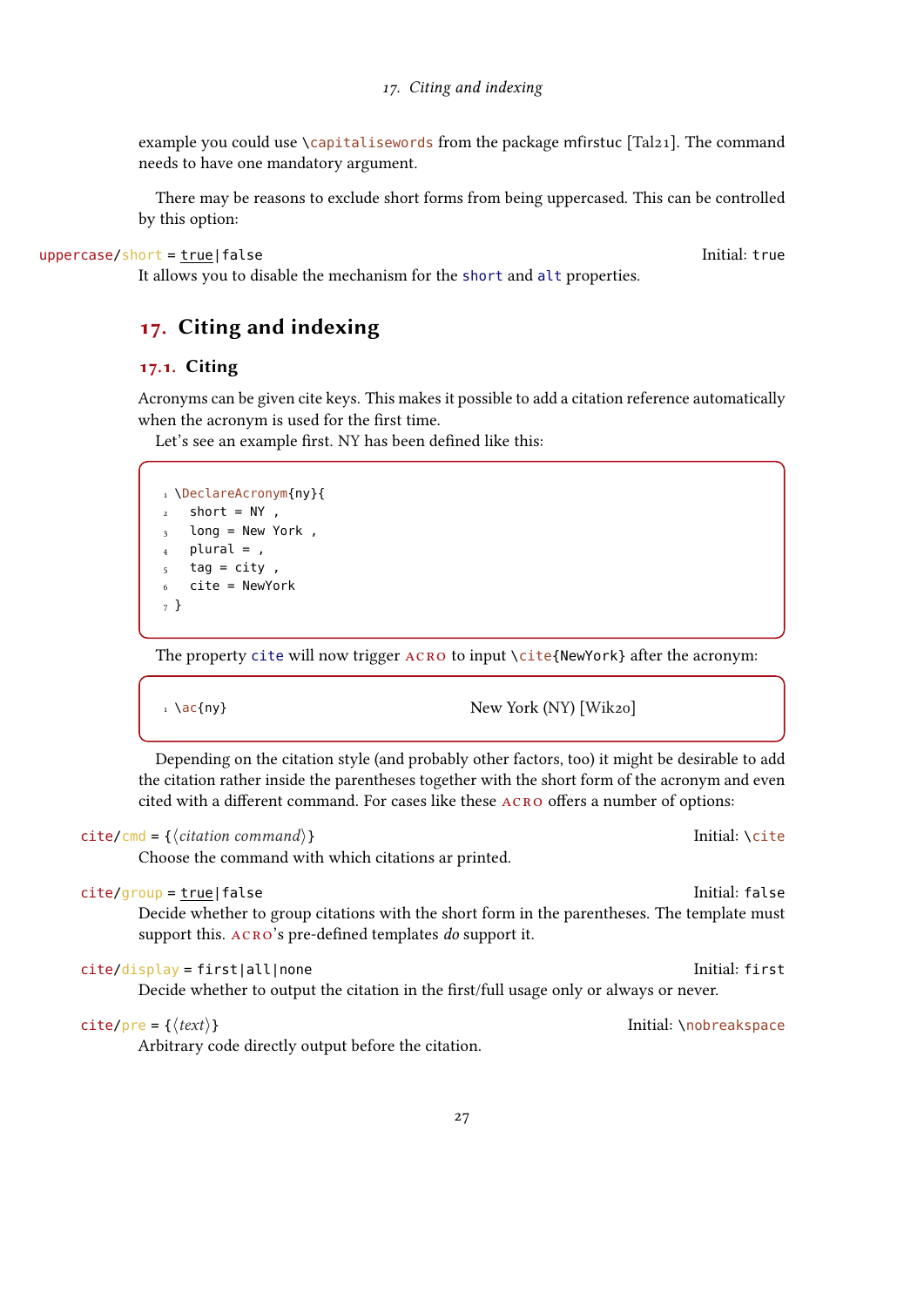#### 17. Citing and indexing

# cite/group/cmd = { $\langle$ citation command}}

<span id="page-27-1"></span>Choose the command with which grouped citations are printed.

```
\text{cite/group/pre} = \{\langle text \rangle\} Initial: ,
```
Arbitrary code directly output before the citation in the grouped case.

If for example you use biblatex's authoryear style [\[Leh+22\]](#page-58-8) you might want to have settings like these:

```
1 \acsetup{
2 cite/group = true,
3 cite/cmd = \parencite,
   cite/group/cmd = \text{cite}5 }
```

```
\frac{1}{1} \text{acceptup}{cite/display = all}
_2 \setminus \textsf{acf}\{\textsf{ny}\} \\
_3 \setminus ac{\{ny\}}New York (NY, Wikipedia 2020)
```
#### <span id="page-27-0"></span>17.2. Indexing

NY (Wikipedia 2020)

Maybe you want to add your acronyms to an index. In that case it is probably desirable to let acro make this automatically. In the simplest case just enable it:

#### index/use = true|false|indexed initial: false

Changed in version v3.5 Enable indexing. If indexed is chosen only the acronyms for which the property index has been set are indexed. With true all acronyms are indexed.

#### $index/\text{cmd} = \{\langle index\text{ command}\rangle\}$

Choose a command for indexing.

#### index/disable <sup>=</sup> {⟨code⟩} Initial: \def\@{}

Sometimes it is desirable to change the meaning of a command inside an index entry. For the entries created by acro this can be achieved with this option.

#### index/clear

This option clears the disable list.

While these options set global behavior there are also properties to set them for an acronym individually.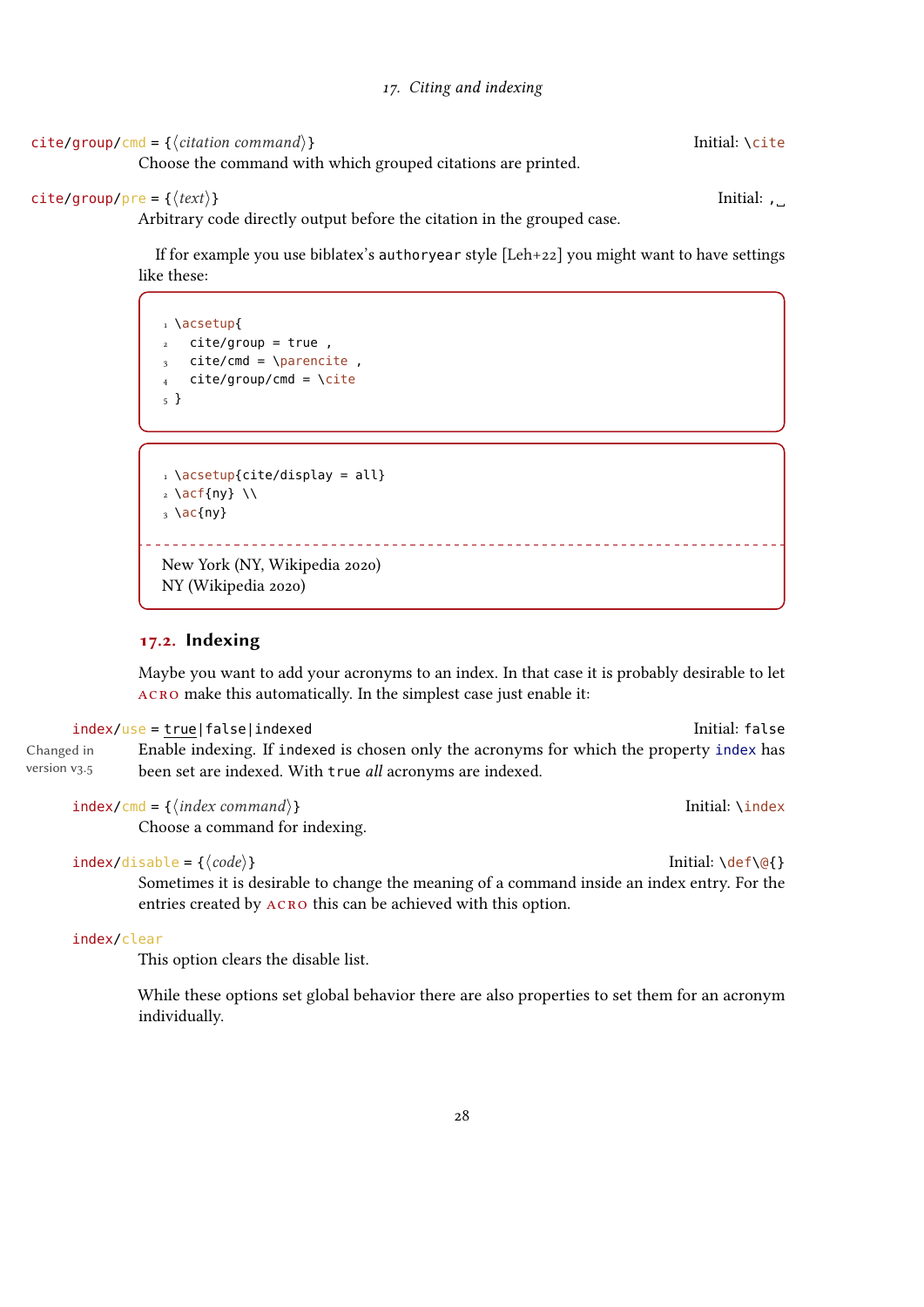#### 18. Barriers

#### <span id="page-28-1"></span> $index = \{\langle text \rangle\}$  (initially empty)

This property allows to overwrite the automatic index entry with an arbitrary one.

 $index - sort = \{(text)\}$  if unused then equal to sort

If you use the option index every occurrence of an acronym is recorded to the index and sorted by its short form or (if set) by the value of the sort property. This property allows to set an individual sorting option for the index.

#### no-index = true|false Initial: true

This property allows to exclude an acronym from being indexed.

This manual is an example for the indexing feature. Each acronym from section [A on page 58](#page-57-1) that has been used in this manual is also listed in the index.

### <span id="page-28-0"></span>18. Barriers

The main purpose of the concept of barriers is to be able to have local lists of acronyms. This concept does a little bit more than that, though, which should become clear from the following options:

#### barriers/use = true|false Initial: false

Activate usage of barriers. Otherwise the command \acbarrier just does nothing except writing a warning in the log.

#### barriers/reset = true|false Initial: false Initial: false

When set to true the acronym usage is reset for all acronyms at a barrier. The first use of  $\setminus$  ac after a barrier will again look like the  $\setminus$ acf.

#### barriers/single = true|false Initial: false Initial: false

When set to true a single usage of an acronym between two barriers with  $\a$ c will look according to the chosen style as explained in section [10 on page 15.](#page-14-0) This option only has an effect when the option single is used as well.

There are two natural barriers in a document: \begin{document} and \end{document}. You can add an arbitrary number of additional barriers with

#### \acbarrier

!

For this command to have any effect you must set barriers/use to true!

It usually takes two or even three LATEX runs until acronym usages between barriers are properly counted.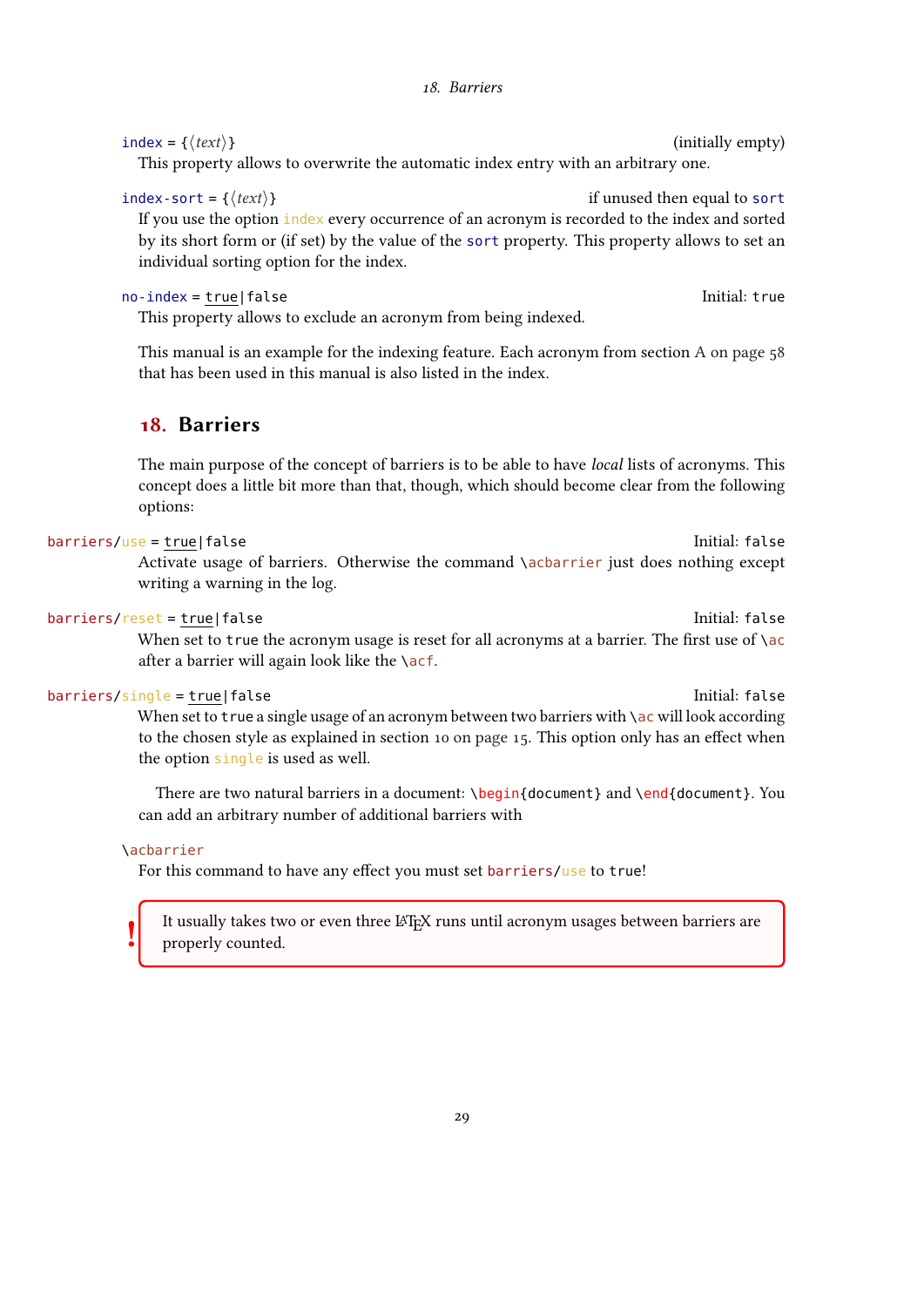### <span id="page-29-3"></span><span id="page-29-0"></span>19. Trailing tokens

#### <span id="page-29-1"></span>19.1. What is it about?

acro has the possibility to look ahead for certain tokens and switch a boolean variable if it finds them. Per default acro knows about three tokens: the "dot" (.), the "dash" (-) and the "babel-hyphen" (\babelhyphen).

You have seen an example for this already:

```
1 \DeclareAcronym{etc}{
2 short = etc\acdot,
3 long = et cetera,
  format = \text{texti},
5 first-style = long,
6 plural =
7 }
```
The macro \acdot recognizes if a dot is directly following. It only prints a dot if it doesn't.

```
\alphaetc.etc.
```
Another example: let's say you're a German scientist, you have

```
1 \DeclareAcronym{PU}{
2 short = PU,
3 long = Polyurethan,
4 long-plural = e
5 }
```
and you use it the first time like this: \ac{PU}-Hartschaum then according to German orthography and typesetting rules this should be printed as

"Polyurethan(PU)-Hartschaum"

i. e., with no space between long and short form:

| ι \acf{PU}-Hartschaum | Polyurethan(PU)-Hartschaum |
|-----------------------|----------------------------|
|                       |                            |

This works because the template long-short<sup>[7](#page-29-2)</sup> uses  $\a$ s and the appropriate place and the manual setup does

<span id="page-29-2"></span><sup>7.</sup> The template that is used by default for the first appearance.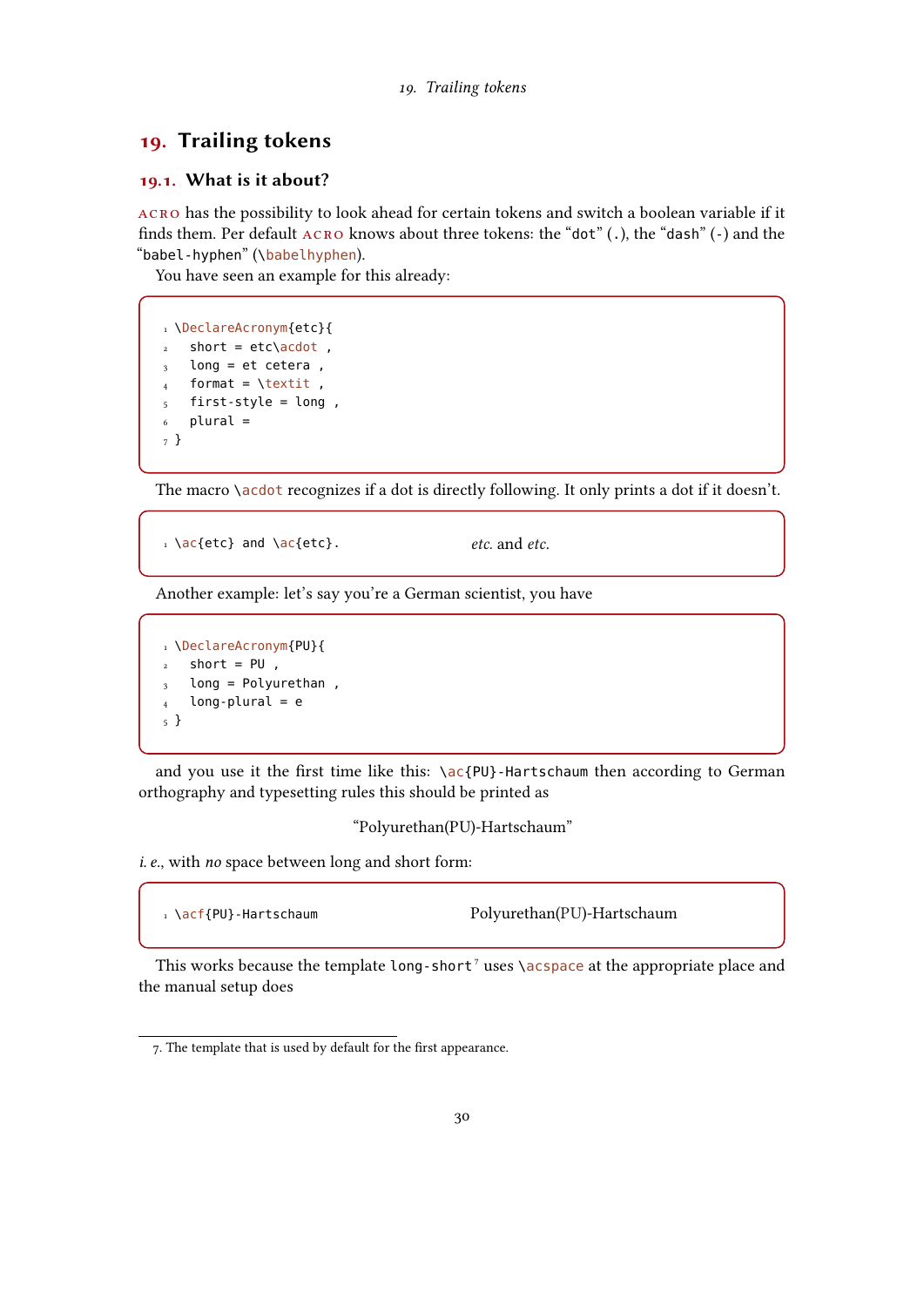```
\frac{1}{1} \text{acceptup}{trailing/activate = dash}
```
\acspace looks ahead for a trailing dash and adds a space it it doesn't find it.

#### <span id="page-30-0"></span>19.2. How does it work?

Tokens to look for can be defined and activated through the following options:

```
trailing/define = \langle \textit{token} \rangle{\langle \textit{name} \rangle}
```
Defines token  $\langle name \rangle$  and tells  $\angle$ ACRO look for  $\langle token \rangle$  if  $\langle name \rangle$  is activated.

### trailing/activate = { $\langle$ csv list of token names}}

Tell ACRO to look for trailing tokens. This is done by giving a csv list of the internal names of the tokens. Per default only dot is activated.

#### trailing/deactivate =  $\{\langle \text{csv} \text{ list of token names} \rangle\}$

Tell ACRO not to look for trailing tokens. This is done by giving a csv list of the internal names of the tokens.

The package itself does this:

```
1 \acsetup{
2 trailing/define = . {dot},
3 trailing/define = {, {comma}},
  trailing/define = - {dash}trailing/define = \b{babelhyphen {babel-hyphen},trailing/activate = {dot, comm}7 }
```
In order to make use of this mechanism there is the following command:

```
∗ \aciftrailing{⟨csv list of token names⟩}{⟨true⟩}{⟨false⟩}
```
Check if one of the tokens listed in  $\langle$ csv list of token names $\rangle$  is following and either place  $\langle$ true $\rangle$ or  $\langle false \rangle$  in the input stream.

This command is used to define the two commands you already know:

```
∗ \acdot
```
Inserts \abbrdot if no dot follows.

```
∗ \acspace
```
Inserts a \space if no dash or babel-hyphen follows.

```
∗ \abbrdot
```
Inserts .\@

The definitions are equivalent to the following code: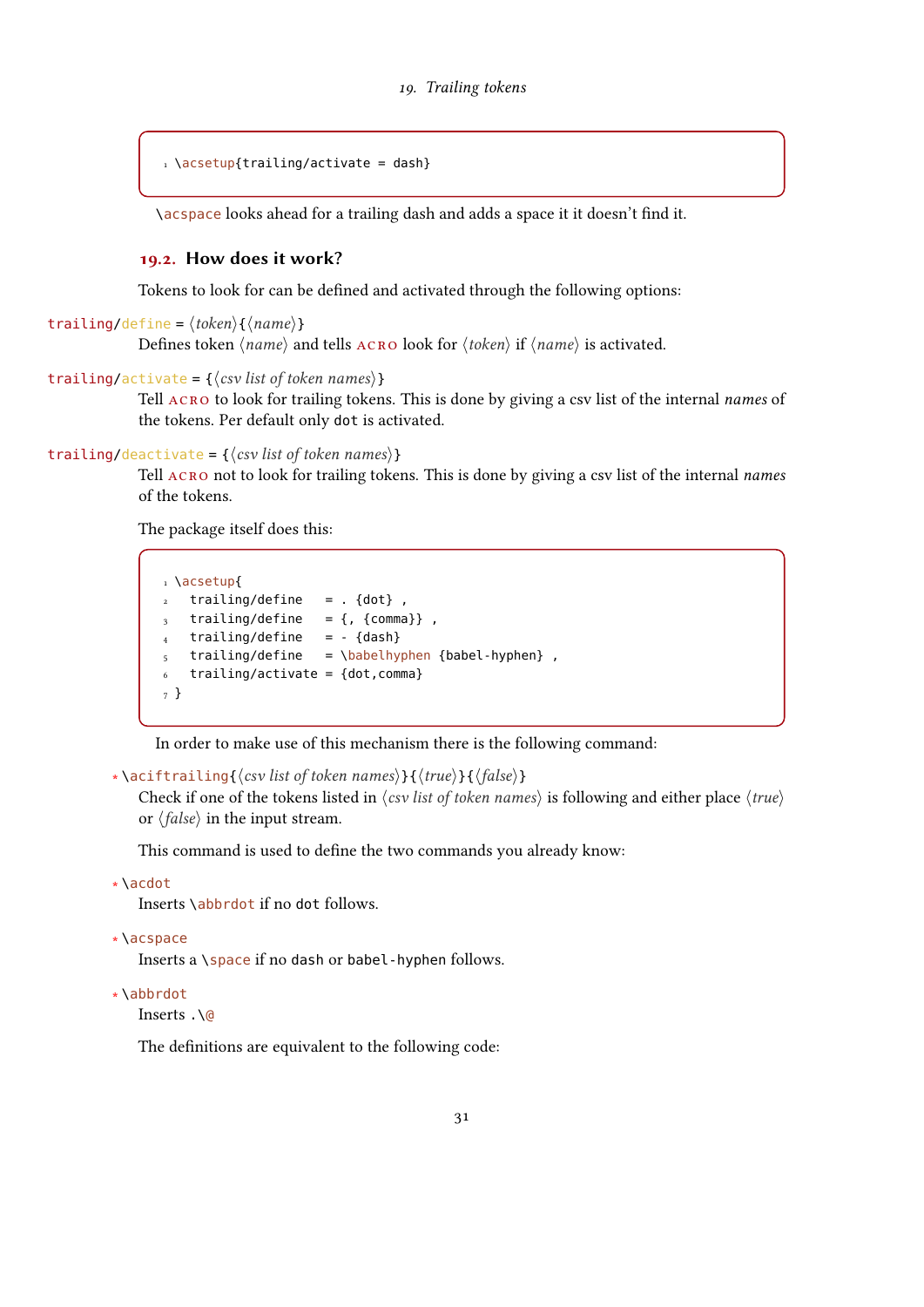```
1 \newcommand*\acdot{\aciftrailing{dot}{}{\abbrdot}}
2 \newcommand*\acspace{\aciftrailing{dash,babel-hyphen}{}{\space}}
```
You are of course free to redefine them according to your needs.

### <span id="page-31-0"></span>20. Using or resetting acronyms

Sometimes it is necessary to mark an acronym as used before it actually has been used or to mark an acronym as unused even though it has been used. You have already seen one of the commands which make it possible:

```
\{\cos\theta\}
```
Every acronym given in the list will be marked as used.

#### \acuseall

Every acronym is marked as used.

```
\langle acreset\{\langle \text{csv} \rangle\}
```
Every acronym given in the list will be reset.

#### \acresetall

!

Every acronym will be reset.

In a number of contexts all acronym commands act as if their starred form is used: in the table of contents, in the list of figures, and in the list of tables. The same is true for floats and the measuring phase of common table environments like tabularx or ltxtable.

### <span id="page-31-1"></span>21. Bookmarks, backlinks and accessibility support

### <span id="page-31-2"></span>21.1. Backlinks

When  $ACRO$  is used together with the package hyperref  $[ORT21]$  then you can make use of the following option:

```
make-links = true|false Initial: false
```
If this is activated then every short or alternative appearance of an acronym will be linked to its description in the list of acronyms.

```
link-only-first = true|false Initial: false
since v_3.5 If this is activated in addition to make-links then only the first short or alternative appearance
             of an acronym will be linked to its description in the list of acronyms.
```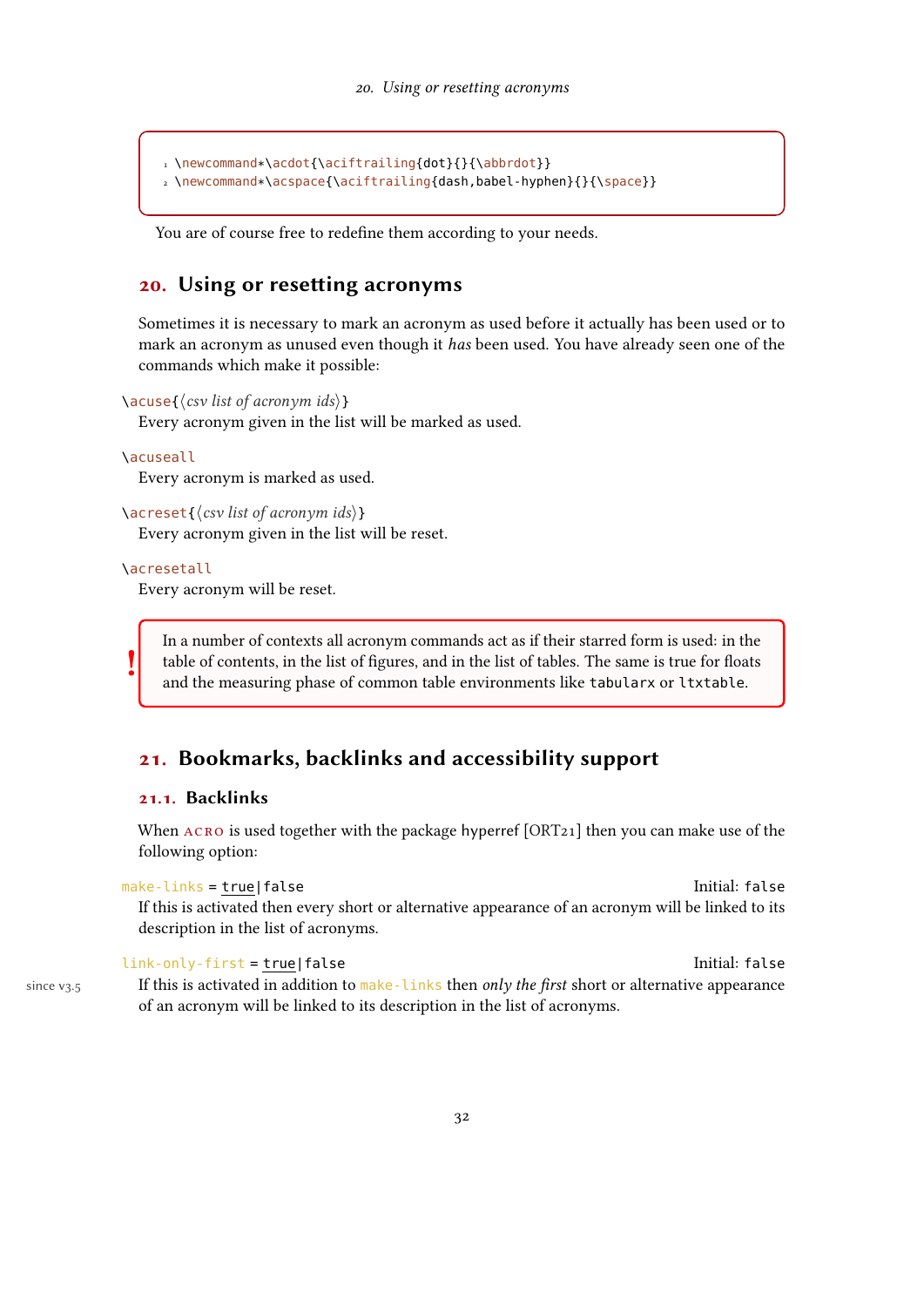<span id="page-32-2"></span>This will fail miserably together with local lists if an acronym appears in more than one list. This might be resolved on day.

#### <span id="page-32-0"></span>21.2. Bookmarks

!

Since bookmarks (which are created by the hyperref or the bookmark packages [\[Obe20\]](#page-58-2)) can only contain simple text acro simplifies the output of the acronym commands when they appear in a bookmark. Although the output can be modified with a dedicated template-mechanism there is no user interface at the moment. Contact me at <https://github.com/cgnieder/acro/issues> if you need it.

Acronyms have the property pdfstring:

pdfstring =  $\{\langle pdfstring \rangle\}$  if unused then equal to short

Used as [PDF](#page-57-0) string replacement for the short form in bookmarks when used together with the hyperref [\[ORT21\]](#page-58-1) or the bookmark package [\[Obe20\]](#page-58-2).

This is for acronyms like

```
1 \DeclareAcronym{pdf}{
   short = pdf,
   long = Portable Document Format,
   short-format = \simeq5 pdfstring = PDF
6 }
```
where the bookmark would write "pdf" instead of "PDF" if the property where not set.

#### <span id="page-32-1"></span>21.3. PDF comments

Some people like see comments in the [PDF](#page-57-0) when they're hovering with the mouse over the short form of an acronym. This can be achieved.

pdfcomments/use = true|false Initial: false

This enables the creation of [PDF](#page-57-0) comments.

pdfcomments/cmd = { $\{code\}$ }

Chooses the command for actually creating the comment. You must refer to the printed output in the [PDF](#page-57-0) with #1 and to the comment with #2. The default command \pdftooltip is provided by the package pdfcomment [\[Kle18\]](#page-58-10). You must load it in order to use it.

Only acronyms where the corresponding property has been set will get comments:

pdfcomment = { $\langle text \rangle$ }

Sets a tooltip description for an acronym.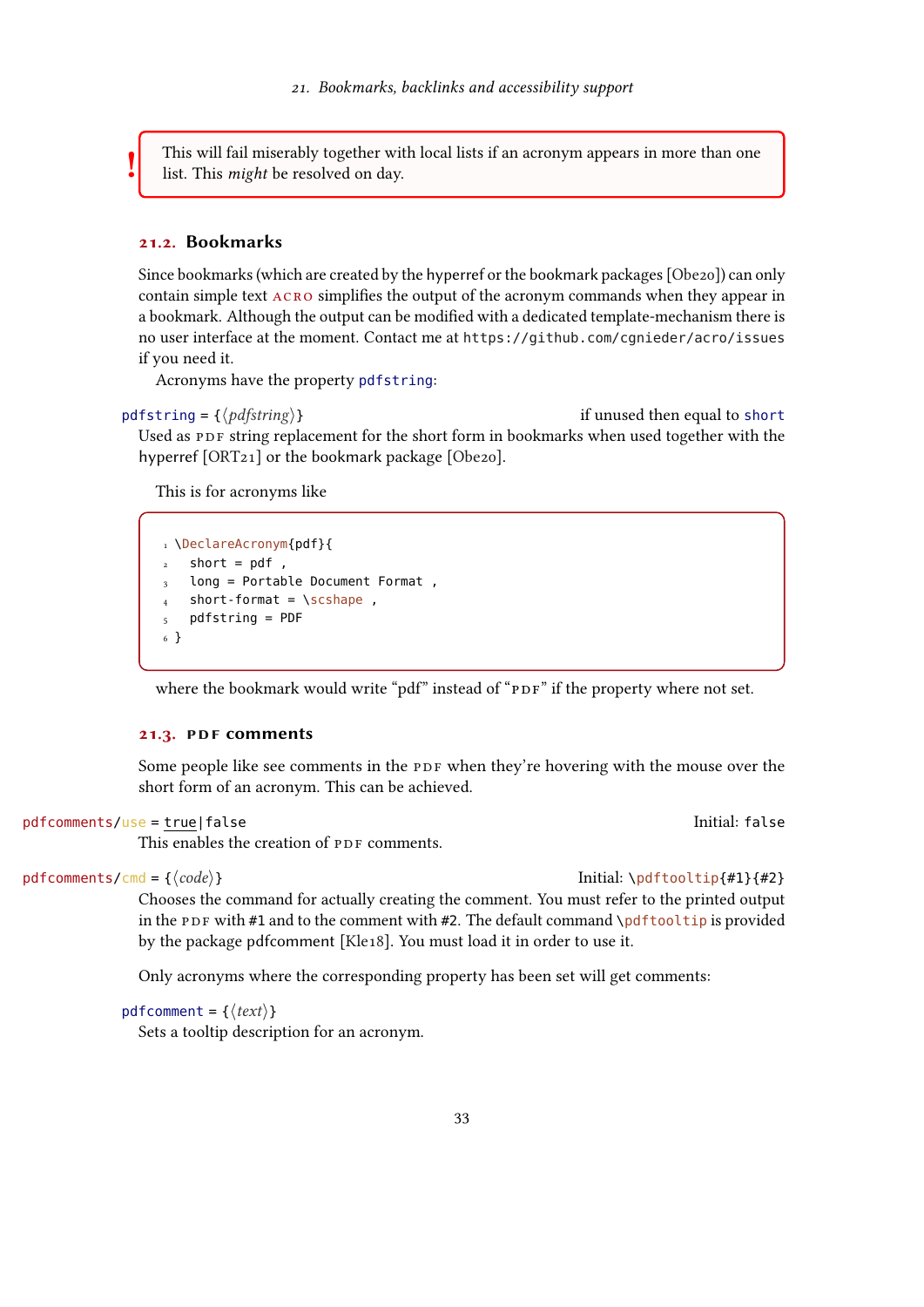#### <span id="page-33-1"></span><span id="page-33-0"></span>21.4. Accessibility support

acro supports the accsupp package [\[Obe19\]](#page-58-11) when you also load hyperref. Then acro uses

```
\iota \BeginAccSupp{ method = pdfstringdef , ActualText = {PDF} }
2 \textsc{pdf}%
3 \EndAccSupp{}%
```
for an acronym defined like this:

```
1 \DeclareAcronym{pdf}{
2 short = pdf,
3 long = Portable Document Format,
4 short-format = \simeqpdfstring = PDF,
  short\text{-}acc = PDF
7 }
```
Without accessibility support when a string like "[PDF](#page-57-0)" is copied from the PDF and pasted you get "pdf". If you don't care about that simply don't load accsupp and ignore this section. You have a few options to be able to manipulate what ACRO does here but I recommend to stay with the default settings:

```
accsupp/use = true|false Initial: true in the Initial: true Initial: true Initial: true
         When this is true and the package accsupp is loaded then accessibility support is used.
\text{accept}(\text{optimality empty}) (initially empty)
         Additional option to be passed to \BeqinAccSupp. See the accsupp manual for possible settings.
accsupp/method = {\langle method\rangle}
         The method used by \BeqinAccSupp. See the accsupp manual for possible values.
```
The "ActualText" that is used by acro always defaults to the values of the acronym properties themselves. You can choose these values individually by setting the corresponding properties:

short-acc =  $\{\langle text \rangle\}$  if unused then equal to short Sets the ActualText property as presented by the accsupp package for the short form of the acronym.

long-acc = { $\{text(\textit{text})\}$  if unused then equal to long Sets the ActualText property as presented by the accsupp package for the long form of the acronym.

alt-acc =  $\{\langle text \rangle\}$  if unused then equal to alt Sets the ActualText property as presented by the accsupp package for the alternative short form of the acronym.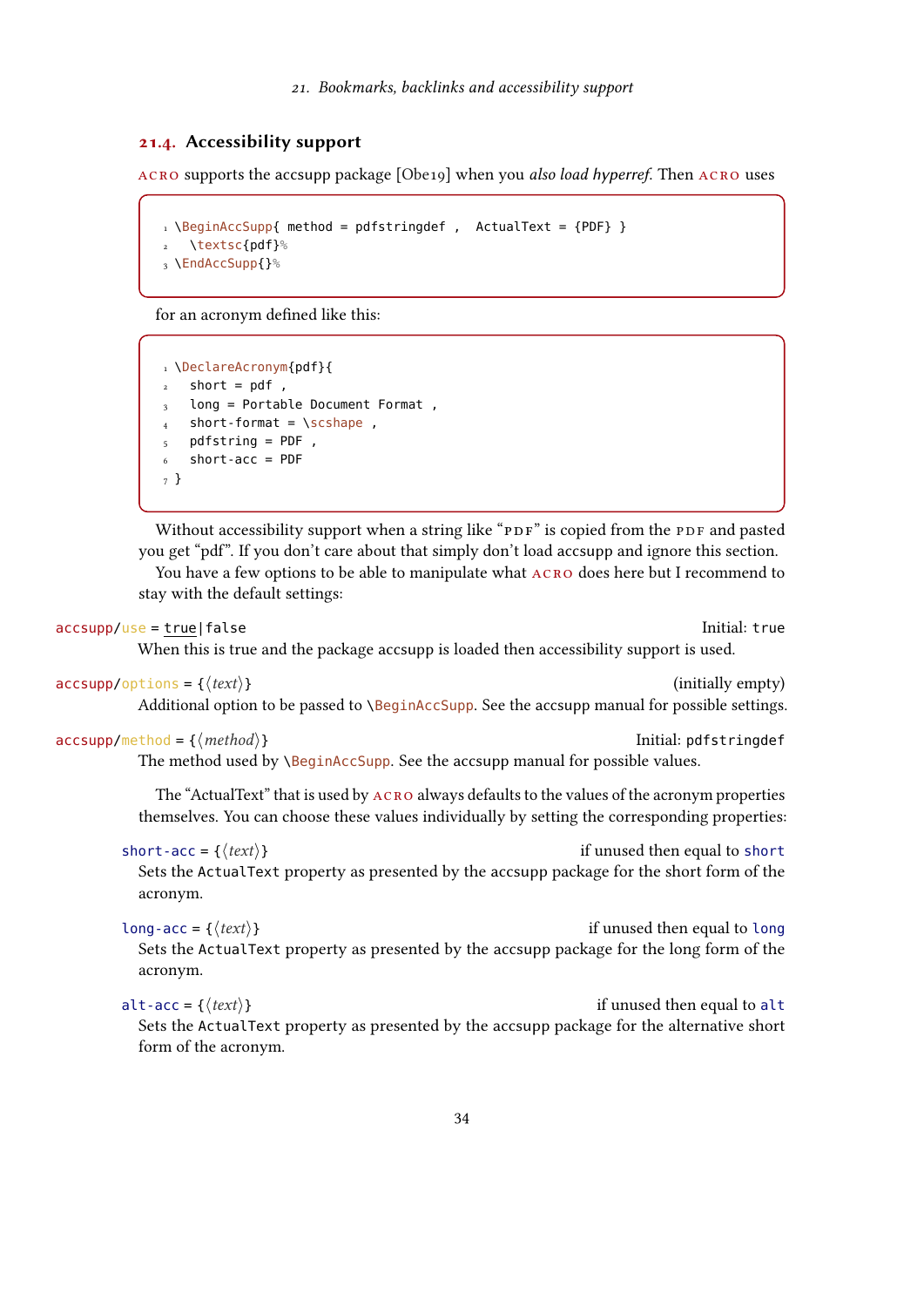<span id="page-34-1"></span>foreign-acc =  $\{\langle text \rangle\}$  if unused then equal to foreign Sets the ActualText property as presented by the accsupp package for the foreign form of the acronym.  $\text{extra} - \text{acc} = \{\langle \text{text}\rangle\}$  if unused then equal to extra Sets the ActualText property as presented by the accsupp package for the extra information of the acronym. single-acc =  $\{\langle text \rangle\}$  if unused then equal to long-acc Sets the ActualText property as presented by the accsupp package for a single appearance of the acronym.

list-acc = { $\{text{text}\}$ }

Sets the ActualText property as presented by the accsupp package for the appearance in the list of acronyms.

Extra care has to be taken for plural forms as these can not be picked up automatically right now. You have to explicitly set them for the accessibility support, too:

```
1 \DeclareAcronym{ufo}{
2 short = UFO,
3 long = unidentified flying object,
4 foreign = unbekanntes Flugobjekt,
_5 foreign-plural-form = unbekannte Flugobjekte ,
6 foreign-acc-plural-form = unbekannte Flugobjekte ,
7 foreign-babel = ngerman,
8 long-indefinite = an
9 }
```
Please note that this mechanism is disabled for inner acronyms if you have nested definitions.

### <span id="page-34-0"></span>22. Localisation

!

There are places when  $ACRO$  uses text strings which depend on the language of the document. In order to recognize the language from babel of polyglossia and print the strings in the correct language ACRO uses the translations [\[Nie22\]](#page-58-12).

If the language is detected incorrectly or you want acro to use another language than it detects you can use the following option:

language = auto|⟨language⟩ Initial: auto The default setting auto lets acro detect the language setting automatically. Valid choices are all language names known to the package translations. Mostly just type your language and it should work.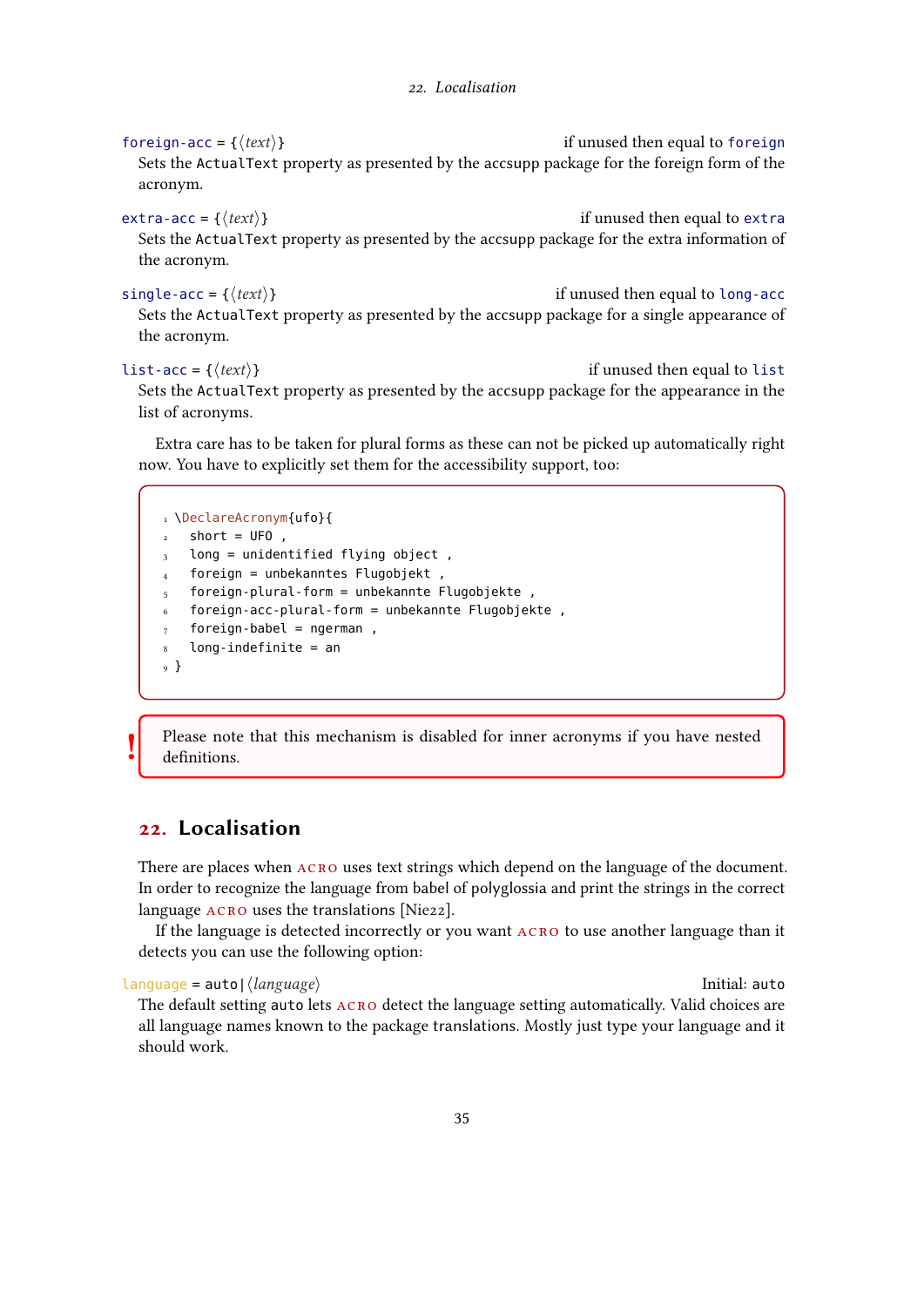| 23. Patches |
|-------------|
|             |

<span id="page-35-3"></span>

| English  | French    | German      |
|----------|-----------|-------------|
| Acronyms | Acronymes | Abkürzungen |
| p.       | p.        | S.          |
| pp.      | p.        | S.          |
| f.       | sq.       | f.          |
| ff.      | sqq.      | ff.         |
| also     | aussi     | auch        |
| or       | ou        | oder        |
| and      | et        | und         |
|          |           |             |

<span id="page-35-2"></span>TABLE 1: Available translation keywords.

acro only provides support for a handful of languages. You can easily teach acro your language – see section 28 on page  $48 - if$  it isn't supported, yet.<sup>8</sup>

### ∗ \acrotranslate{⟨key⟩}

This command fetches the translation of  $\langle \text{key} \rangle$  for the current language. It is meant for usage in template definitions.

Available keywords and their English, French, and German translations are shown in table [1.](#page-35-2)

### <span id="page-35-0"></span>23. Patches

In several situations it can lead to wrong results if acro marks an acronym as used too early or at all. This is why it is possible to disable the mechanism which is responsible:

#### \acswitchoff

This disables the mechanism which marks acronyms as used. After this command every acronym command like \ac acts like its starred version.

#### \acswitchon

This command enables the mechanism again.

In certain circumstances acro uses these commands itself. For example it is often preferable that acronyms are not counted as used in floats, the table of contents or the lists of figures and tables. This is why acro turns the mechanism off in these places.

Certain table environments typeset their contents twice for measurement purposes. acro tries to disable the usage mechanism during these phases. The same is true for single line captions from the caption package.

All these patches can be turned off:

patch/floats = true|false Initial: true Initial: true

En-/disable the floats patch.

<span id="page-35-1"></span><sup>8.</sup> If you like you can always open an issue at <https://github.com/cgnieder/acro/issues> and provide your translations so I can add them to acro.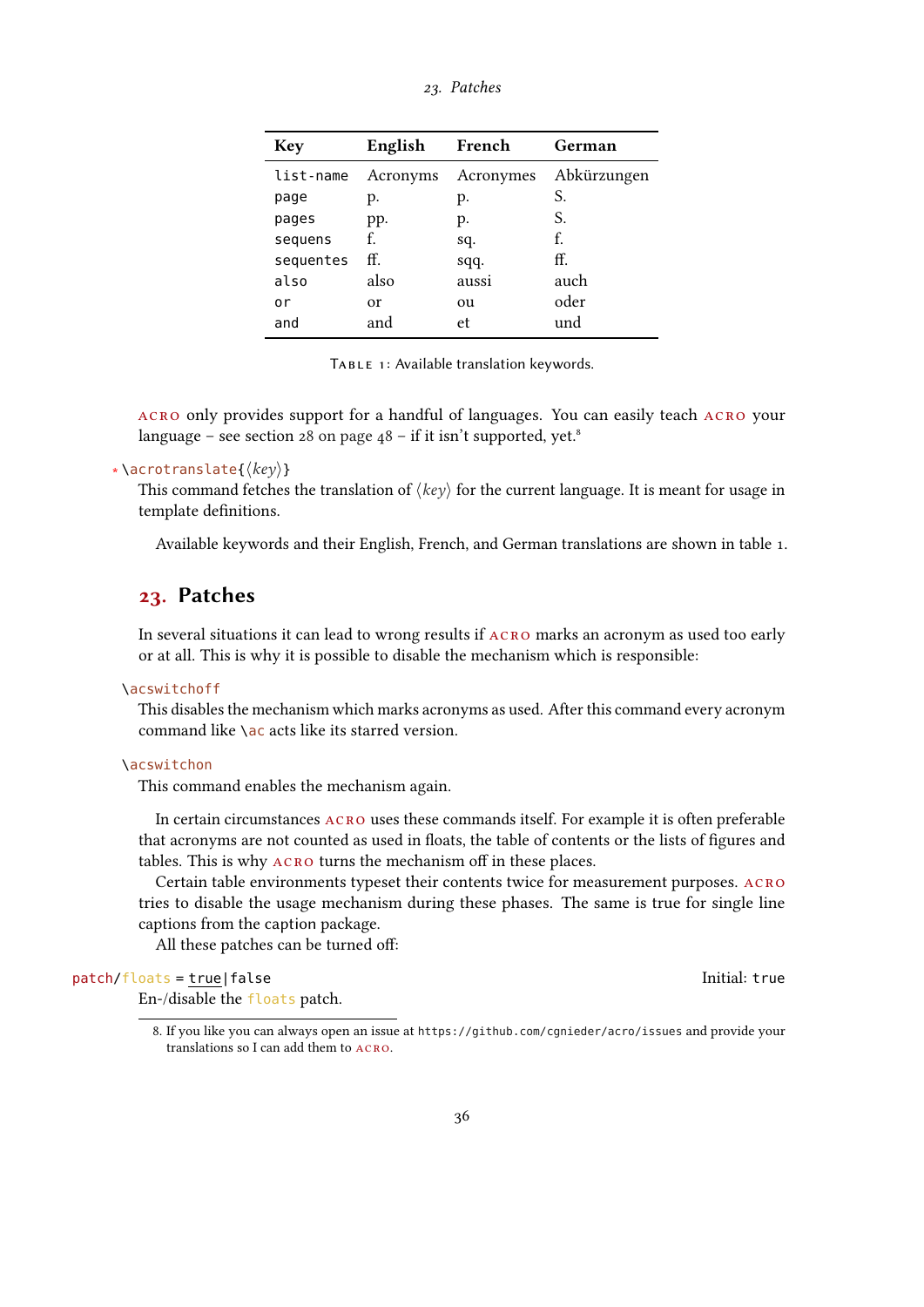<span id="page-36-3"></span>

|                               | $patch/lists = true false$       | Initial: true<br>En-/disable the lists patch for the table of contents, the list of figures and the list of tables. |
|-------------------------------|----------------------------------|---------------------------------------------------------------------------------------------------------------------|
|                               |                                  |                                                                                                                     |
|                               | $patch/tabularx = true false$    | Initial: true                                                                                                       |
|                               | En-/disable the tabularx patch.  |                                                                                                                     |
|                               | patch/longtable = true false     | Initial: true                                                                                                       |
| since $v_3.7$<br>(2022/01/27) | En-/disable the longtable patch. |                                                                                                                     |
|                               | $patch/l$ txtable = true false   | Initial: true                                                                                                       |
|                               | En-/disable the ltxtable patch.  |                                                                                                                     |
|                               | $patch / tabu = true   false$    | Initial: true                                                                                                       |
|                               | En-/disable the tabu patch.      |                                                                                                                     |
|                               | $patch/caption = true   false$   | Initial: true                                                                                                       |
|                               | En-/disable the caption patch.   |                                                                                                                     |
|                               | patch/maketitle = true false     | Initial: true                                                                                                       |
| since $v_3.6$                 | En-/disable the maketitle patch. |                                                                                                                     |

# <span id="page-36-0"></span>Part III. **Extending ACRO**

### <span id="page-36-1"></span>24. Background

### <span id="page-36-2"></span>24.1. Templates

One of the core ideas of ACRO version 3.0 is the use of templates which manage how different how anything is printed, from the output of  $\a$  and friends to the list of acronyms. ACRO uses three types of templates:

acronym These templates can be used to define acronym commands, see section [30 on page 50.](#page-49-0)

list These templates are used by the \printacronyms command.

heading These templates only make sense if a list template uses \acroheading. This command makes use of them.

How these templates are defined, which are available from the start and how they are used is explained in section [25 on the following page.](#page-37-1)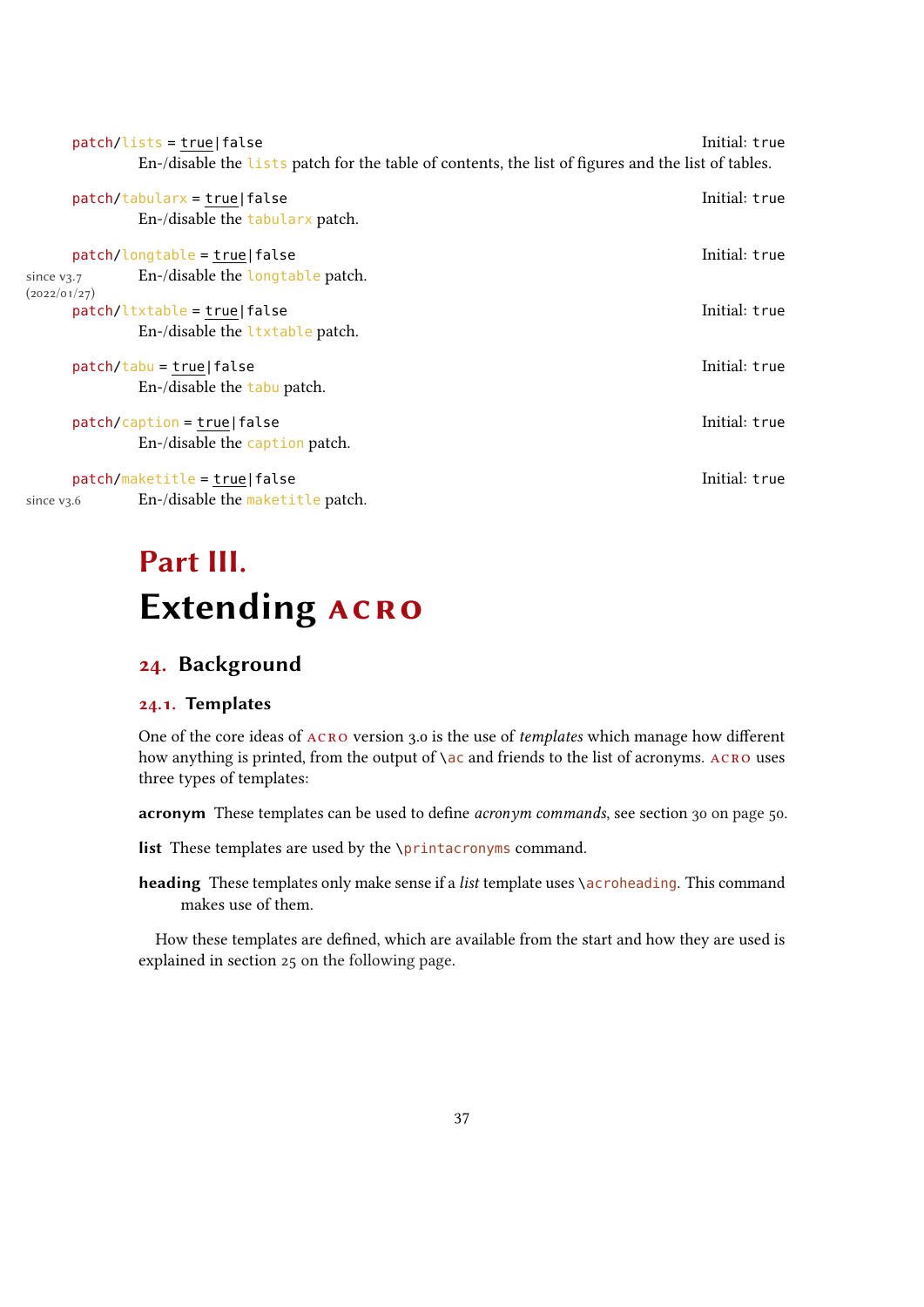#### 25. Templates

#### <span id="page-37-4"></span><span id="page-37-0"></span>24.2. Objects

acro uses certain kinds of objects in some of its commands. It is possible to defines own such objects:

- articles Per default only the "indefinite" article is defined. But it is possible to define and add other articles to acro. This is explained in section [14.2 on page 24.](#page-23-0)
- endings Per default only the ending "plural" is defined. But it is possible to define and add other endings to acro. This is explained in section [13.2 on page 23.](#page-22-0)
- properties You have already learned about properties. It is possible to define and add further acronym properties to ACRO. This is explained in section [29 on page 49.](#page-48-0)
- translations ACRO uses localisation strings at a number of places. It is possible to change these strings and add further strings. This is explained in section [22 on page 35.](#page-34-0)

### <span id="page-37-1"></span>25. Templates

#### <span id="page-37-2"></span>25.1. Pre-defined templates

<span id="page-37-3"></span>25.1.1. Acronym templates

#### alt

Display the alternative form of an acronym.

#### first

This is a *pseudo* template which always displays what is set through the option first-style or the property first-style.

#### footnote

A template for the first appearance where the long form is printed in a footnote. This template since v3.7 also contains a command \acroendfootnote at the end of the footnote text which in its default definition does nothing.

#### long

Display the long form of an acronym.

#### long-short

A template for the first appearance where the long form is printed and the short form follows in parentheses.

#### short

Display the short form of an acronym.

#### short-long

A template for the first appearance where the short form is printed and the long form follows in parentheses.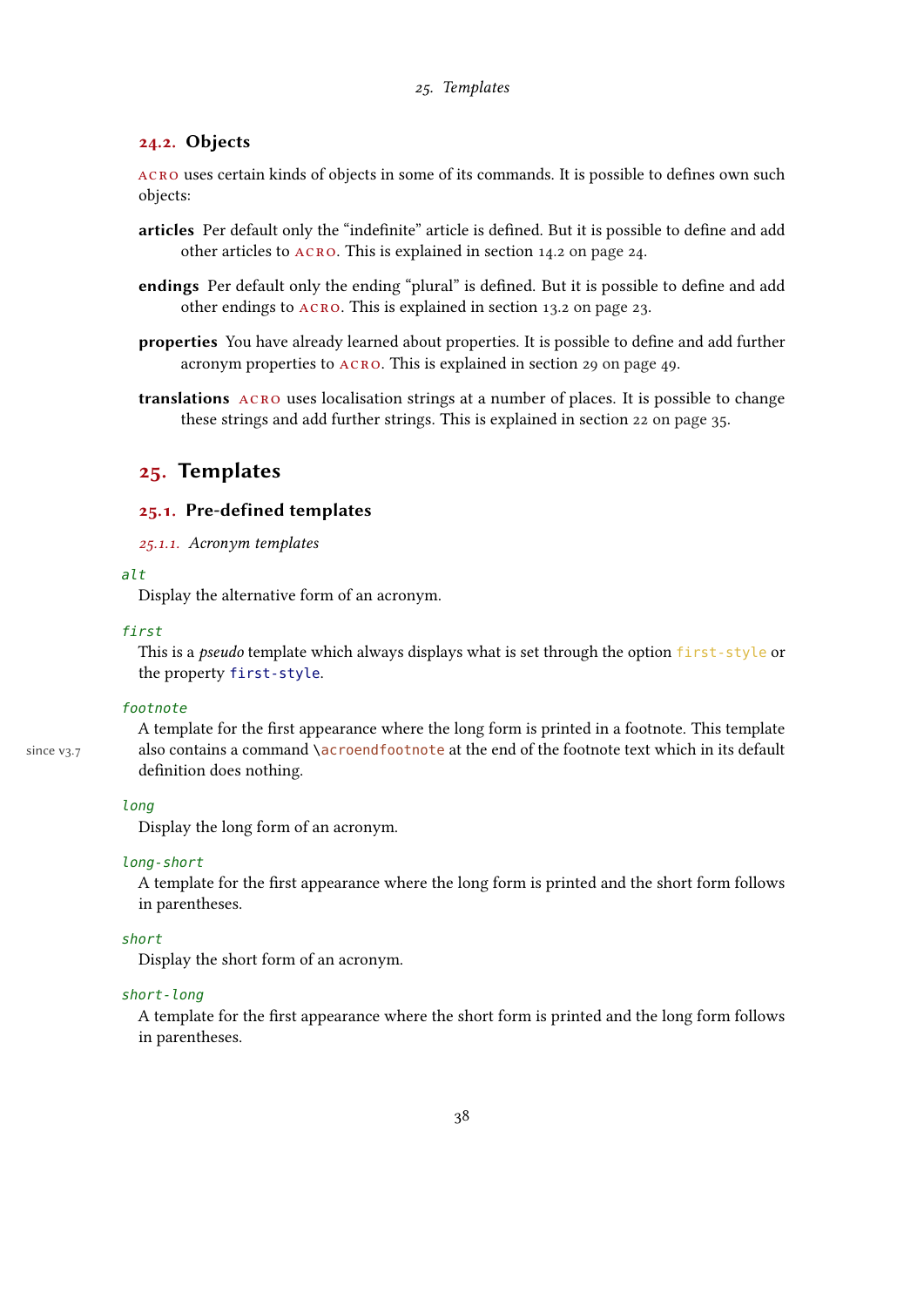#### <span id="page-38-2"></span>single

A template which is used when the property single has been set *and* the option single has been set and if the acronym is only used a single time.

#### show

A template which writes all properties of an acronym into the log file.

#### <span id="page-38-0"></span>25.1.2. List templates

#### description

The default list style which places the short form in the item of a description environment and adds the all the rest as description of the item.

#### lof

A style which mimicks the list of figures. This style does not support page ranges.

#### **lonatable**

A style that uses a longtable environment for building the list. This needs the longtable package [\[Car21\]](#page-58-13) loaded.

#### supertabular

since v<sub>3</sub>.2</sub> A style that uses a supertabular environment for building the list. This needs the supertabular package [\[BJ20\]](#page-58-14) loaded.

#### tabularray

 New A style that uses a custom table environment actblr based on longtblr. This needs the tabularray package [\[Lyu21\]](#page-58-15) loaded.

#### tabular

A style that uses a tabular environment for building the list. Since a tabular cannot break across pages this is only suited for short lists.

#### toc

A style which mimicks the table of contents. This style does not support page ranges.

The templates tabular, longtable, and supertabular support the following option:

templates/colspec =  ${\value}$ } Initial: >{\bfseries}lp{.7\linewidth}

 $\hat{\varphi}$  New It enables you to easily adjust the column specification of the standard table templates to your needs. Please be aware that you need exactly two columns.

#### <span id="page-38-1"></span>25.1.3. Heading templates

#### addchap

Only defined in a KOMA-Script class and if  $\change$ chapter is defined. Uses  $\add$ chap for the heading.

#### addchap\*

since v3.6 Only defined in a KOMA-Script class and if \chapter is defined. Uses \addchap\* for the heading.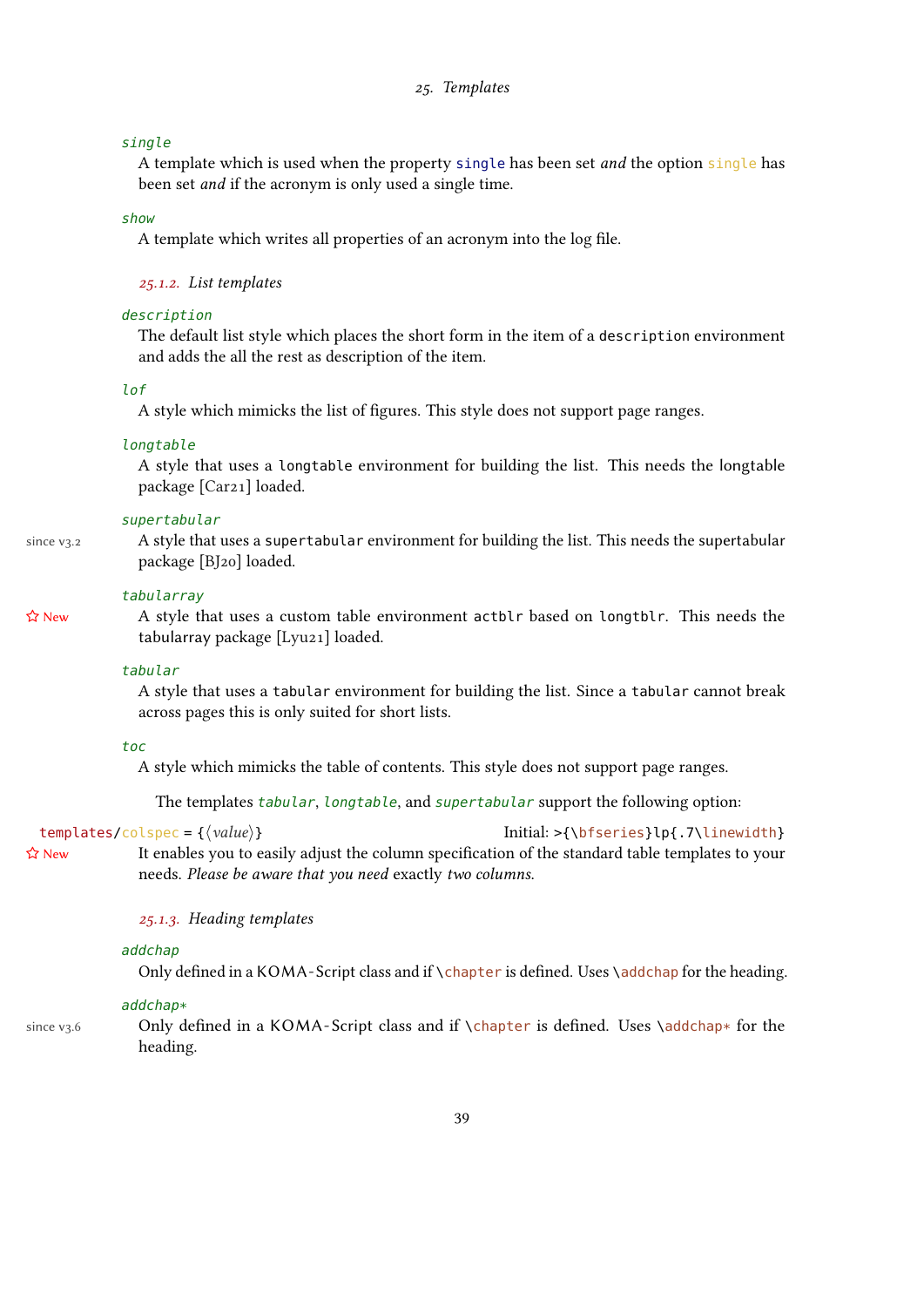#### <span id="page-39-1"></span>addsec

Only defined in a KOMA-Script class. Uses \addsec for the heading.

#### addsec\*

since v3.6 Only defined in a KOMA-Script class. Uses \addsec\* for the heading.

#### chapter

Only defined if \chapter is defined. Uses \chapter for the heading.

#### chapter\*

Uses \chapter\* for the heading.

#### none

Displays nothing.

#### section

Uses \section for the heading.

#### section\*

Uses \section\* for the heading.

#### <span id="page-39-0"></span>25.2. Defining new templates

For the definition of templates these commends are available:

```
\NewAcroTemplate[⟨type⟩]{⟨name⟩}{⟨code⟩}
```

```
This defines a template of type \langle type \rangle with the name \langle name \rangle which inserts \langle code \rangle when used. A
template of type \langle type \rangle with name \langle name \rangle must not exist. The default type is acronym.
```
#### \RenewAcroTemplate[⟨type⟩]{⟨name⟩}{⟨code⟩}

This re-defines a template of type  $\langle type \rangle$  with the name  $\langle name \rangle$  which inserts  $\langle code \rangle$  when used. A template of type  $\langle type \rangle$  with name  $\langle name \rangle$  must exist. The default type is acronym.

```
\SetupAcroTemplate[⟨type⟩]{⟨name⟩}{⟨code⟩}
since v3.2 Adds \langle code \rangle to the beginning of the template \langle name \rangle of type \langle type \rangle. The default type is acronym.
```
#### \SetupNextAcroTemplate[⟨type⟩]{⟨name⟩}{⟨code⟩}

since v3.2 Adds  $\langle code \rangle$  to the beginning of the next use of the template  $\langle name \rangle$  of type  $\langle type \rangle$ . The default type is acronym.

#### ∗ \AcroTemplateType

Within a template this expands to the  $\langle type \rangle$  of the current template.

#### ∗ \AcroTemplateName

Within a template this expands to the  $\langle name \rangle$  of the current template.

How to use these commands is best explained by examples of how the existing templates have been defined. The following sections will show several examples for their usage.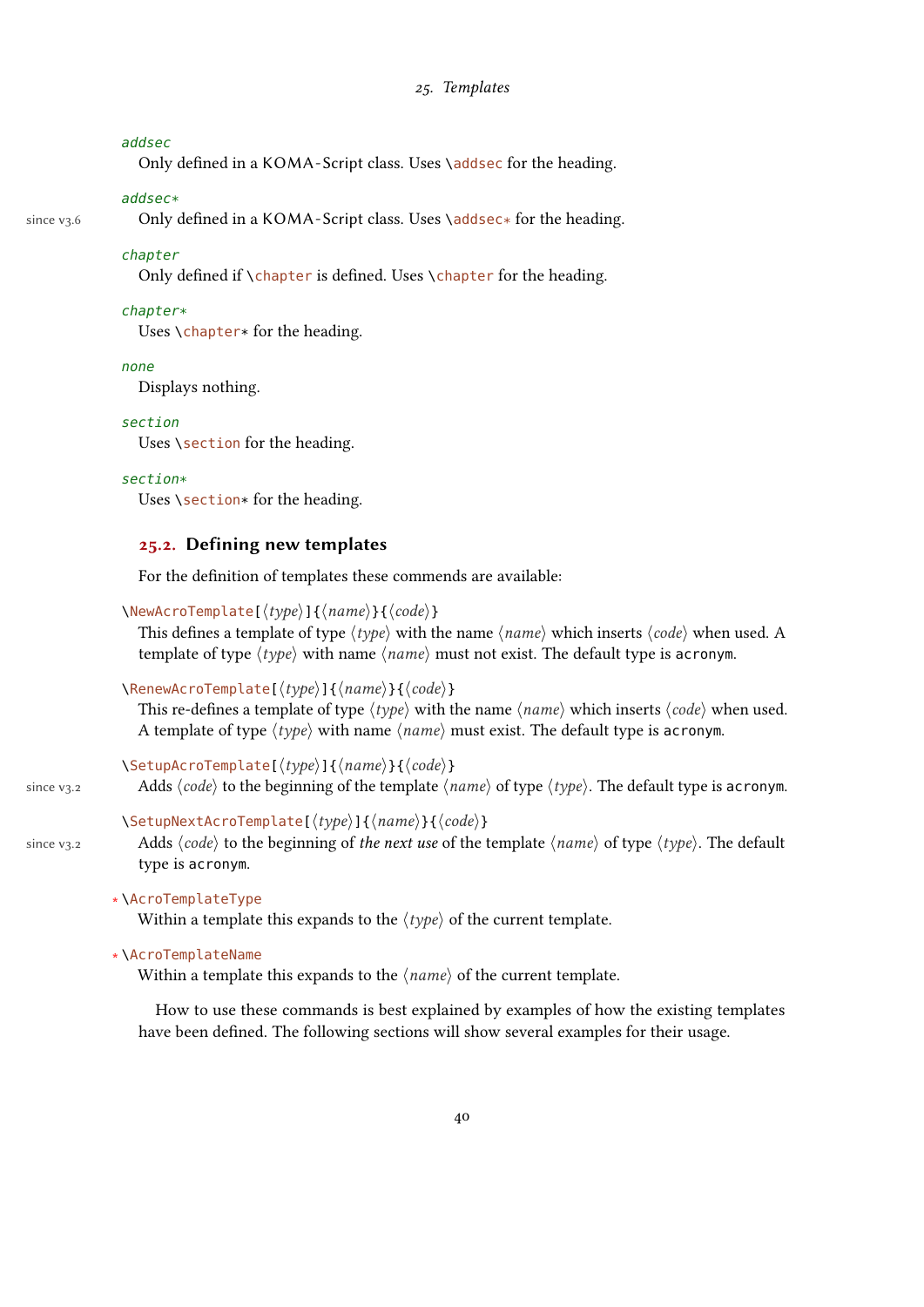#### <span id="page-40-2"></span><span id="page-40-0"></span>25.3. Commands to be used in template definitions

acro provides and uses a large number of commands that are meant to be used in template definitions and that often are useless or will raise errors if used outside. Depending on their purpose the commands can be used in different types of templates or only in certain types of templates.

In the descriptions below a ∗ indicates a fully expandable command when used in an \edef, \write or in \expanded.

A TF always refers to a  $\langle true \rangle$  and  $\langle false \rangle$  branch and indicates that three commands exist: one exactly as described, one with only the  $\top$  and the  $\langle true \rangle$  branch, and one with only the  $\top$  and the  $\frac{false}{brace}$  branch. So \acroifTF means there is \acroifTF, \acroifT, and \acroifF, where \acroifT and \acroifF each have an argument less than \acroifTF.

<span id="page-40-1"></span>25.3.1. Commands for common uses

#### ∗ \acrolistname

Expands to whatever is currently set with list/name.

#### \acrowrite{⟨property⟩}

Prints the property  $\langle property \rangle$  of the current acronym. Depending on the circumstances this prints the property together with an article or an ending either in uppercase or lowercase form. Default is the lowercase form without ending or article. The actual outcome is determined by switches which are explained in section [30 on page 50.](#page-49-0)

#### \acroformat{⟨type⟩}{⟨text⟩}

This formats  $\langle text \rangle$  according to  $\langle type \rangle$  where  $\langle type \rangle$  has either been set as property or as option from the format module. Valid values are short, long, alt, extra, foreign, list, and first-long.

#### \acroshow{⟨property⟩}

For debugging puposes: writes the property  $\langle property \rangle$  of the current acronym to the log file.

#### \acroifTF{⟨property⟩}{⟨true⟩}{⟨false⟩}

Checks if the property  $\langle property \rangle$  has been set for the current acronym and either leaves  $\langle true \rangle$ or  $\langle false \rangle$  in the input stream.

#### \acroifbooleanTF{⟨property⟩}{⟨true⟩}{⟨false⟩}

Returns  $\langle true \rangle$  if the boolean property  $\langle property \rangle$  has been set to true and  $\langle false \rangle$  otherwise.

#### since v<sub>3</sub>.1 (2020/05/03)

\acroifallTF{⟨properties⟩}{⟨true⟩}{⟨false⟩}

Checks if all properties in the csv list  $\langle properties \rangle$  have been set for the current acronym and either leaves  $\langle true \rangle$  or  $\langle false \rangle$  in the input stream.

#### \acroifanyTF{⟨properties⟩}{⟨true⟩}{⟨false⟩}

Checks if any of the properties in the csv list  $\langle properties \rangle$  has been set for the current acronym and either leaves  $\langle true \rangle$  or  $\langle false \rangle$  in the input stream.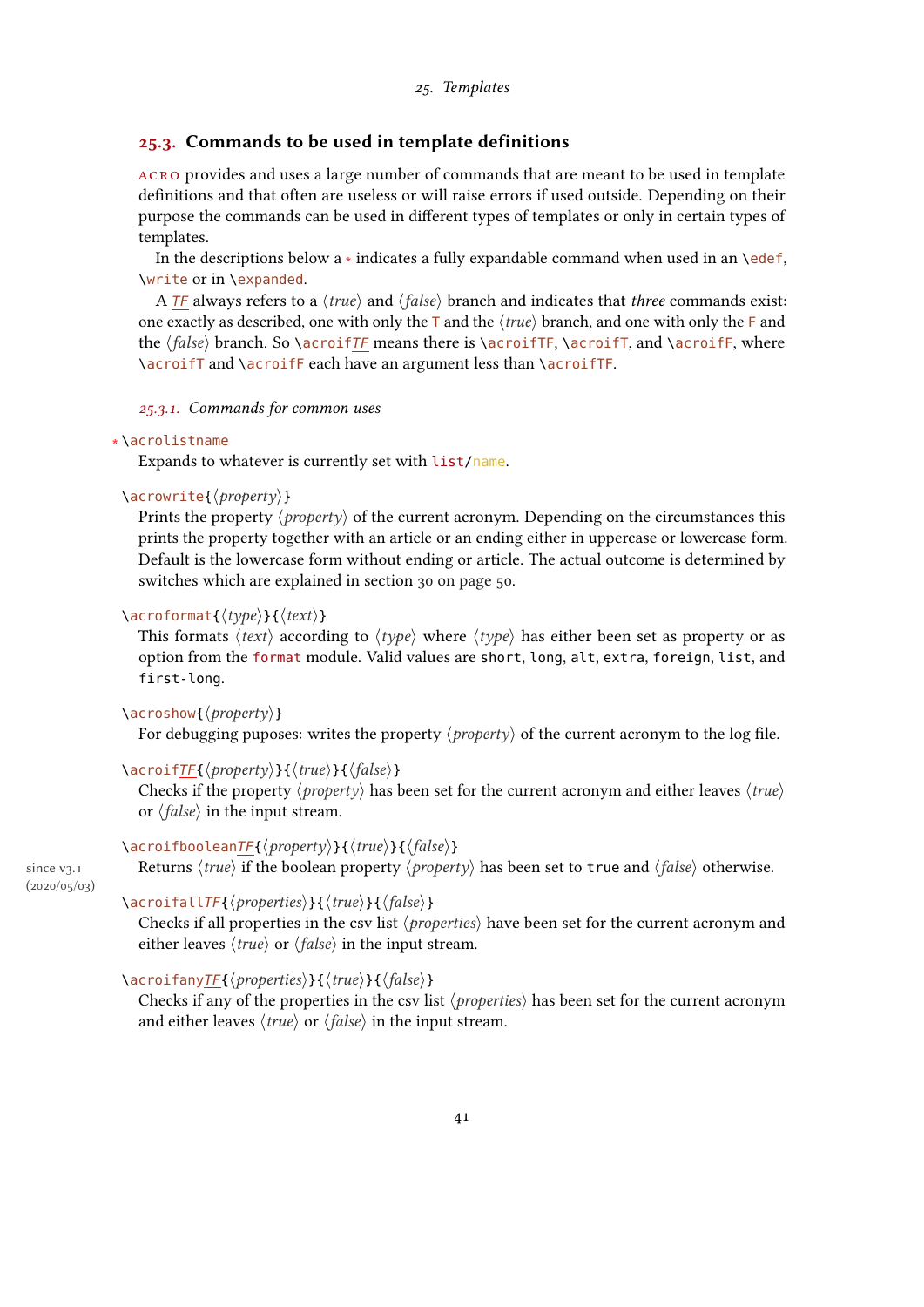| 25. Templates |
|---------------|
|               |

<span id="page-41-2"></span>

|                         | \acroiftagTF{ $\langle tag \rangle$ }{ $\langle true \rangle$ }{ $\langle false \rangle$ }<br>Checks if the current acronym has been given the tag $\langle tag \rangle$ and either leaves $\langle true \rangle$ or $\langle false \rangle$ in<br>the input stream. |
|-------------------------|----------------------------------------------------------------------------------------------------------------------------------------------------------------------------------------------------------------------------------------------------------------------|
| since $v3.5$            | \acroifstarredTF{\true\}{\false\}<br>Checks if the current call of the acronym is a starred command or not and either leaves $\langle true \rangle$<br>or $\langle false \rangle$ in the input stream.                                                               |
|                         | $\text{AcroPropertiesMap}(\text{code})$<br>Maps over all defined acronym properties. Within $\langle code \rangle$ you can refer to the current property<br>with $#1$ .                                                                                              |
| since v <sub>3.5</sub>  | \AcroAcronymsMap{ $\langle code \rangle$ }<br>Maps over all defined acronyms. Within $\langle code \rangle$ you can refer to the current property with #1 or<br>with \AcronymID.                                                                                     |
| since v <sub>3</sub> .5 | <b>\AcroMapBreak</b><br>Stops the map \AcroAcronymsMap and is usually used in combination with a boolean check.                                                                                                                                                      |
| since $v3.5$            | $\text{AcoroporphismsSet}\{\langle id \rangle\}\{\langle \text{csv} \text{ list of properties} \rangle\}$<br>Allows the setting of properties of acronym $\langle id \rangle$ outside of $\d$ eclareAcronym.                                                         |
|                         | 25.3.2. Commands for usage in acronym templates                                                                                                                                                                                                                      |
|                         | *\acroifusedTF{ $\langle true \rangle$ }{ $\langle false \rangle$ }<br>Checks if the current acronym has been used before and either leaves $\langle true \rangle$ or $\langle false \rangle$ in the<br>input stream.                                                |

#### <span id="page-41-0"></span>\acroiffirstTF{⟨true⟩}{⟨false⟩}

Checks if the current usage of the current acronym is the first time and either leaves ⟨true⟩ or ⟨false⟩ in the input stream.

### \acroifsingleTF{⟨true⟩}{⟨false⟩}

Checks if the current acronym is used a single time and either leaves  $\langle true \rangle$  or  $\langle false \rangle$  in the input stream.

\acrogroupcite

### <span id="page-41-1"></span>25.3.3. Commands for usage in list templates

```
∗ \acroifchapterTF{⟨true⟩}{⟨false⟩}
   This just check if \chapter is defined. Used in the toc template.
```
∗ \acroifpagesTF{⟨true⟩}{⟨false⟩}

This is  $\langle true \rangle$  if the option pages/display is set, and the current acronym is not single, and has at least one page number. ⟨false⟩ otherwise.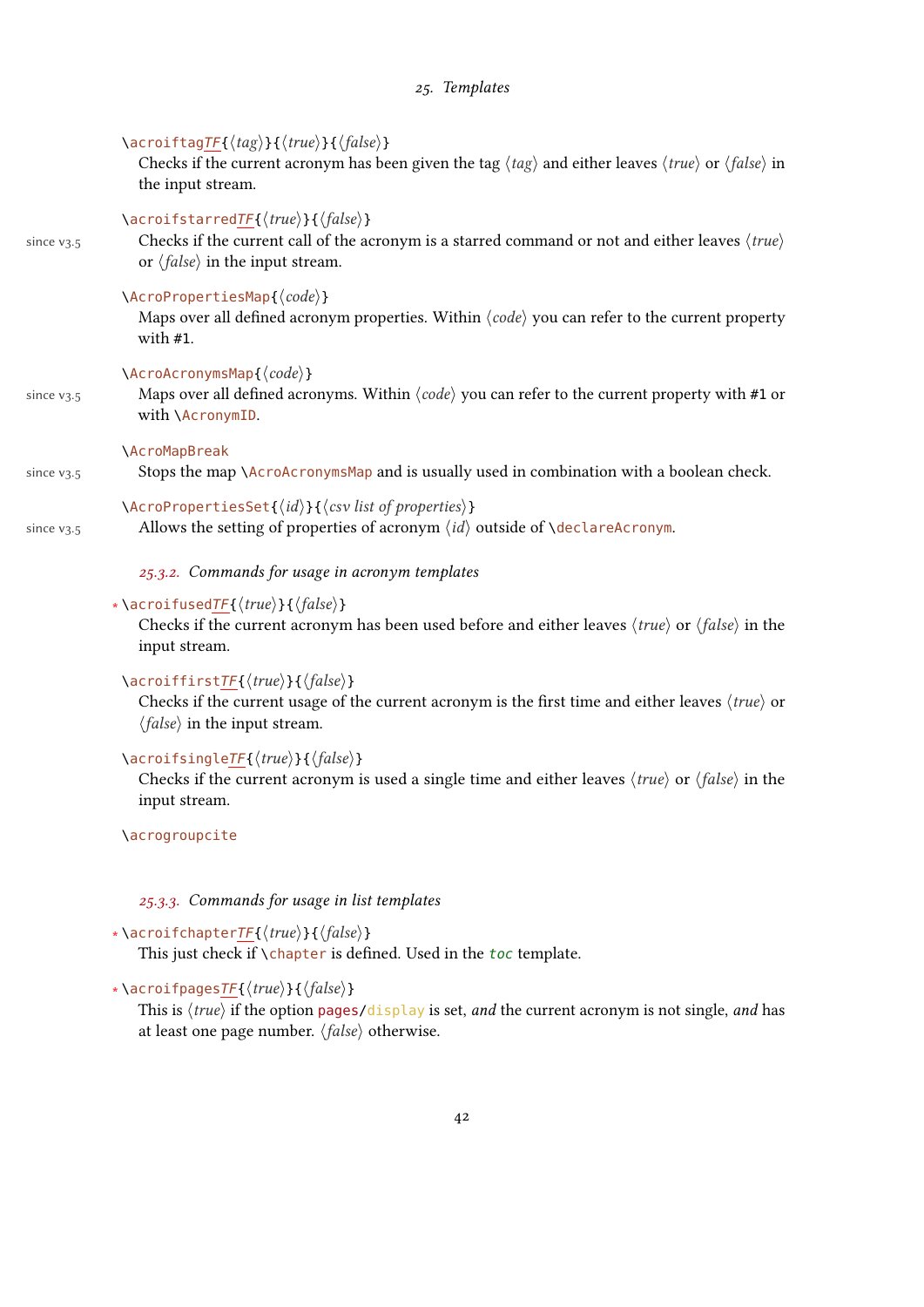#### 25. Templates

#### <span id="page-42-1"></span>\acropages{⟨first⟩}{⟨range⟩}

If \acroifpagesTF would be  $\langle false \rangle$  this would do nothing. Otherwise, if pages/display is first it prints the first page number, preceded by  $\langle$  first $\rangle$  if pages/name is true. If pages/display is all it prints the page range, preceded by  $\langle range \rangle$  if pages/name is true.

#### \acronopagerange

This disables page ranges. Used in the toc and lof templates.

#### \acroneedpages

since  $v_3.4$  This enables the page number displayed. Used in the toc and  $l \circ f$  templates.

#### \acropagefill

If \acroifpagesTF would be  $\langle false \rangle$  this would do nothing. Otherwise it prints whatever is set by pages/fill.

#### \acronymsmap{⟨code⟩}

Maps over the acronyms in order of appearance in the list. Which acronyms these are depends on settings. They might only have certain tags, be ones local to barriers, . . .

Within  $\langle code \rangle$  #1 refers to the current [ID](#page-57-4) of the acronym. Also  $\{\Delta c \text{ nonymID expands to the}\}\$ current [ID.](#page-57-4) The latter is important for all the commands that check or print properties of acronyms.

### \acronymsmapTF{⟨code⟩}{⟨true⟩}{⟨false⟩}

This does the same as \acronymsmap and also leaves  $\langle true \rangle$  in the input stream if the list is not empty and  $\langle false \rangle$  otherwise. This is useful to trigger a rerun warning.

#### \AcronymTable

This is an empty token list at the beginning of a list template.

#### \AcroAddRow{⟨code⟩}

Adds  $\langle code \rangle$  to the right of \AcronymTable and ensures that \AcronymID has the correct global definition for this code. With this the code for the tabular template and other table templates can be built in a comfortable way.

#### \AcroNeedPackage{⟨package⟩}

Checks if the package ⟨package⟩ is loaded and throws an error otherwise.

#### \AcroRerun

Triggers ACRO to throw an "empty list" rerun warning.

### <span id="page-42-0"></span>25.4. New acronym templates

Some templates are quite short and self-explaining:

```
1 \NewAcroTemplate{short}{\acrowrite{short}}
```
Some are a little bit more elaborate: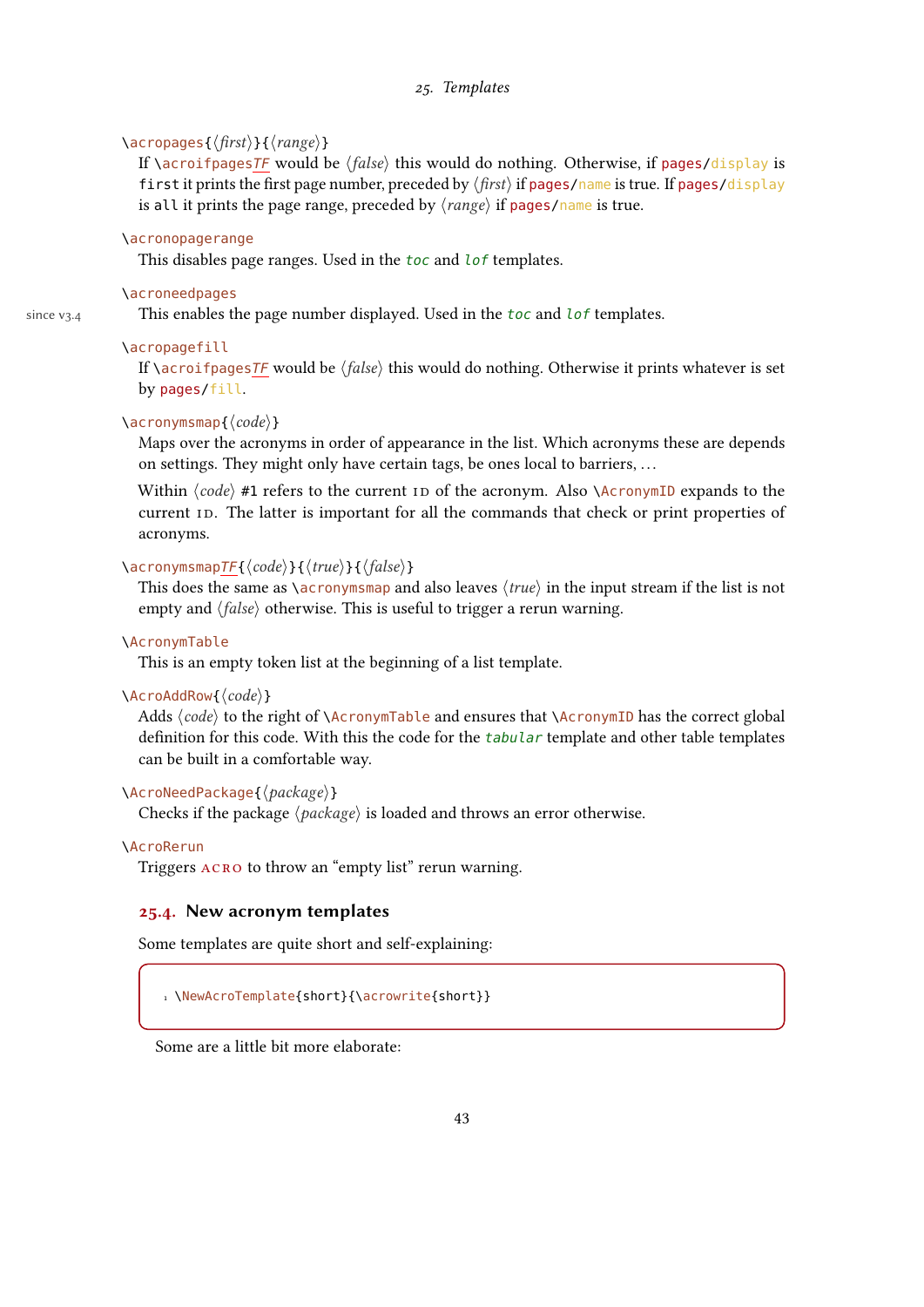```
1 \NewAcroTemplate{alt}{%
2 \acroifTF{alt}
3 {\acrowrite{alt}}
4 {\acrowrite{short}}%
5 }
```
And some templates need to do a lot more:

```
1 \NewAcroTemplate{long-short}{%
2 \acroiffirstTF{%
3 \acrowrite{long}%
4 \acspace(%
5 \acroifT{foreign}{\acrowrite{foreign}, }%
6 \acrowrite{short}%
7 \acroifT{alt}{ \acrotranslate{or} \acrowrite{alt}}%
8 \acrogroupcite
9 \qquad \qquad ) \frac{9}{6}10 } \frac{6}{3}11 {\acrowrite{short}}%
12 }
```
#### <span id="page-43-0"></span>25.5. New list templates

This section shows the definition of three templates: *description*, tabular, and toc. First the description template:

```
1 \NewAcroTemplate[list]{description}{%
2 \acroheading
3 \acropreamble
4 \begin{description}
5 \acronymsmapF{%
6 \item[\acrowrite{short}\acroifT{alt}{/\acrowrite{alt}}]
7 \acrowrite{list}%
8 \acroifanyT{foreign,extra}{ (}%
9 \acroifT{foreign}{\acrowrite{foreign}\acroifT{extra}{, }}%
10 \acroifT{extra}{\acrowrite{extra}}%
11 \acroifanyT{foreign,extra}{)}%
12 \acropagefill
13 \acropages
14 {\acrotranslate{page}\nobreakspace}
15 \{\acrotranslate{pages}\nobreakspace}%
_{\rm 16} \qquad \qquad }
17 {\item\AcroRerun}
18 \end{description}
```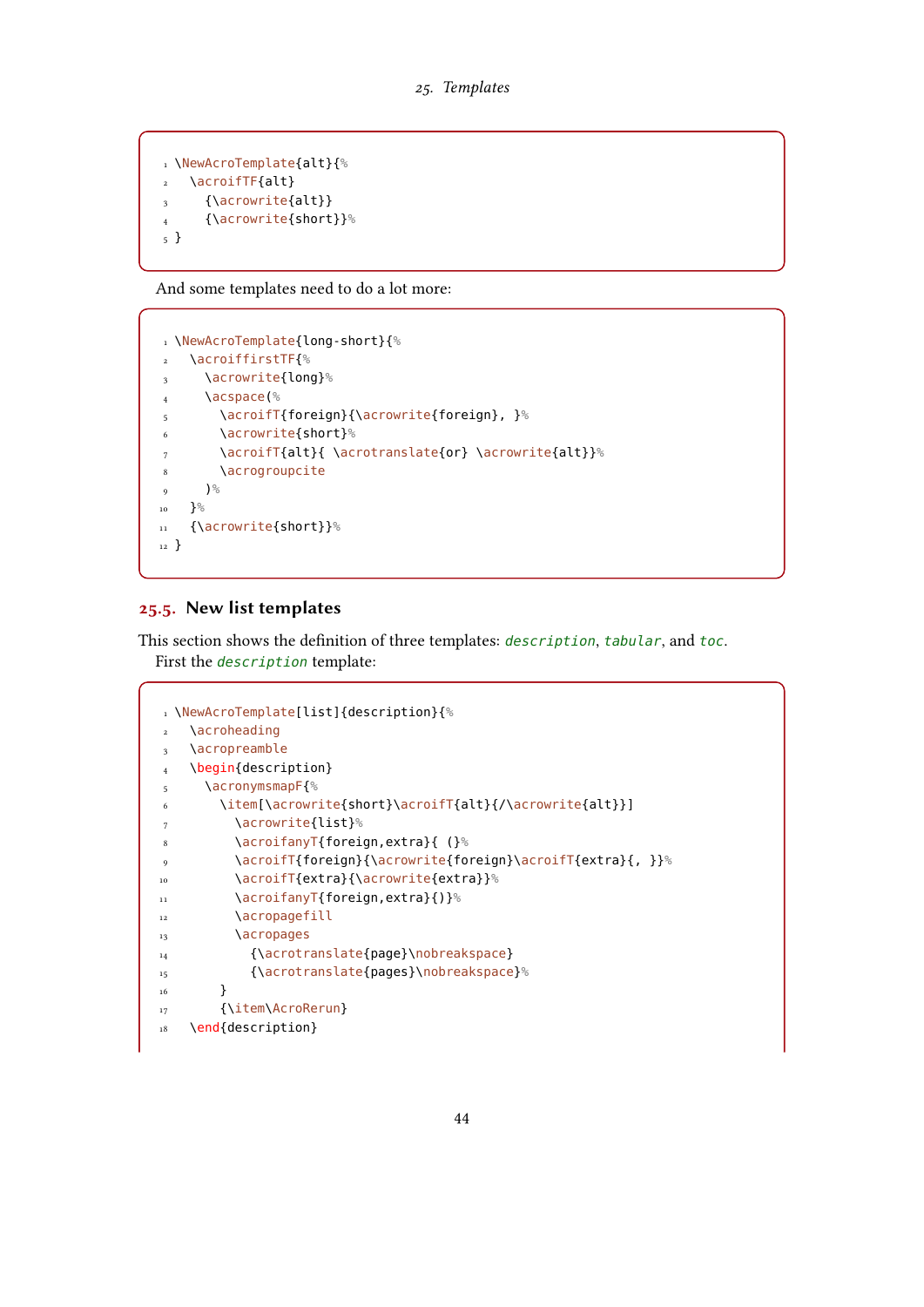<span id="page-44-0"></span>19 }

The following shows how to define templates using some kind of table environment. Special care is necessary due to the way LATEX tables work: first the table body is built and only then the table itself is printed:

```
1 \NewAcroTemplate[list]{tabular}{%
2 \AcroNeedPackage{array}%
3 \acronymsmapF{%
4 \AcroAddRow{
5 \acrowrite{short}%
6 \acroifT{alt}{/\acrowrite{alt}}
7 &
8 \acrowrite{list}%
9 \acroifanyT{foreign,extra}{ (}%
10 \acroifT{foreign}{\acrowrite{foreign}\acroifT{extra}{, }}%
11 \acroifT{extra}{\acrowrite{extra}}%
12 \qquad \qquad \text{acroifanyT}\{\text{foreign, extra}\}\)13 \acropagefill
14 \acropages
15 {\acrotranslate{page}\nobreakspace}
16 {\acrotranslate{pages}\nobreakspace}%
17 \tabularnewline
18 }%
19 }
20 {\AcroRerun}%
21 \acroheading
22 \acropreamble
<sub>23</sub> \par\noindent
24 \begin{tabular}{>{\bfseries}lp{.7\linewidth}}
25 \AcronymTable
26 \end{tabular}
27 }
```

```
1 \NewAcroTemplate[list]{toc}{%
2 \acroheading
3 \acropreamble
4 \acronopagerange
5 \acronymsmapF{%
6 \contentsline{\acroifchapterTF{chapter}{section}}
7 {\acrowrite{short}\acroifT{alt}{/\acrowrite{alt}}}
8 \{ \} \{ \}
```
9 \contentsline{\acroifchapterF{sub}section}

```
10 {
```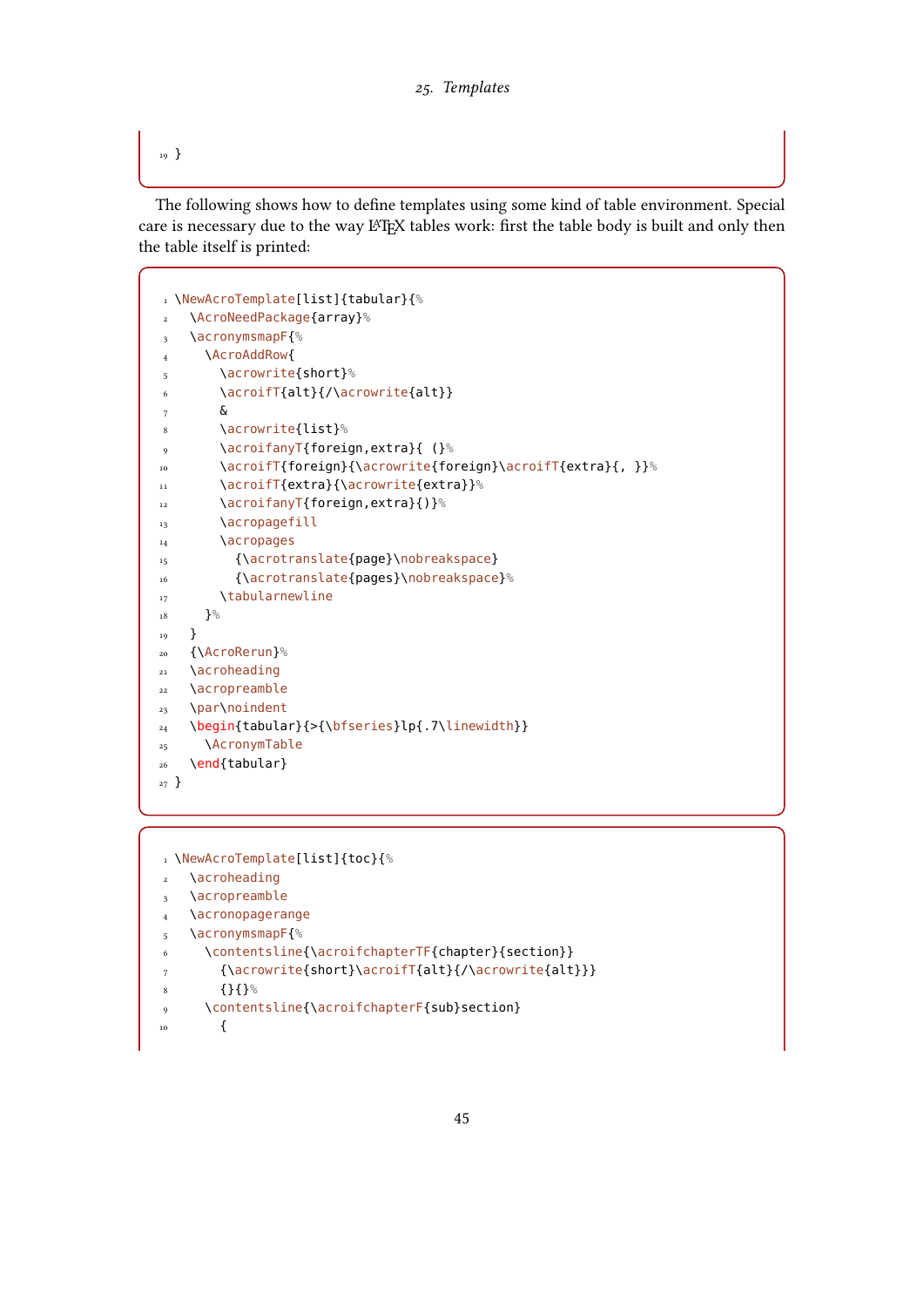```
11 \acrowrite{list}%
12 \acroifT{foreign}{\acrowrite{foreign}\acroifT{extra}{, }}%
13 \acroifT{extra}{\acrowrite{extra}}%
14 \acroifanyT{foreign,extra}{)}%
<sup>15</sup> }
16 {\acropages{}{}}
17 {}%
18 }
19 {\AcroRerun}
20 }
```
### <span id="page-45-0"></span>25.6. New heading templates

Let's take a look at the two templates section and section\* which should give you enough information to build your own:

```
1 \NewAcroTemplate[heading]{section} {\section {\acrolistname}}
2 \NewAcroTemplate[heading]{section*}{\section*{\acrolistname}}
```
## <span id="page-45-1"></span>26. Endings

Referring to section [13.2 on page 23](#page-22-0) this section explains how to define and use additional endings.

```
\DeclareAcroEnding{⟨name⟩}{⟨short default⟩}{⟨long default⟩}
```
This command can be used to define properties and options analoguous to the plural endings which have been defined this way:

```
1 \DeclareAcroEnding{plural}{s}{s}
```
In general \DeclareAcroEnding{ $\langle foo \rangle$ }{ $\langle x \rangle$ }{ $\langle y \rangle$ } defines these options

| short- $\langle foo \rangle$ -ending = { $\langle value \rangle$ } | Initial: $\langle x \rangle$      |
|--------------------------------------------------------------------|-----------------------------------|
| $long - \langle foo \rangle$ -ending = { $\langle value \rangle$ } | Initial: $\langle \gamma \rangle$ |
| and these properties                                               |                                   |
| short - $\langle foo \rangle$ = { $\langle value \rangle$ }        | Initial: $\langle x \rangle$      |
| short - $\langle foo \rangle$ - form = { $\langle value \rangle$ } | (initially empty)                 |
| alt- $\langle foo \rangle$ = { $\langle value \rangle$ }           | Initial: $\langle x \rangle$      |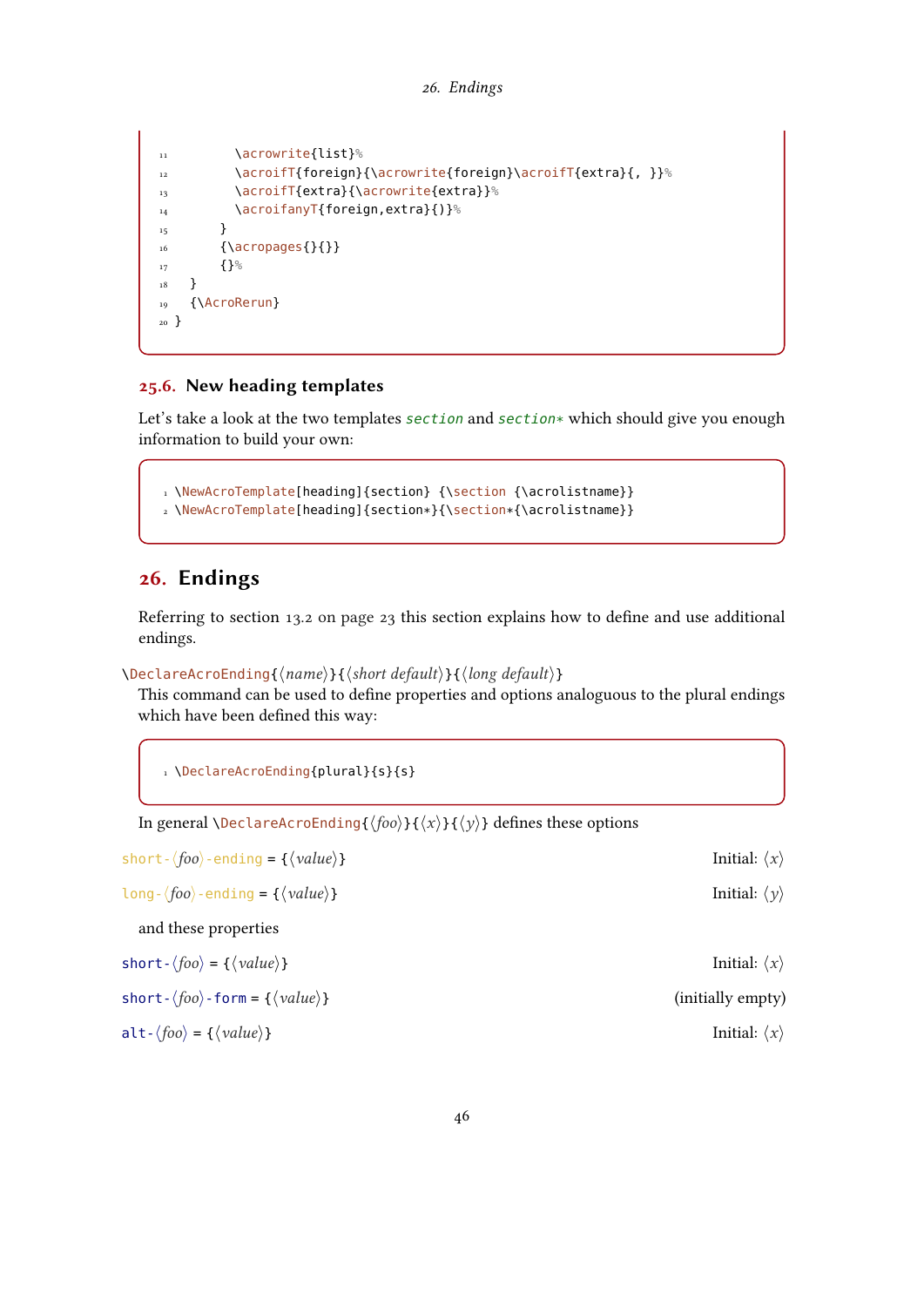<span id="page-46-1"></span>

| alt- $\langle foo \rangle$ -form = { $\langle value \rangle$ }     | (initially empty)            |
|--------------------------------------------------------------------|------------------------------|
| $long-(foo) = {\langle value \rangle}$                             | Initial: $\langle y \rangle$ |
| long- $\langle foo \rangle$ -form = { $\langle value \rangle$ }    | (initially empty)            |
| foreign- $\langle foo \rangle = {\langle} \langle value \rangle$ } | Initial: $\langle y \rangle$ |
| foreign- $\langle foo \rangle$ -form = { $\langle value \rangle$ } | (initially empty)            |
| single- $\langle foo \rangle$ = { $\langle value \rangle$ }        | Initial: $\langle y \rangle$ |
| single- $\langle foo \rangle$ -form = $\{\langle value \rangle\}$  | (initially empty)            |
| $extra-\langle foo \rangle = {\langle value \rangle}$              | Initial: $\langle y \rangle$ |
| extra- $\langle foo \rangle$ -form = { $\langle value \rangle$ }   | (initially empty)            |

In addition another command is defined which is meant to be used in template definitions.

\acro⟨foo⟩

This command tells the template that the ending  $\langle f \circ \phi \rangle$  should be used.

Section [30 on page 50](#page-49-0) has an example of how this can be used to define a possessive ending and commands that make use of them like this:

 $1 \ \text{a}$  \acfg{MP} Member's of Parliament [\(MP's\)](#page-57-8)

### <span id="page-46-0"></span>27. Articles

Referring to section [14.2 on page 24](#page-23-0) this section explains how to define and use additional articles.

\DeclareAcroArticle{⟨name⟩}{⟨default⟩}

This command can be used to define properties and options analoguous to the indefinite article which have been defined this way:

1 \DeclareAcroArticle{indefinite}{a}

In general \DeclareAcroArticle{ $\langle foo \rangle$ }{ $\langle x \rangle$ } defines the option

 $\langle foo \rangle = {\langle} \langle value \rangle$ } Initial:  $\langle x \rangle$ 

and these properties

short- $\langle foo \rangle = {\langle} \langle value \rangle$ } Initial:  $\langle x \rangle$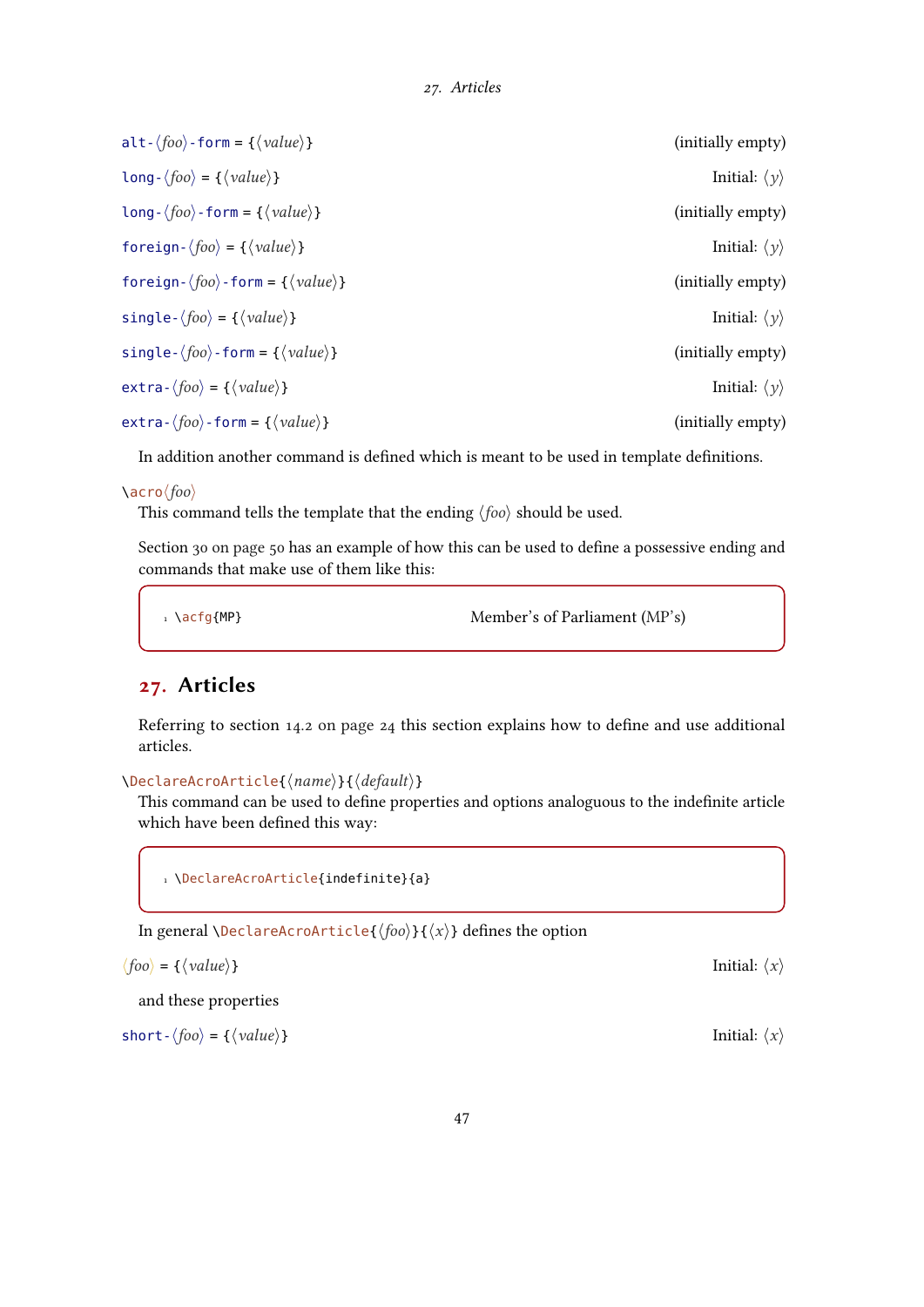<span id="page-47-2"></span>

| alt- $\langle foo \rangle = {\langle value \rangle}$               | Initial: $\langle x \rangle$ |
|--------------------------------------------------------------------|------------------------------|
| $\text{long-}\langle foo \rangle = \{\langle value \rangle\}$      | Initial: $\langle x \rangle$ |
| foreign- $\langle foo \rangle = {\langle} \langle value \rangle$ } | Initial: $\langle x \rangle$ |
| single- $\langle foo \rangle$ = { $\langle value \rangle$ }        | Initial: $\langle x \rangle$ |
| extra- $\langle foo \rangle$ = { $\langle value \rangle$ }         | Initial: $\langle x \rangle$ |

In addition another command is defined which is meant to be used in template definitions.

\acro⟨foo⟩

This command tells the template that the article  $\langle f \circ \phi \rangle$  should be used.

Section [30 on page 50](#page-49-0) has examples of how this can be used to define definite articles and commands that make use of them like this:

```
1 \dacs{hadopi} \par
2 \dacl{hadopi}
```
[l'HADOPI](#page-57-11)

la Haute Autorité pour la diffusion des œuvres et la protection des droits sur l'Internet

\_\_\_\_\_\_\_\_\_\_\_\_\_\_\_\_\_

### <span id="page-47-0"></span>28. Translations

For adding additional keywords, or for adding translations to existing keywords, or for changing existing translations acro uses this command:

\DeclareAcroTranslation{⟨key⟩}{⟨language=translation list⟩}

With this command new translations keywords can be added and translations for existing keywords can be changed.

\AddAcroTranslations{⟨key⟩}{⟨language=translation list⟩}

Basically the same but this time per language rather than per keyword.

As an example this is how acro declares translations for the pages keyword:

```
1 \DeclareAcroTranslation{pages}{
2 Fallback = pp\abbrdot,
\beta English = pp\abbrdot ,
4 French = pp\abbrdot,
5 German = S\abbrdot,
   Portuguese = pp\ab{b}rdot7 }
```
Translations for a language could be added this way<sup>9</sup>:

<span id="page-47-1"></span><sup>9.</sup> acro already has the translations for Italian.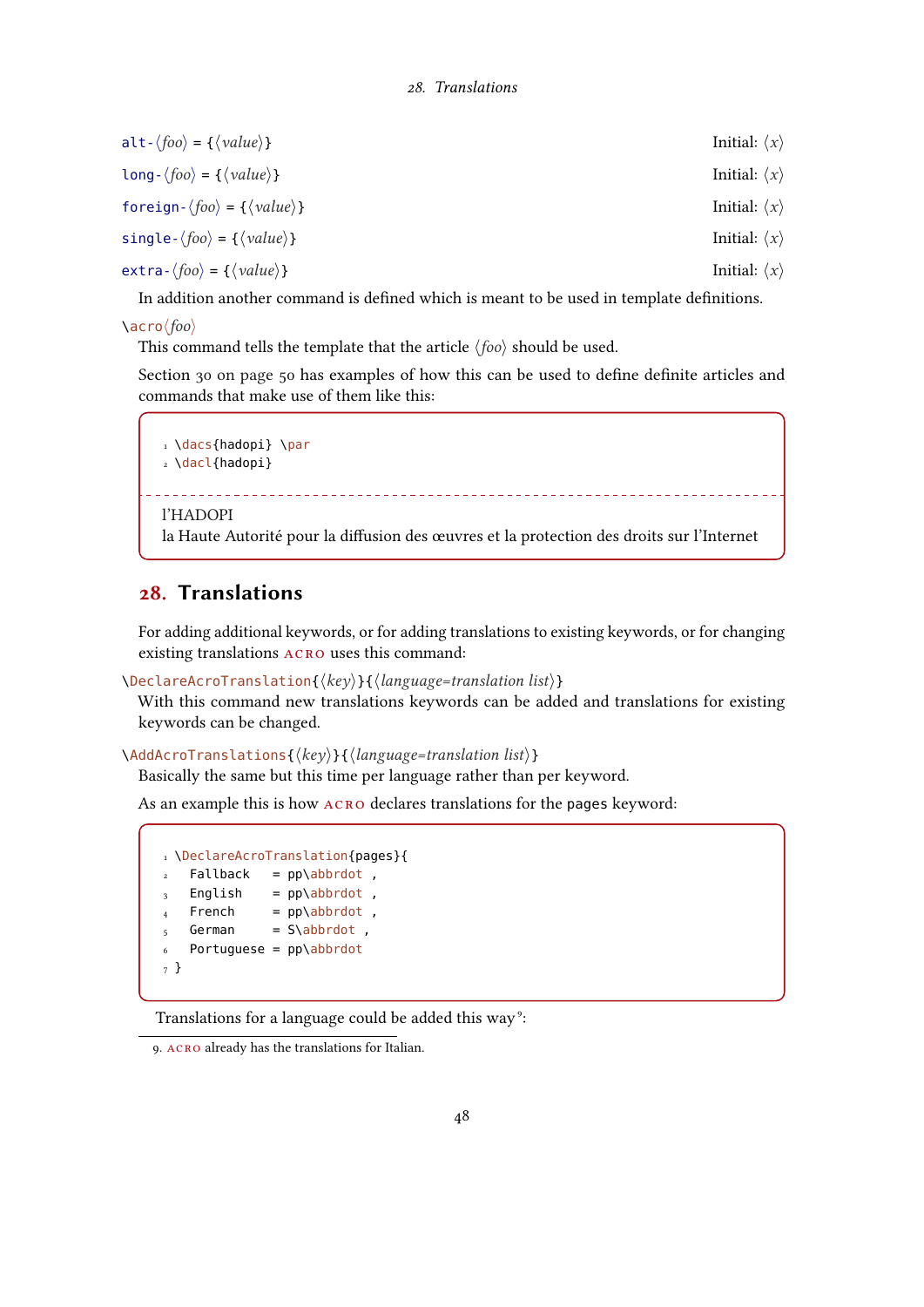```
1 \AddAcroTranslations{Italian}{
2 list-name = Acronimi,
3 page = p\abbrdot
   pages = pp\ab{brdot},
5 sequens = s\abbrdot,
6 sequentes = ss\abbrdot,
7 \quad also = anche,
8 and = e,
9 or = 010 }
```
The existing keywords had been shown in table [1 on page 36.](#page-35-2)

### <span id="page-48-0"></span>29. Properties

As you know from section [6](#page-5-1) acro comes with quite a number of predefined properties which control various aspects of acronyms. However, there are cases when additional properties would be nice to have and to use. It can be done with the following command:

\DeclareAcroProperty\*?!|>{⟨name⟩}

This defines the new property  $\langle name \rangle$ . The command has five optional arguments most of which you probably never need.

The optional star  $*$  ensures that each acronym gets a *unique* value for the property.

The optional question mark ? creates a *boolean* property. That is a property that only can get the values true or false and when it is used without value (not an empty value!) then true is assumed.

The optional exclamation mark ! creates a *mandatory* property. An error is raised if an acronym does not set it.

The optional pipe | creates a *static* property which means its value is written to an auxiliary file and read in again at begin document. Once set the value is the same throughout the document.

since  $v_3$ . The optional greater as symbol > creates a *display* property. This additionally defines the two boolean options  $\langle name \rangle / \text{display}$  and  $list / \langle name \rangle / \text{display}$ , both initially set to true. If these options are set to false the acronym commands or the list act as if the property  $\langle name \rangle$  has not been set. The foreign property is an example.

### \DeclareAcroPropertyAlias\*?!|>{⟨name1⟩}{⟨name2⟩}

This newly declares property  $\langle name_1 \rangle$  and makes it an alias of property  $\langle name_2 \rangle$ . This means that  $\langle name_1 \rangle$  gets the same value that  $\langle name_2 \rangle$  has unless it is set explicitly. Property  $\langle name_2 \rangle$ must exist.

#### \MakeAcroPropertyAlias{⟨name1⟩}{⟨name2⟩}

This makes property  $\langle name_1 \rangle$  and makes it an alias of property  $\langle name_2 \rangle$ . Both properties must exist.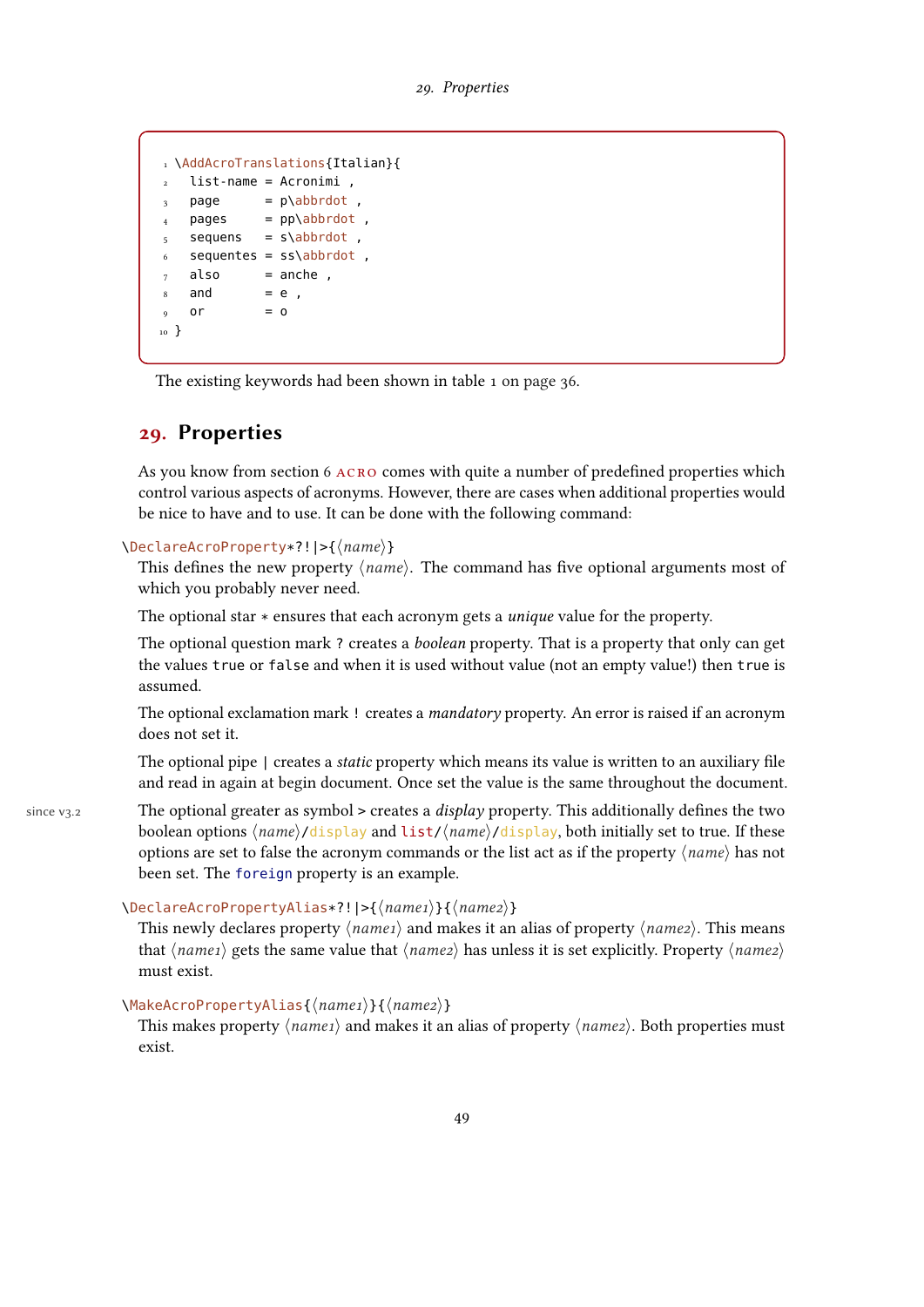<span id="page-49-3"></span>Exmaples for defining and using new properties are shown in section [A,](#page-53-1) for example, examples [8](#page-55-0) or [9.](#page-56-0)

### <span id="page-49-0"></span>30. Own acronym commands

#### <span id="page-49-1"></span>30.1. Background

You can define own acronym commands or redefine the existing ones with commands similar to \NewDocumentCommand from the xparse package [\[L3P\]](#page-58-16).

\NewAcroCommand{⟨command⟩}{⟨arg. spec.⟩}{⟨code⟩}

This creates the new command  $\langle command \rangle$  with the argument specification<sup>10</sup> so $\langle arg, spec \rangle$  and replacement text  $\langle code \rangle$ . There are significant differences to  $\NewDocumentCommand:$  the new command always has two additional arguments: an optional star and an optional argument for options. You can ignore this fact in your definition, though. However, the command must at least have one argument and the first argument must refer to the [ID.](#page-57-4) Everything else is up to you.

The new command has the suiting framework to recognize trailing tokens, count usage, index, and add a citation if necessary.

\RenewAcroCommand{⟨command⟩}{⟨arg. spec.⟩}{⟨code⟩}

Like \NewAcroCommand but redefines an existing command.

#### \UseAcroTemplate[⟨type⟩]{⟨name⟩}[⟨argument number⟩]⟨arguments⟩

The argument  $\langle type \rangle$  defaults to acronym and  $\langle argument \space number \rangle$  defaults to 1. The command must be followed by as many mandatory arguments as you specify with  $\langle argument\ number\rangle$ . All predefined acronym templates use the first argument as [ID](#page-57-4) so they must use one argument.

Let's see an example. This is the definition of  $\setminus$ ac:

```
1 \NewAcroCommand\ac{m}{\UseAcroTemplate{first}{#1}}
```
Equivalent definitions would be:

- 1 \NewAcroCommand\ac{m}{\UseAcroTemplate[acroynm]{first}{#1}}
- 2 \NewAcroCommand\ac{m}{\UseAcroTemplate[acroynm]{first}[1]{#1}}
- 3 \NewAcroCommand\ac{m}{\UseAcroTemplate{first}[1]{#1}}
- 4 \NewAcroCommand\ac{m}{\UseAcroTemplate{first}[2]{#1}{}}

There are a number of switch commands which determine a certain behavior. They tell the following template how to interpret certain conditionals and how to use \acrowrite.

<span id="page-49-2"></span><sup>10.</sup> in the sense of an xparse command.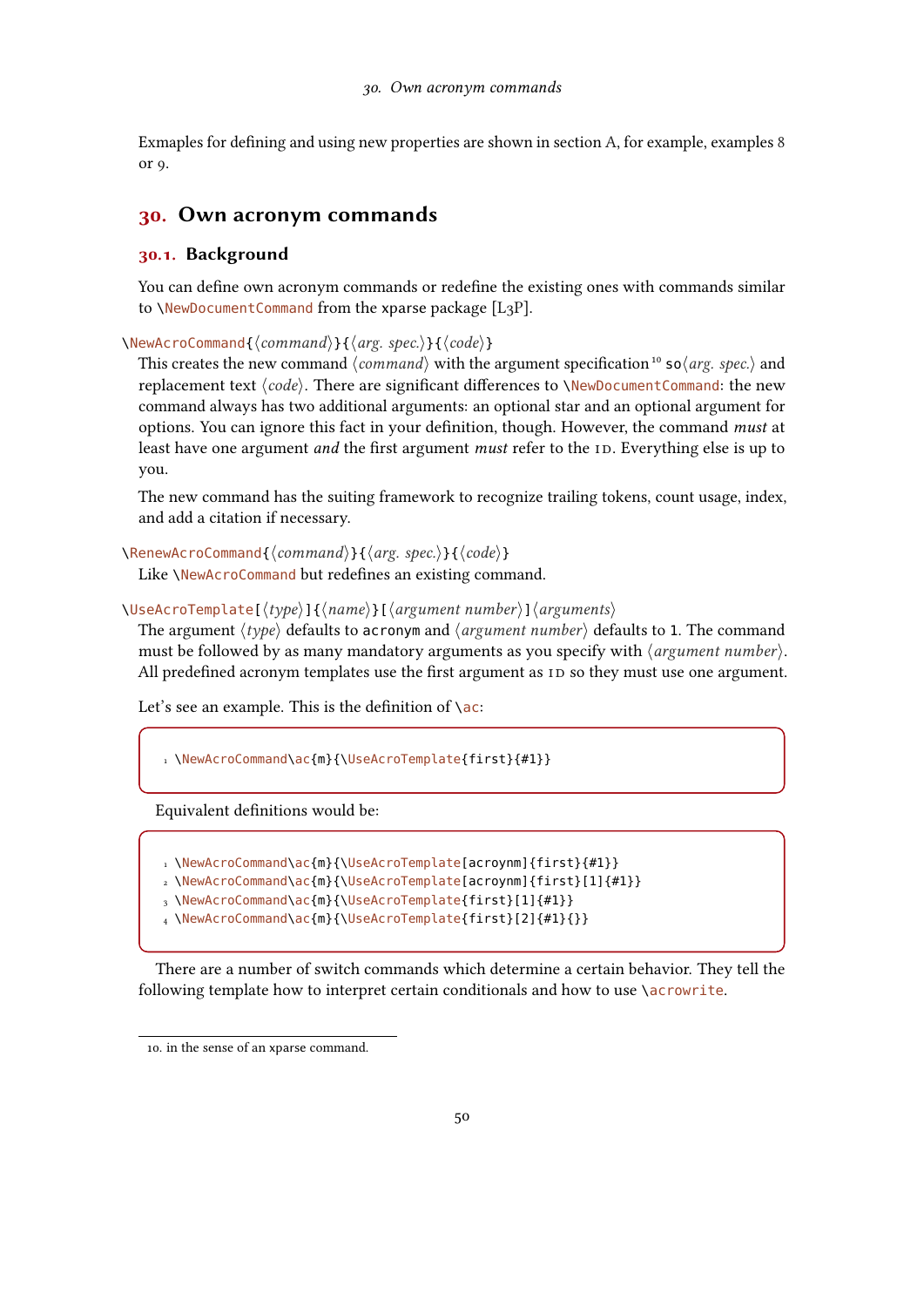#### 30. Own acronym commands

#### <span id="page-50-1"></span>\acrocite

Tells acro to output the citation.

#### \acrodonotuse

Tells ACRO to not count this as usage.

#### \acroplural

Use plural form.

#### \acroindefinite

Use indefinite article

\acroupper

Use uppercase form.

#### \acrofull

Use first or full form.

Here is an example that makes use of them:

```
1 \NewAcroCommand\Iacs{m}{%
2 \acroupper\acroindefinite\UseAcroTemplate{short}{#1}%
3 }
```
#### <span id="page-50-0"></span>30.2. Create commands for possessive endings

Let's say you want to add an ending for the genitive case. First you define the appropriate ending:

```
1 \DeclareAcroEnding{possessive}{'s}{'s}
```
Then you define commands which make use of this ending:

```
1 \NewAcroCommand\acg{m}{\acropossessive\UseAcroTemplate{first}{#1}}
2 \NewAcroCommand\acsg{m}{\acropossessive\UseAcroTemplate{short}{#1}}
3 \NewAcroCommand\aclg{m}{\acropossessive\UseAcroTemplate{long}{#1}}
4 \NewAcroCommand\acfg{m}{%
5 \acrofull
6 \acropossessive
7 \UseAcroTemplate{first}{#1}%
8 }
9 \NewAcroCommand\iacsg{m}{%
10 \acroindefinite
11 \acropossessive
12 \UseAcroTemplate{short}{#1}%
```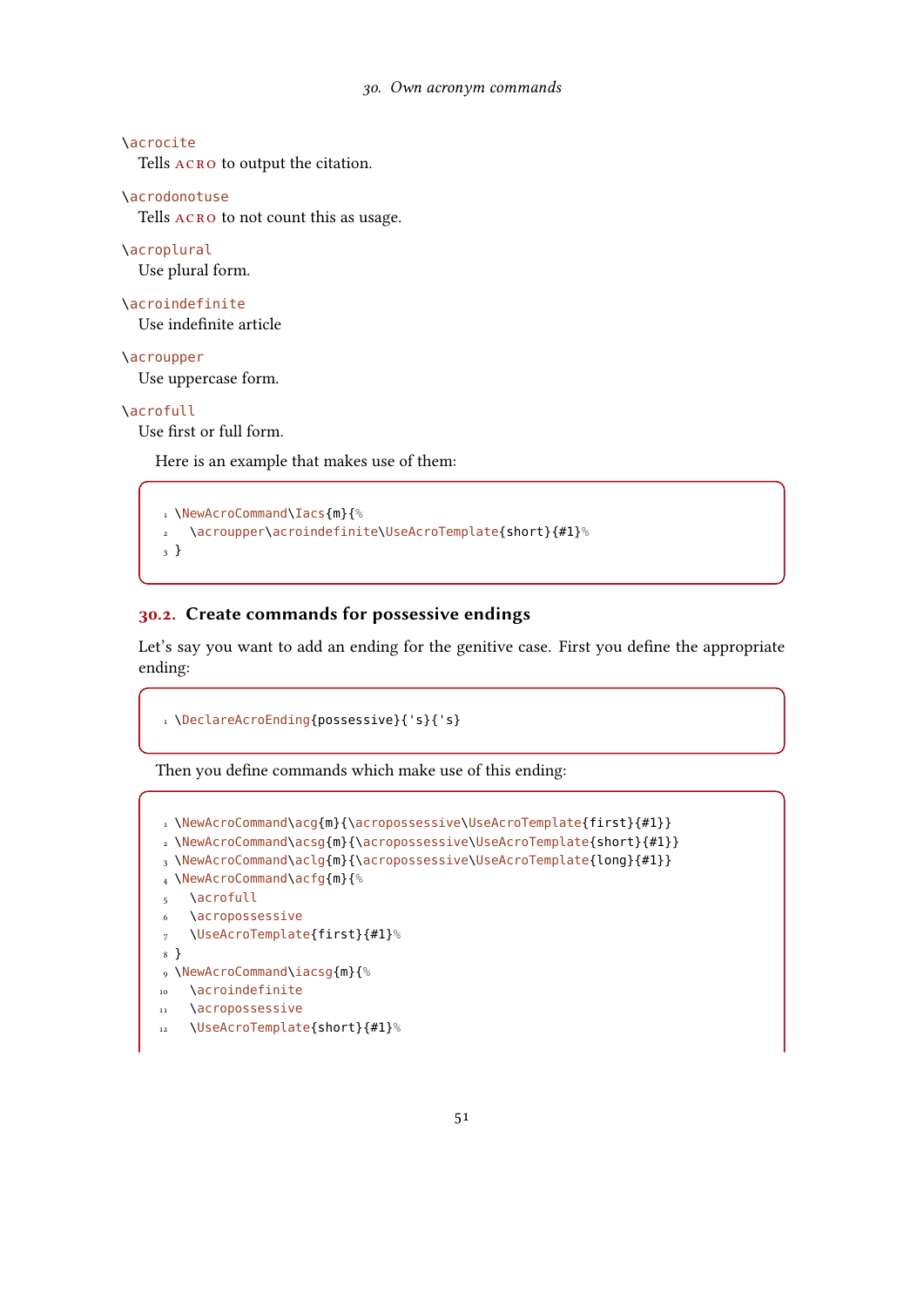```
13 }
```
You maybe also define acronyms with corresponding properties<sup>11</sup>:

1 \DeclareAcronym{MP}{  $2$  short = MP,  $3$  long = Member of Parliament, plural-form = Members of Parliament, 5 long-possessive-form = Member's of Parliament 6 }

Now you can use it like this:

1 This is the \acq{MP} first day at work after \dots

This is the [MP's](#page-57-8) first day at work after ...

### <span id="page-51-0"></span>31. Own acro style files

When you want to use your definitions regarding ACRO repeatedly then it makes sense to put them in a file which you put somewhere in your local L<sup>AT</sup>EX tree. There are three options:

- 1. Put them in a simple . tex file in  $\infty$  input it.
- 2. Put in in a .sty file and include it with \usepackage after ACRO.
- 3. Create a style file following this pattern decribed below.

acro.style. $\langle name \rangle$ .code.tex

This file should start with

1 \AcroStyle{name}

and input the file with  $\a$ csetup using the option

```
load-style = {\langle name \rangle}
```
This is more or less the same as if you'd use the package variant but naturally ensures that you load it after  $ACRO$  and in the future might provide other bells and whistles, too.

The command

<span id="page-51-1"></span><sup>11.</sup> Bear with me if this is incorrect: English is not my native language.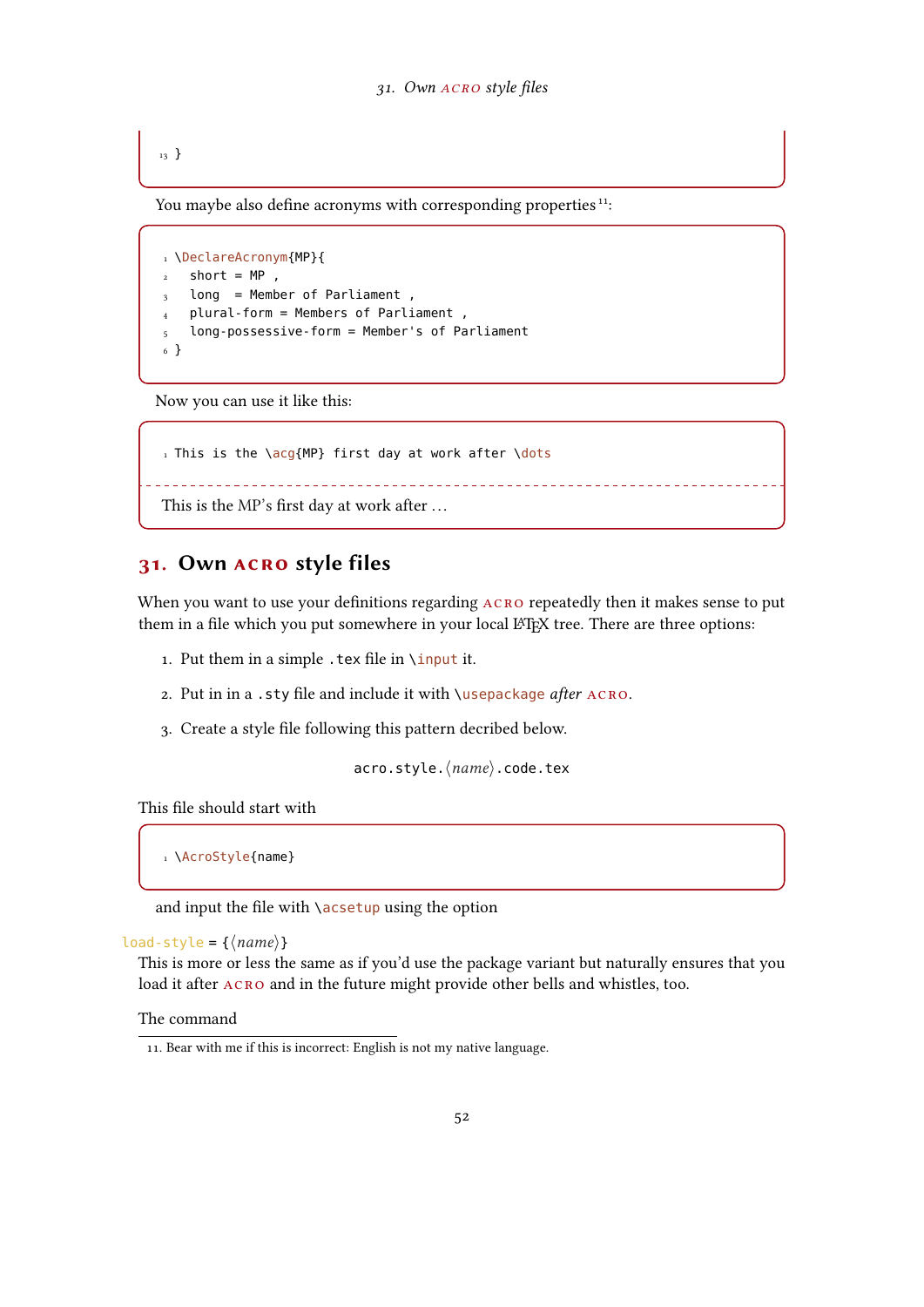### 31. Own ACRO style files

### <span id="page-52-0"></span>\AcroStyle\*{⟨style⟩}[⟨details⟩]

has an optional star which switches to expl3 syntax. It also has an optional argument  $\langle details \rangle$ with the same purpose and usage as the one from \ProvidesPackage. A typical usage would look like

```
1 \AcroStyle{abbrev}[2020/04/21 abbreviations with acro (CN)]
2 \NewDocumentCommand\newabbreviation{mmm}{%
3 \DeclareAcronym{#1}{ short = #2, #3, class = abbrev, no-index }%
4 }
5 \NewDocumentCommand\printabbreviations{O{}}{%
6 \printacronyms[#1,include=abbrev]%
7 }
```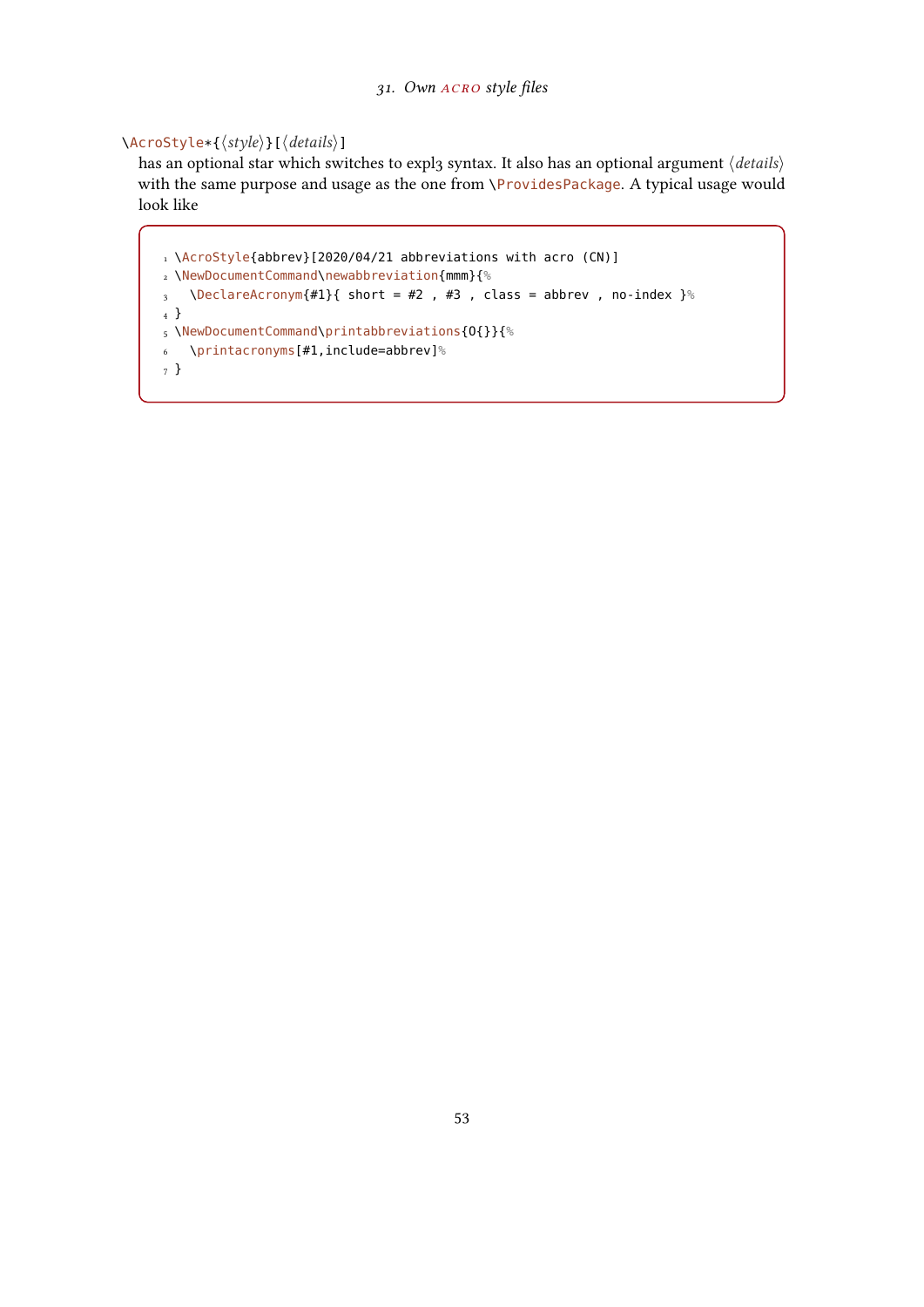# <span id="page-53-2"></span><span id="page-53-0"></span>Part IV. Appendix

## <span id="page-53-1"></span>A. Examples

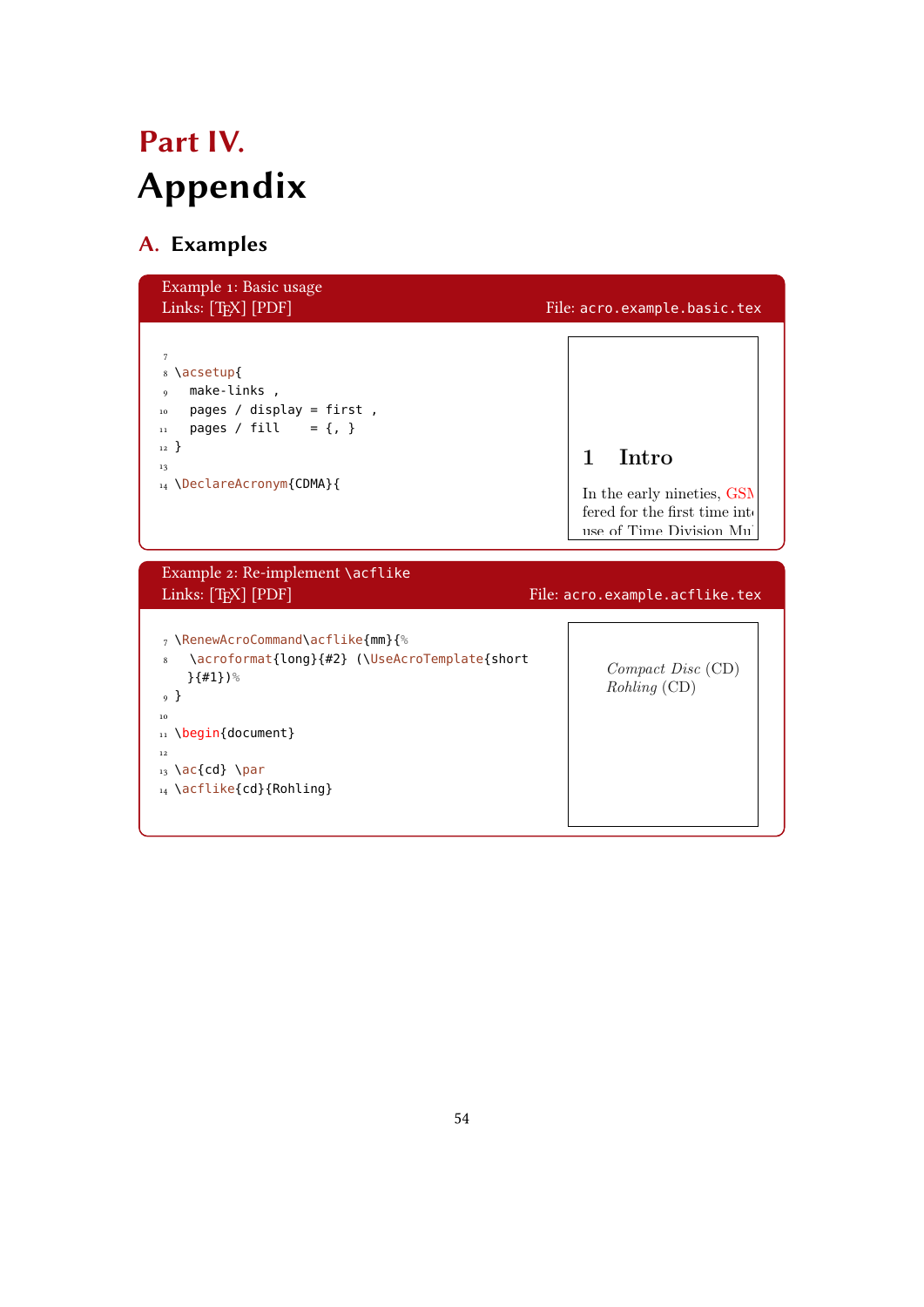<span id="page-54-0"></span>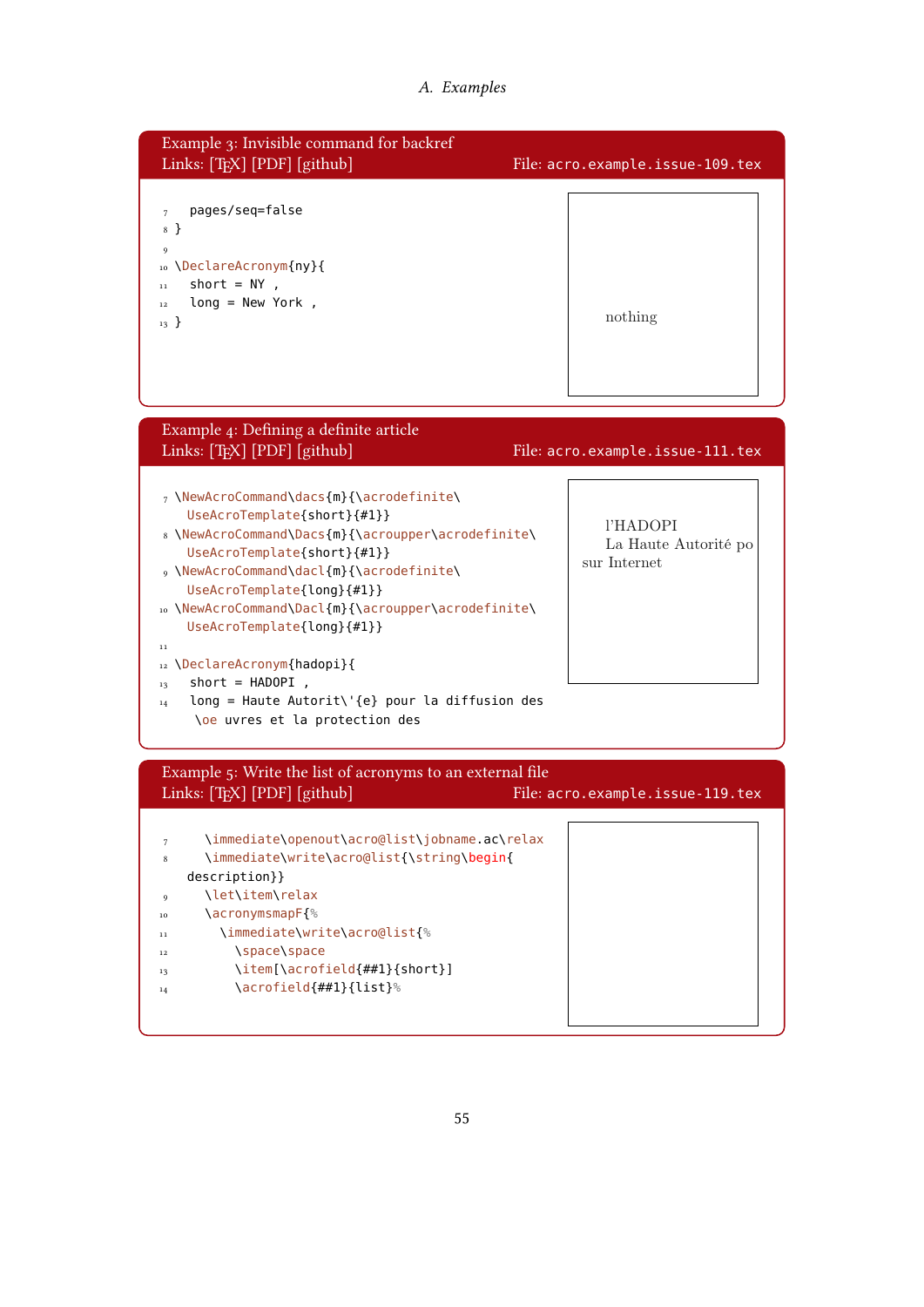#### A. Examples

<span id="page-55-1"></span><span id="page-55-0"></span>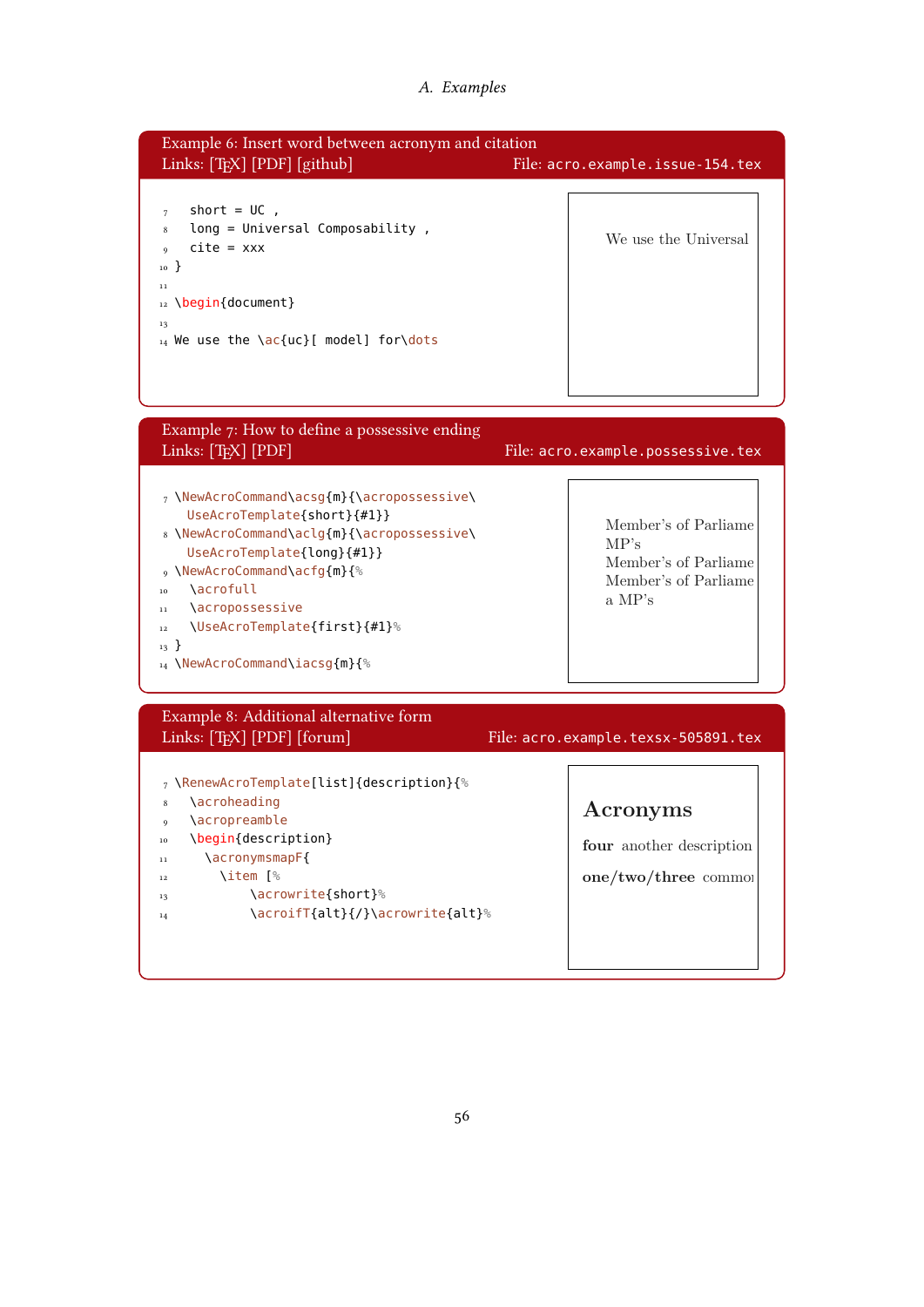## A. Examples

<span id="page-56-1"></span><span id="page-56-0"></span>

| Example 9: Foreign short form<br>Links: [TEX] [PDF] [forum]                                                                                                                                                                                                                       | File: acro.example.texsx-507726.tex                                                                |
|-----------------------------------------------------------------------------------------------------------------------------------------------------------------------------------------------------------------------------------------------------------------------------------|----------------------------------------------------------------------------------------------------|
| $\boldsymbol{7}$<br>& \RenewAcroTemplate{long-short}{%<br>\acroiffirstTF{%<br>9<br>\acrowrite{long}\acspace<br>10<br>(%<br>11<br>\acrowrite{short}%<br>12<br>\acroifT{foreign}{, }%<br>13<br>\acrowrite{foreign}%<br>14                                                           | Datenschutz-Grundve<br>lation", GDPR)<br>Abkürzungen<br><b>DSGVO</b> Datenschutz-G<br>tion", GDPR) |
| Example 10: Species<br>Links: [TFX] [PDF] [forum]                                                                                                                                                                                                                                 | File: acro.example.texsx-513623.tex                                                                |
| $#1$ ,<br>$\overline{7}$<br>$tag = species$ ,<br>8<br>first-style= long,<br>9<br>format = $\iota$ itshape<br>10<br>$\}$ %<br>$1\,1$<br>$_{12}$ }<br>13 \newspecies{ecoli}{E.~coli}{Escherichia coli}                                                                              | First use: <i>Escherichia</i><br>Second use: E. coli                                               |
| Example 11: Capitalization<br>Links: [TEX] [PDF] [forum]                                                                                                                                                                                                                          | File: acro.example.texsx-515295.tex                                                                |
| short = $3-APA$ ,<br>$\overline{7}$<br>$long = \iota\{3 - azido - 1 - propyl   amine\}$<br>8<br><sup>9</sup> }<br>10 \DeclareAcronym{CuAAC}{<br>short = $\end{right}$ chemistry,<br>$1\,1$<br>$long = copper(I) - cataloged aside-alkyne$<br>$1\,2$<br>cycloaddition<br>$_{13}$ } | 1: 3-Azido-1-propylan<br>2: "Click" chemistry<br>3: $Copper(I)-catalog$                            |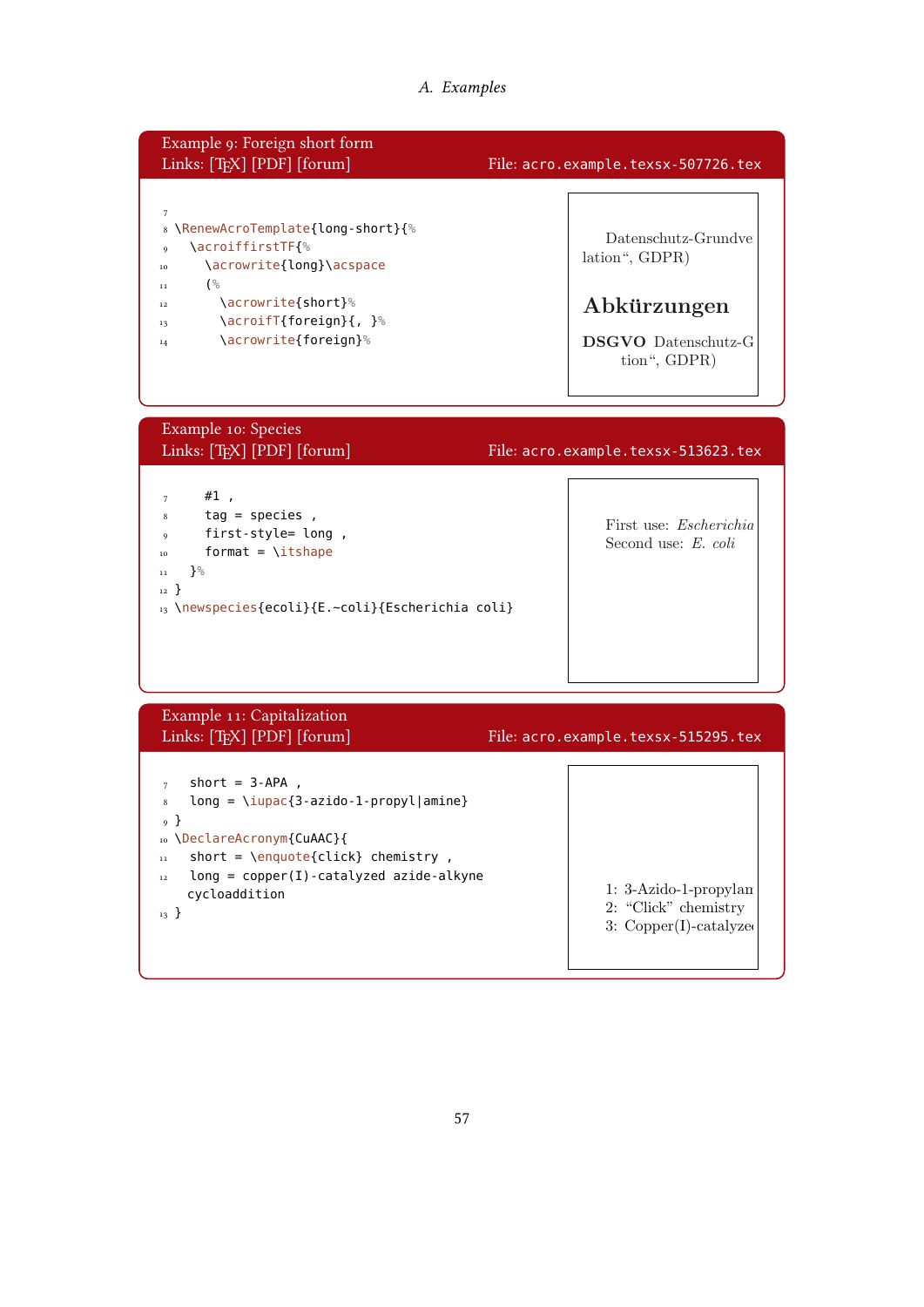<span id="page-57-12"></span>

| Example 12: Articles and possessive forms<br>Links: [TFX] [PDF] [forum]                                                                                                                                                                                                        | File: acro.example.texsx-542461.tex                                                                                                                |
|--------------------------------------------------------------------------------------------------------------------------------------------------------------------------------------------------------------------------------------------------------------------------------|----------------------------------------------------------------------------------------------------------------------------------------------------|
| 7 \NewAcroCommand\Dac{m}{\acroupper\acrodefinite\<br>UseAcroTemplate{first}{#1}}<br>8<br>∘ \NewAcroCommand\Dacq{m}{ <sup>%</sup><br>\acroupper<br>10<br><b><i><u>Nacrodefinite</u></i></b><br>11<br>\acropossessive<br>$12\,$<br>\UseAcroTemplate{first}{#1}%<br>13<br>$_{14}$ | Bob hails from the $C_f$<br>Bob hails from CSS.<br>The Centre for Spagh<br>CSS's mandate is broa<br>The Centre for Spagh<br>CSS scientists eat wel |

## <span id="page-57-1"></span>B. Acronyms

Below all abbreviations are listed which have been defined for the manual. The ones without page numbers have been defined but haven't been used.

<span id="page-57-11"></span><span id="page-57-10"></span><span id="page-57-9"></span><span id="page-57-8"></span><span id="page-57-7"></span><span id="page-57-6"></span><span id="page-57-5"></span><span id="page-57-4"></span><span id="page-57-3"></span><span id="page-57-2"></span><span id="page-57-0"></span>

| <b>CTAN</b> Comprehensive TEX Archive Network                                                              |
|------------------------------------------------------------------------------------------------------------|
|                                                                                                            |
|                                                                                                            |
|                                                                                                            |
| <b>HADOPI</b> Haute Autorité pour la diffusion des œuvres et la protection des droits sur l'Internet<br>48 |
|                                                                                                            |
|                                                                                                            |
| LA Los Angeles                                                                                             |
|                                                                                                            |
|                                                                                                            |
| NATO Organisation des Nordatlantikvertrags (Englisch: North Atlantic Treaty Organization)                  |
|                                                                                                            |
|                                                                                                            |
|                                                                                                            |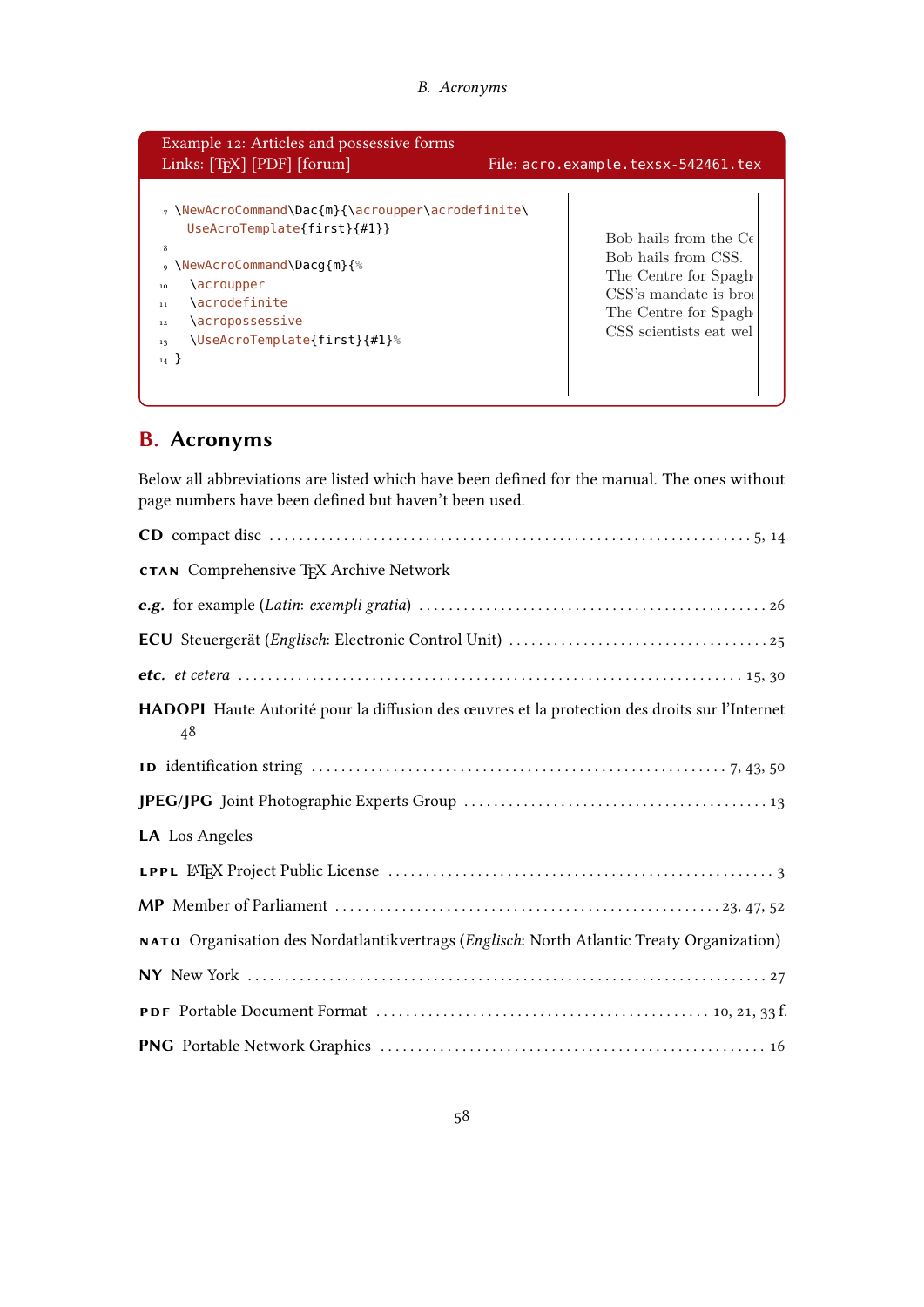<span id="page-58-9"></span><span id="page-58-6"></span>

| <b>T<sub>F</sub>X.sx T</b> <sub>F</sub> X StackExchange |
|---------------------------------------------------------|

<span id="page-58-5"></span>UFO unidentified flying object (German: unbekanntes Flugobjekt) . . . . . . . . . . . . . . [12](#page-11-0) f., [23,](#page-22-4) [26](#page-25-1)

## <span id="page-58-0"></span>C. References

<span id="page-58-16"></span><span id="page-58-14"></span><span id="page-58-13"></span><span id="page-58-10"></span><span id="page-58-4"></span><span id="page-58-3"></span>

| [B] 20]                                           | Johannes BRAAMS and Theo JURRIENS.<br>supertabular. version 4.1g, Feb. 2, 2020 (or newer).<br>URL: https://www.ctan.org/pkg/supertabular/.                                   |
|---------------------------------------------------|------------------------------------------------------------------------------------------------------------------------------------------------------------------------------|
| $[\text{Bra22}]$                                  | Johannes BRAAMS, current maintainer: Javier BEZOS.<br>babel. version 3.70, Jan. 26, 2022 (or newer).<br>URL: https://www.ctan.org/pkg/babel/.                                |
| [Car21]                                           | David CARLISLE. longtable. version 4.17, Sept. 1, 2021 (or newer).<br>URL: https://www.ctan.org/pkg/longtable/.                                                              |
| [Chaz1]                                           | François CHARETTE, current maintainer: Arthur REUTENAUER.<br>polyglossia. version 1.53, Apr. 12, 2021 (or newer).<br>URL: https://www.ctan.org/pkg/polyglossia/.             |
| [Kle18]                                           | Josef KLEBER. pdfcomment. version 2.4a, Nov. 1, 2018 (or newer).<br>URL: https://www.ctan.org/pkg/pdfcomment/.                                                               |
| $[L_3P]$                                          | THE IATEX3 PROJECT TEAM. xparse. Jan. 12, 2022 (or newer).<br>URL: https://www.ctan.org/pkg/xparse/.                                                                         |
| $[Leh+22]$                                        | Philipp LEHMAN et al., current maintainers: Philip KIME and Moritz WEMHEUER.<br>biblatex. version 3.17, Feb. 2, 2022 (or newer).<br>URL: https://www.ctan.org/pkg/biblatex/. |
| $[Lyuz_1]$                                        | Jianrui Lyu. tabularray. version 2021Q, Dec. 1, 2021 (or newer).<br>URL: https://www.ctan.org/pkg/tabularray/.                                                               |
| [ $Nie22$ ]                                       | Clemens NIEDERBERGER. translations. version 1.12, Feb. 5, 2022 (or newer).<br>URL: https://www.ctan.org/pkg/translations/.                                                   |
| [Obe19]                                           | Heiko OBERDIEK. accsupp. version 0.6, Dec. 5, 2019 (or newer).<br>URL: https://www.ctan.org/pkg/oberdiek/.                                                                   |
| [Obe20]                                           | Heiko OBERDIEK. bookmark. version 1.29, Nov. 6, 2020 (or newer).<br>URL: https://www.ctan.org/pkg/bookmark/.                                                                 |
| [ORT21]                                           | Heiko OBERDIEK, Sebastian RAHTZ, and THE IATEX3 PROJECT TEAM.<br>hyperref. version 7.00m, June 7, 2021 (or newer).<br>URL: https://www.ctan.org/pkg/hyperref/.               |
| $\Gamma$ $\Gamma$ $\sim$ $\Gamma$ $\sim$ $\Gamma$ | Missle L.C. Turnor usefuctuo regulare e que Oet expected (or neuron)                                                                                                         |

<span id="page-58-15"></span><span id="page-58-12"></span><span id="page-58-11"></span><span id="page-58-8"></span><span id="page-58-7"></span><span id="page-58-2"></span><span id="page-58-1"></span>[Tal21] Nicola L.C. TALBOT. mfirstuc. version 2.07, Oct. 15, 2021 (or newer). url: <https://www.ctan.org/pkg/glossaries/>.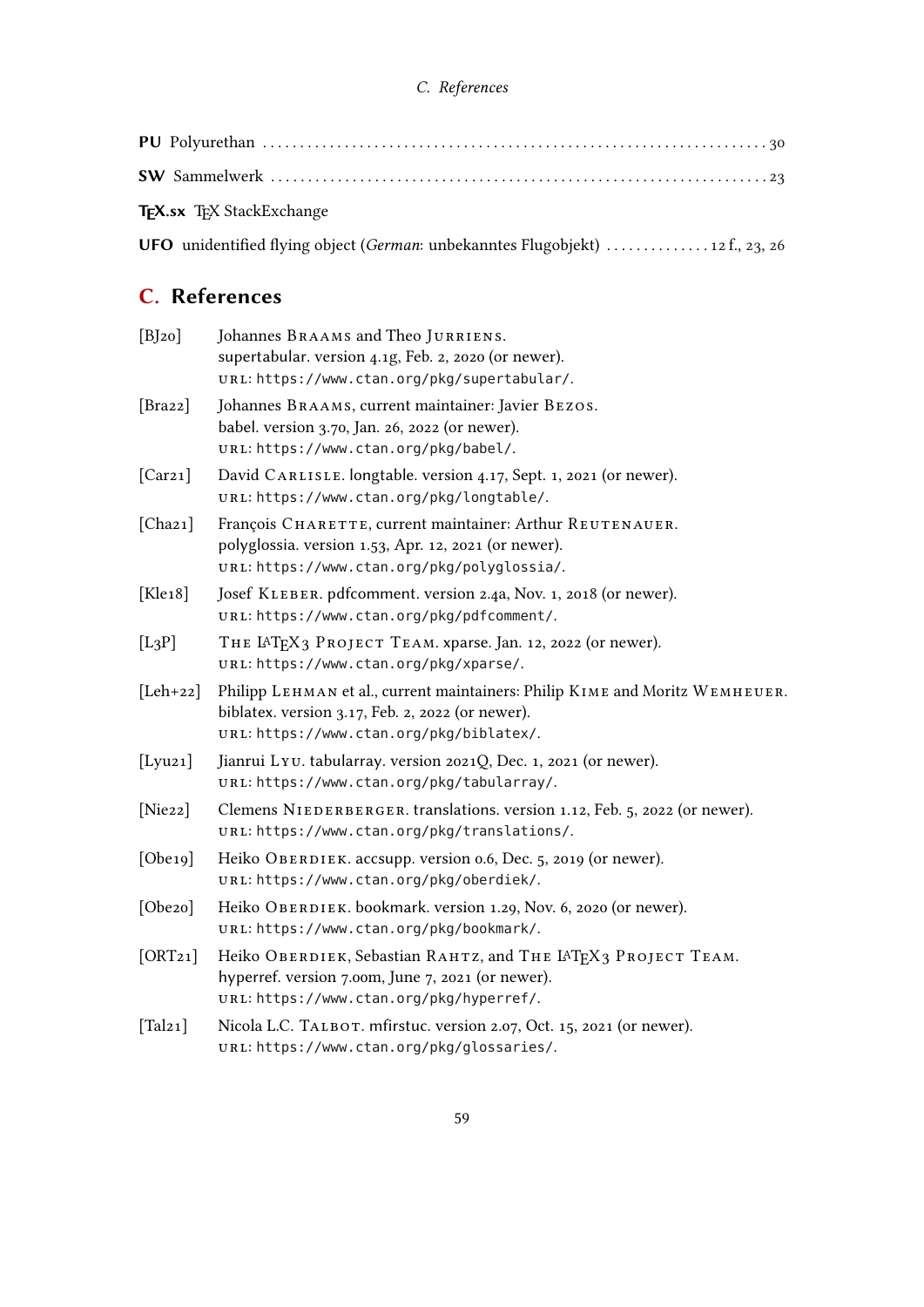### <span id="page-59-1"></span>[Wik20] WIKIPEDIA. New York City. 2020. url: [http://en.wikipedia.org/wiki/New\\_York\\_City](http://en.wikipedia.org/wiki/New_York_City) (visited on 04/11/2020).

## <span id="page-59-0"></span>D. Index

| Symbols                                              | ∖                        |
|------------------------------------------------------|--------------------------|
|                                                      | $\overline{\phantom{0}}$ |
| $-$ (symbol)<br>30                                   | $\overline{\phantom{0}}$ |
| . (symbol) $\dots\dots\dots\dots\dots\dots$ 30 f.    | $\overline{\phantom{0}}$ |
| 49                                                   | $\overline{\phantom{0}}$ |
| ? (symbol)<br>49                                     | $\overline{\phantom{0}}$ |
|                                                      | $\overline{\phantom{0}}$ |
| A                                                    | $\overline{\phantom{0}}$ |
| \abbrdot  31 f., 48 f.                               | $\overline{\phantom{0}}$ |
|                                                      | $\overline{\phantom{0}}$ |
| $4f, 11-16, 23, 25, 27-30, 36f,$<br>\ac              | $\overline{\phantom{0}}$ |
| 50, 54 ff.                                           | $\overline{\phantom{0}}$ |
| \Aca<br>12                                           | $\overline{\phantom{0}}$ |
| \aca  12 f.                                          | $\overline{\phantom{0}}$ |
| $\text{Acap}$<br>12                                  | $\backslash$             |
| $\acap$<br>12                                        | $\overline{\phantom{0}}$ |
|                                                      | $\overline{\phantom{0}}$ |
| $accsupp$ (package) $\ldots$ 10, 34 f.               | $\overline{\phantom{0}}$ |
|                                                      | N                        |
|                                                      | $\overline{\phantom{0}}$ |
|                                                      | $\overline{\phantom{0}}$ |
| $\arctan 5$ , 12, 14, 16, 21, 25, 28 ff.             |                          |
| $\arctan 47, 51, 56$                                 | $\backslash$             |
| \acflike<br>54                                       | $\overline{\phantom{0}}$ |
| $\Lambda$ cfp<br>12                                  | $\overline{\phantom{0}}$ |
| \acfp  12, 23                                        | $\overline{\phantom{0}}$ |
|                                                      | $\overline{\phantom{0}}$ |
| \aciftrailing  31f.                                  | $\lambda$                |
|                                                      | $\overline{\phantom{0}}$ |
| $\cat \ldots \ldots \ldots \ldots \ldots 4f., 12$    | $\overline{\phantom{0}}$ |
| \aclg  51,56                                         | $\overline{\phantom{0}}$ |
|                                                      | $\overline{\phantom{0}}$ |
| $\aclp$<br>12                                        | $\overline{\phantom{0}}$ |
|                                                      | $\overline{\phantom{0}}$ |
|                                                      | $\overline{\phantom{0}}$ |
| $\arccos\! \ldots \ldots \ldots \ldots \quad 23, 32$ | $\overline{\phantom{0}}$ |
| \acresetall<br>32                                    | $\overline{\phantom{0}}$ |
| \AcroAcronymsMap<br>42                               | $\backslash$             |
| \AcroAddRow  43,45                                   | N                        |
| \acrocite<br>51                                      | $\overline{\phantom{0}}$ |
| $\arctan 55, 58$                                     | $\overline{\phantom{0}}$ |
| \acrodonotuse<br>51                                  | ∖                        |
| \acrodotfill<br>18                                   | $\overline{\phantom{0}}$ |
| \acroendfootnote<br>38                               | ∖                        |
| \acrofield  55                                       | ∖                        |
| \acroformat  41,54                                   | $\overline{\phantom{0}}$ |
| \acrofull<br>56<br>.<br>51,                          | $\lambda$                |
|                                                      |                          |

| $\chi$ dcrogroupcite  42, 44            |  |
|-----------------------------------------|--|
| $\arctan 37, 44$ f., 56                 |  |
| \acroif <u>TF</u> 41                    |  |
| \acroifall <u>TF</u> 41                 |  |
|                                         |  |
| $\sqrt{a}$ croifany $T$ 44 ff.          |  |
| \acroifbooleanTF  41                    |  |
| \acroifchapter <mark>TF</mark> 42       |  |
| \acroifchapterF  45                     |  |
| \acroifchapterTF  45                    |  |
| \acroiffirst <u>TF</u> 42               |  |
| $\arcsin f$ irstTF  44,57               |  |
| \acroifpages $\overline{IF}$ 42 f.      |  |
| \acroifsingle <u>TF</u> 42              |  |
| \acroifstarred <u>TF</u> 42             |  |
|                                         |  |
| \acroiftag <u>TF</u> 42                 |  |
| \acroifTF  44                           |  |
| \acroifused $\overline{IF}$ 42          |  |
| \acroindefinite  51                     |  |
| \acrolistname  41                       |  |
| \AcroMapBreak  42                       |  |
| \AcroNeedPackage  43, 45                |  |
| \acroneedpages  43                      |  |
| \acronopagerange  43, 45                |  |
| $\text{AcronymID}$ 42 f.                |  |
| $\text{Circum}$ smap  43                |  |
| \acronymsmapTF  43                      |  |
| $\text{Cov}$ acronymsmapF  44 f., 55 f. |  |
| \AcronymTable  43,45                    |  |
| \acropagefill  43 ff.                   |  |
| $\arccos 43-46$                         |  |
| \acroplural  51                         |  |
| $\arccos$ s and $\arccos$ 51, 56, 58    |  |
| $\arctan b = \ldots + 44f, 56$          |  |
| \AcroPropertiesMap  42                  |  |
| \AcroPropertiesSet  42                  |  |
| $\text{AcroRerun}$ 43-46                |  |
| \acroshow  41                           |  |
| \AcroStyle  52f.                        |  |
| \AcroTemplateName  40                   |  |
| \AcroTemplateType  40                   |  |
| \acrotranslate  17, 36, 44 f.           |  |
| $\arctan 51, 55, 58$                    |  |
| $\arctan 41, 43-46, 50, 56f.$           |  |
|                                         |  |

| $\arctan\frac{1}{2}$                   |                                                          |
|----------------------------------------|----------------------------------------------------------|
| $\arctan$ - acroheading  37, 44 f., 56 | \acsetup . 5 f., 17 ff., 21, 25, 28, 31,                 |
| \acroif <u>TF</u> 41                   | 52, 54                                                   |
| \acroifallTF  41                       |                                                          |
| \acroifanyTF  41                       | \Acsp  12                                                |
|                                        |                                                          |
| \acroifbooleanTF  41                   | \acspace  30 ff., 44, 57                                 |
| \acroifchapterTF  42                   | \acswitchoff  36                                         |
| \acroifchapterF  45                    | \acswitchon  36                                          |
| \acroifchapterTF  45                   | activate  31                                             |
| \acroiffirstTF  42                     | \acuse  32                                               |
| $\arcsin f firstTF$ 44, 57             | $\{\text{accused1} \dots \dots \dots \dots \dots \ 32\}$ |
| \acroifpagesTF  42 f.                  | add  16                                                  |
| \acroifsingleTF  42                    | \AddAcroTranslations  48 f.                              |
| \acroifstarredTF  42                   | $addchap$ (template) $\ldots \ldots \ldots$ 39           |
| $\arcsin T$ 44 ff., 56 f.              | addchap* (template)  39                                  |
| \acroiftagTF  42                       | addsec (template)  40                                    |
|                                        | $addsec*(template) \ldots \ldots \ldots 40$              |
| \acroifusedTF  42                      | all  26                                                  |
| \acroindefinite  51                    | alt  20                                                  |
| \acrolistname  41                      | alt (property)  7, 10, 13, 27, 34                        |
| \AcroMapBreak  42                      | $alt$ (template)  38                                     |
| \AcroNeedPackage  43, 45               | alt-acc (property)  10, 34                               |
| \acroneedpages  43                     | $alt$ -format (property)  9, 20                          |
| \acronopagerange  43, 45               | alt-indefinite (property)  9                             |
| $\Lambda$ cronymID  42 f.              | alt-plural (property)  8, 22                             |
| \acronymsmap  43                       | alt-plural-form (property) . 8, 22                       |
|                                        |                                                          |

#### B

| babel (package) $\ldots \ldots \ldots$ 11, 24 f., 35 |
|------------------------------------------------------|
| barriers  29                                         |
| before-citation (property) $\ldots$ 8                |
| \BeginAccSupp  34                                    |
| BEZOS, Javier  11                                    |
|                                                      |
| bookmark (package) $\ldots$ 10, 33                   |
| BRAAMS, Johannes  11, 39                             |

### C

| caption  37            |
|------------------------|
|                        |
| CARLISLE, David  39    |
|                        |
| case-sensitive  7      |
|                        |
| chapter (template)  40 |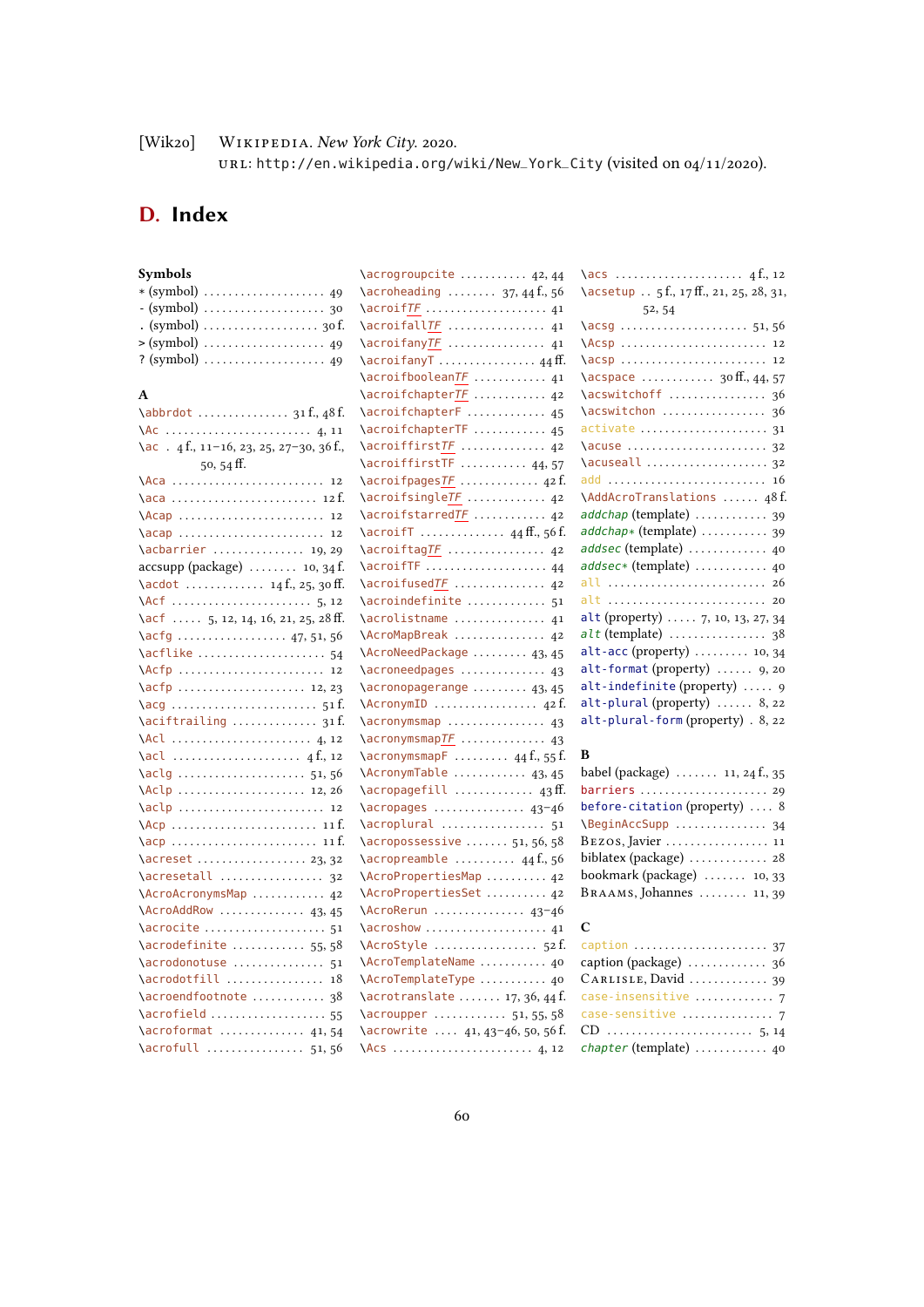### Index

| $chapters * (template) \ldots \ldots \ldots 40$     |
|-----------------------------------------------------|
| CHARETTE, François  11                              |
| cite (property) $\ldots \ldots \ldots \ldots 8, 27$ |
| clear  28                                           |
|                                                     |
| colspec  39                                         |
|                                                     |

### D

| \Dacl  55                                  |  |
|--------------------------------------------|--|
| $\frac{1}{48, 55}$                         |  |
| $\Delta$                                   |  |
| $\frac{48,55}{1000}$                       |  |
|                                            |  |
| \DeclareAcroArticle  47                    |  |
| \DeclareAcroEnding  46, 51                 |  |
| $\Delta$ PeclareAcronym  4 ff., 12-15, 18, |  |
| 21 f., 25 ff., 30, 33 ff.,                 |  |
| $52 - 55, 57$                              |  |
| \declareAcronym  42                        |  |
| \DeclareAcroPreset  11                     |  |
|                                            |  |
| \DeclareAcroProperty  49                   |  |
| \DeclareAcroPropertyAlias  49              |  |
| \DeclareAcroTranslation  48                |  |
|                                            |  |

description (template) .... [39,](#page-38-2) [44](#page-43-1) disable ...................... [28](#page-27-1) display ... [11,](#page-10-2) [16](#page-15-3) f., [24,](#page-23-2) [27,](#page-26-2) [42](#page-41-2) f., [49](#page-48-1)

#### $\mathbf E$

| e.g. $\ldots \ldots \ldots \ldots \ldots \ldots \ldots \ldots \ldots 26$ | V. |
|--------------------------------------------------------------------------|----|
|                                                                          | Ħ  |
|                                                                          | iı |
| exclude  16, 18 f.                                                       | i. |
| extra  20                                                                | i. |
| extra (property) $\ldots$ 7, 10, 35                                      | i. |
| extra-acc (property) $\ldots$ 10, 35                                     | i. |
| extra-format (property)  9, 20                                           |    |
|                                                                          | L  |

#### F

| $fill \ldots \ldots \ldots \ldots \ldots \ldots \ldots \ldots \ldots$ |
|-----------------------------------------------------------------------|
|                                                                       |
|                                                                       |
| $first$ -long  20                                                     |
| first-long-format (property)  9,                                      |
| 20                                                                    |
| first-style $14,38$                                                   |
| first-style (property) 9, 14, 21, 38                                  |
| floats  36                                                            |
| footnote (template) $\ldots \ldots \ldots$ 38                         |
| foreign  20                                                           |
| foreign (property) 7, 10, 24, 35, 49                                  |
| foreign-acc (property) $\ldots$ 10, 35                                |
| foreign-babel (property) . 11, 24 f.                                  |
|                                                                       |

| foreign-format (property) $\ldots$ 9, 21,        |
|--------------------------------------------------|
| 24                                               |
| foreign-locale (property) . 11, 24               |
| foreign-plural (property)  9, 22,                |
| 24                                               |
| foreign-plural-form (property) 9,                |
| 22.24                                            |
|                                                  |
| format  20, 25                                   |
| format (property) $\ldots \ldots \ldots$ , 9, 20 |
|                                                  |

| G |           |  |
|---|-----------|--|
|   | qroup  27 |  |

# H

| heading $16$                       |  |
|------------------------------------|--|
| hyperref (package)  10, 17, 32 ff. |  |

### I

| \iac  11 f., 23                                         |
|---------------------------------------------------------|
| $\{Iaca \ldots \ldots \ldots \ldots \ldots 12, 23\}$    |
|                                                         |
| \Iacf  12, 23                                           |
| \iacf  12, 23                                           |
| \Iacl  12, 23                                           |
|                                                         |
|                                                         |
|                                                         |
|                                                         |
|                                                         |
| include  16, 18f.                                       |
| $index \ldots \ldots \ldots \ldots \ldots \ldots 8, 29$ |
| index (property) $\ldots \ldots \ldots 8$ , 28 f.       |
| $index$ -cmd (property)  8                              |
| $index$ -sort (property)  8, 29                         |
|                                                         |

| JURRIENS, Theo $\ldots \ldots \ldots \ldots$ 39 |  |
|-------------------------------------------------|--|
| К                                               |  |

### L

| language  35                                        |  |
|-----------------------------------------------------|--|
| LEHMAN, Philipp  28                                 |  |
| $link-only-first$ 32                                |  |
| list  3, 17, 41, 49                                 |  |
| list  20                                            |  |
| list (property) $\ldots$ 10, 35                     |  |
| $list - acc (property) \ldots \ldots \ldots 10, 35$ |  |
| list-format (property)  9, 21                       |  |
|                                                     |  |

#### M

| make-links $\ldots \ldots \ldots \ldots$ 19, 32 |  |
|-------------------------------------------------|--|
| \MakeAcroPropertyAlias  49                      |  |
| maketitle  37                                   |  |
| method  34                                      |  |
|                                                 |  |
|                                                 |  |

### N

| name  17f., 41, 43                |
|-----------------------------------|
| New York City  27                 |
| \NewAcroCommand  50 f., 55 f., 58 |
| \NewAcroPreset  11                |
| \NewAcroTemplate  40, 43-46       |
| NIEDERBERGER, Clemens  35         |
| $no$ -index (property)  29        |
| none                              |
| none (template)  40               |
|                                   |

#### O

OBERDIEK, Heiko ....... [10,](#page-9-2) [32](#page-31-3) ff. options . . . . . . . . . . . . . . . . . . . . . . [34](#page-33-1)

### P

| $pdfcomment$ (property)  10, 33 |  |
|---------------------------------|--|
| pdfcomment (package)  33        |  |